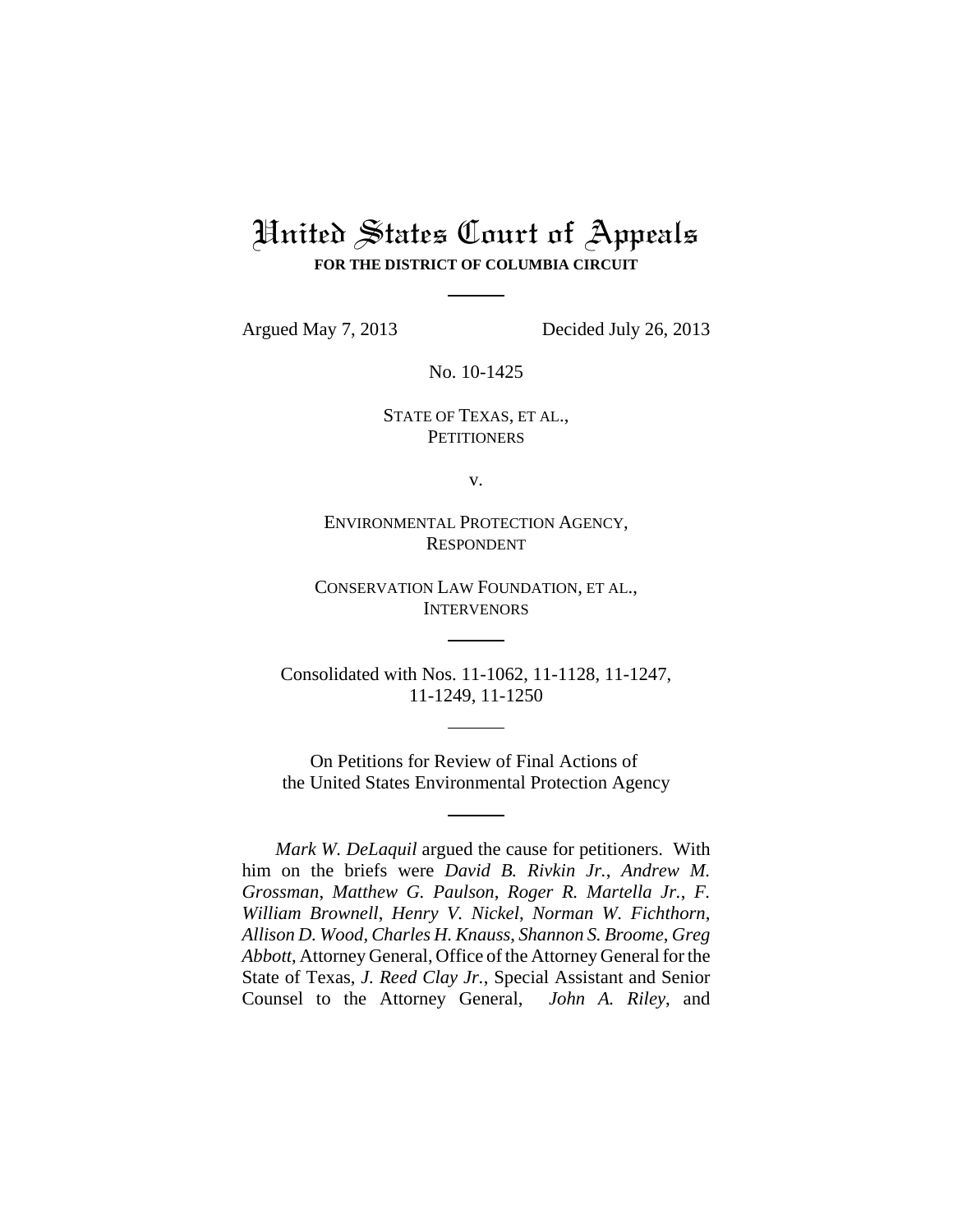*Christopher C. Thiele*. *Bill Cobb*, Deputy Attorney General for Civil Litigation, Office of the Attorney General for the State of Texas, entered an appearance.

*Madeline P. Fleisher*, Attorney, U.S. Department of Justice, argued the cause for respondent. With her on the brief were *Howard J. Hoffman*, *Elliott Zenick*, and *Sara Schneeberg*, Attorneys, U.S. Environmental Protection Agency. *Thomas A. Lorenzen* and *Perry M. Rosen*, Attorneys, U.S. Department of Justice, entered appearances.

*Sean H. Donahue* argued the cause for intervenors. With him on the brief were *Joanne M. Spalding*, *Nathan Matthews*, *Vickie L. Patton*, *Pamela Campos*, *Peter Zalzal*, *Ann Brewster Weeks*, *Lisa J. Zak*, and *David Doniger*. *Meleah A. Geertsma* and *Craig H. Segall* entered appearances.

### No. 11-1037

## UTILITY AIR REGULATORY GROUP, **PETITIONER**

v.

ENVIRONMENTAL PROTECTION AGENCY, RESPONDENT

WYOMING MINING ASSOCIATION AND STATE OF CONNECTICUT, **INTERVENORS**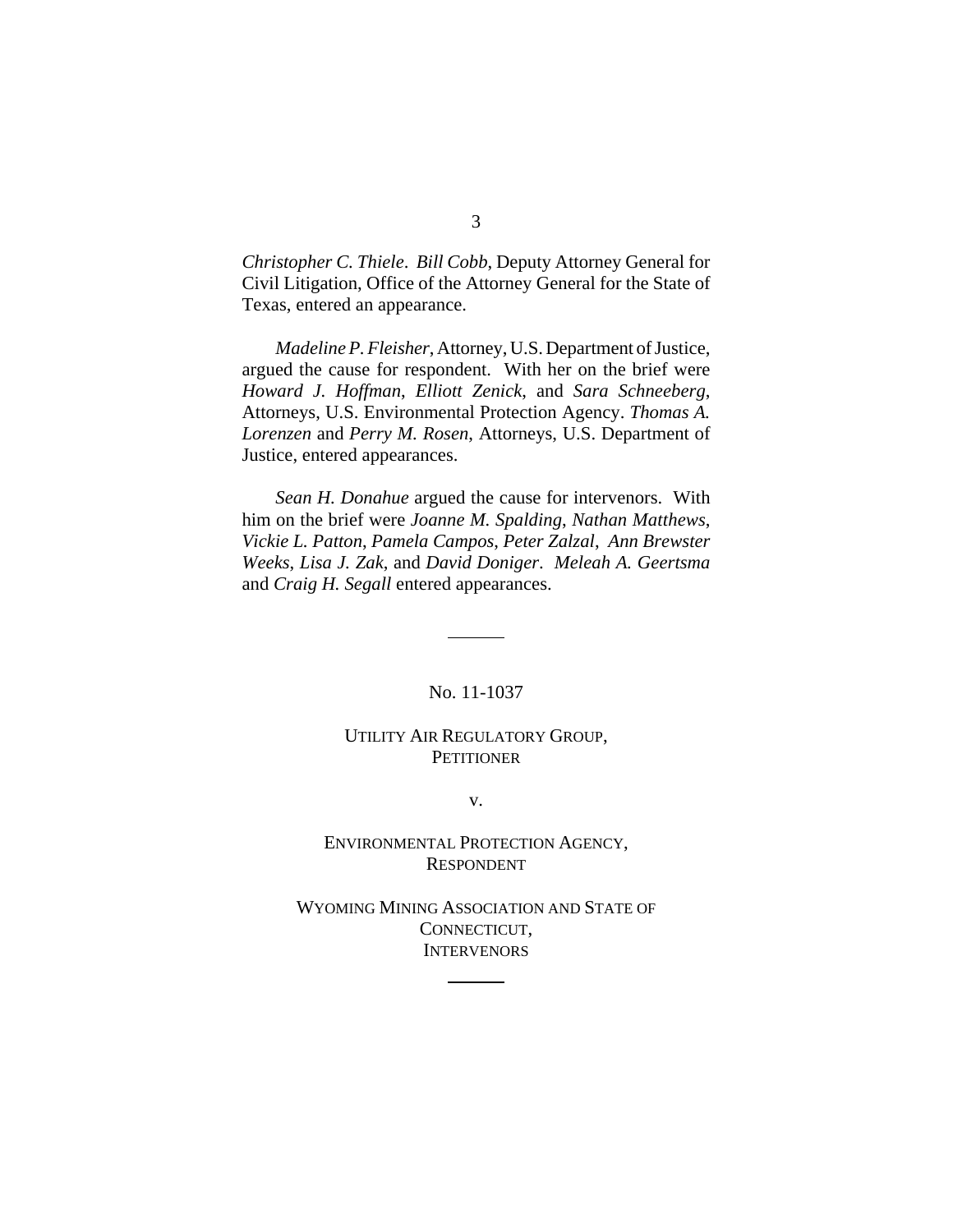Consolidated with Nos. 11-1038, 11-1039, 11-1040, 11-1041, 11-1059, 11-1060, 11-1063, 11-1075, 11-1076, 11-1077, 11-1078, 11-1287, 11-1288, 11-1289, 11-1290, 11-1291, 11-1292, 11-1293

On Petitions for Review of Final Actions of the United States Environmental Protection Agency

*David B. Rivkin Jr.* argued the cause for petitioner State of Texas. *Nancy E. Vehr*, Attorney, Office of the Attorney General for the State of Wyoming, argued the cause for the State of Wyoming. With them on the briefs were *Greg Abbott*, Attorney General, Office of the Attorney General for the State of Texas, *J. Reed Clay Jr.*, Special Assistant and Senior Counsel to the Attorney General, *Jay Jerde*, Deputy Attorney General, Office of the Attorney General for the State of Wyoming, *Jeremiah I. Williamson*, Assistant Attorney General, and *Mark W. DeLaquil* and *Andrew M. Grossman.* 

*Henry V. Nickel* argued the cause for Non-State Petitioners and Intervenor-Petitioner. With him on the briefs were *F. William Brownell*, *Norman W. Fichthorn*, *Allison D. Wood*, *Peter S. Glaser*, *Charles H. Knauss*, *Shannon S. Broome*, *Matthew G. Paulson*, *Roger R. Martella*, and *Eric Groten*. *Mark E. Nagle* entered an appearance.

*Madeline P. Fleisher* and *Matthew R. Oakes*, Attorneys, U.S. Department of Justice, argued the causes for respondents. With them on the brief were *Howard J. Hoffman*, Attorney, United States Environmental Protection Agency, *Elliott Zenick*, Assistant General Counsel, and *Sara Schneeberg*, Attorney. *Perry M. Rosen*, Attorney, U.S. Department of Justice, entered an appearance.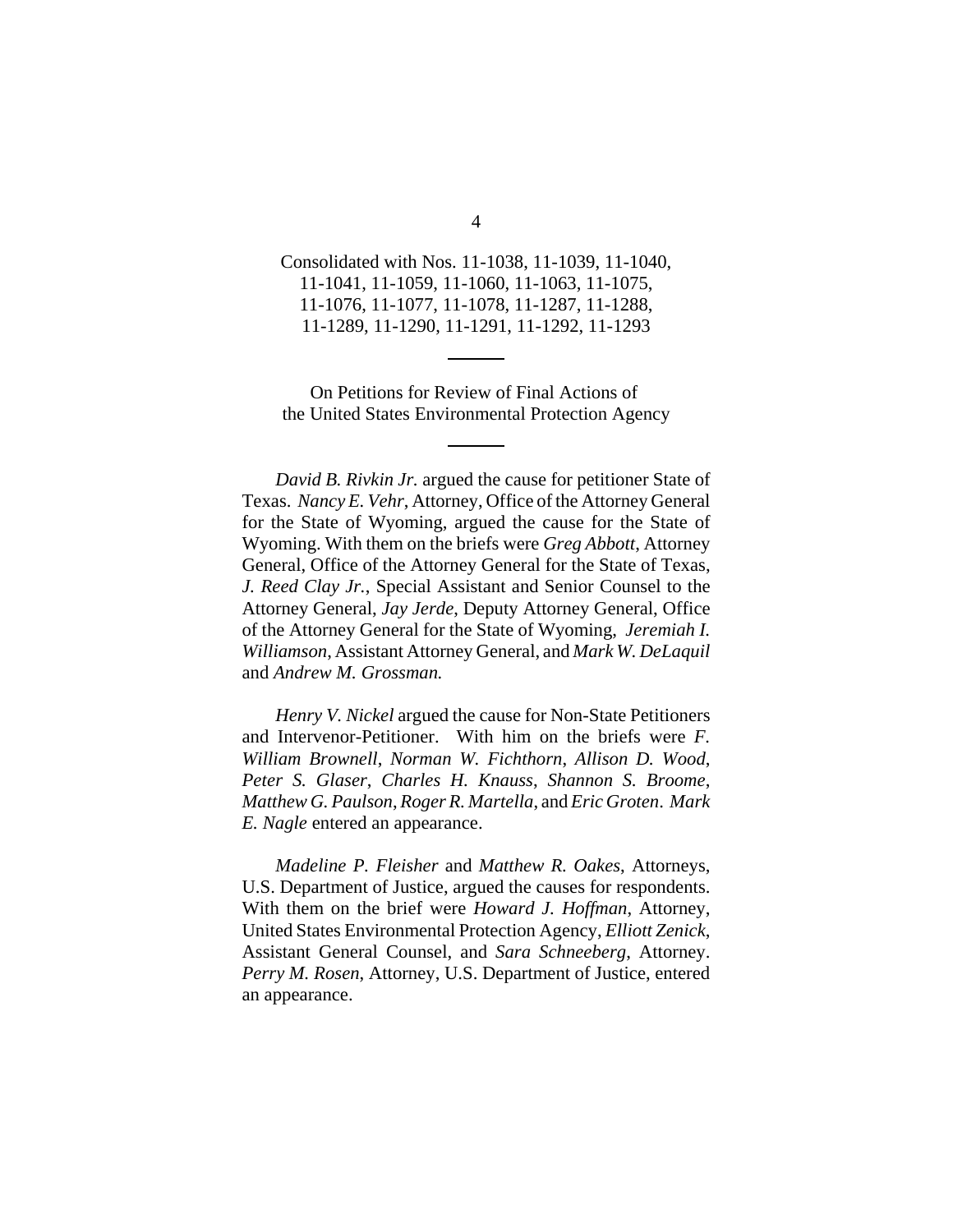*George Jepsen*, Attorney General, Office of the Attorney General for the State of Connecticut, *Kimberly P. Massicotte* and *Scott N. Koschwitz*, Assistant Attorneys General, *Vickie L. Patton*, *Pamela Campos*, *Peter M. Zalzal*, *Sean H. Donahue*, *Joanne M. Spalding*, *Nathan Matthews*, *David D. Doniger*, *Meleah A. Geertsma*, *Ann Brewster Weeks*, and *Lisa J. Zak* were on the briefs for intervenors in support of respondent.

Before: ROGERS, TATEL and KAVANAUGH, *Circuit Judges*.

Opinion for the Court by *Circuit Judge* ROGERS.

Dissenting opinion by *Circuit Judge* KAVANAUGH.

ROGERS, *Circuit Judge*: These cases present another set of challenges to rules promulgated by the Environmental Protection Agency ("EPA") in response to the Supreme Court's holding that greenhouse gases unambiguously qualify as an "air pollutant" under the Clean Air Act ("the Act" or "CAA"). *See Massachusetts v. EPA*, 549 U.S. 497, 528–32 (2007). Last year, in *Coalition for Responsible Regulation, Inc. v. EPA*, 684 F.3d 102 (D.C. Cir. 2012) ("*Coalition*"), this court upheld EPA's regulation in the *Tailpipe Rule* of greenhouse gases emitted by cars and light trucks under Title II of the CAA, *id.* at 116–29, as well as its determination that the rule triggered permitting requirements for new major stationary sources of greenhouse gases under Part C of Title I of the CAA, *id.* at 132–44. The court dismissed for lack of standing under Article III of the U.S. Constitution challenges by States and industry groups to *Timing* and *Tailoring Rules* that ameliorated the burden of Part C permitting for greenhouse gases. *Id*. at 144–48.

At issue here is implementation of the Part C permitting requirements in several States without implementation plans for greenhouse gases as of January 2, 2011, when the emission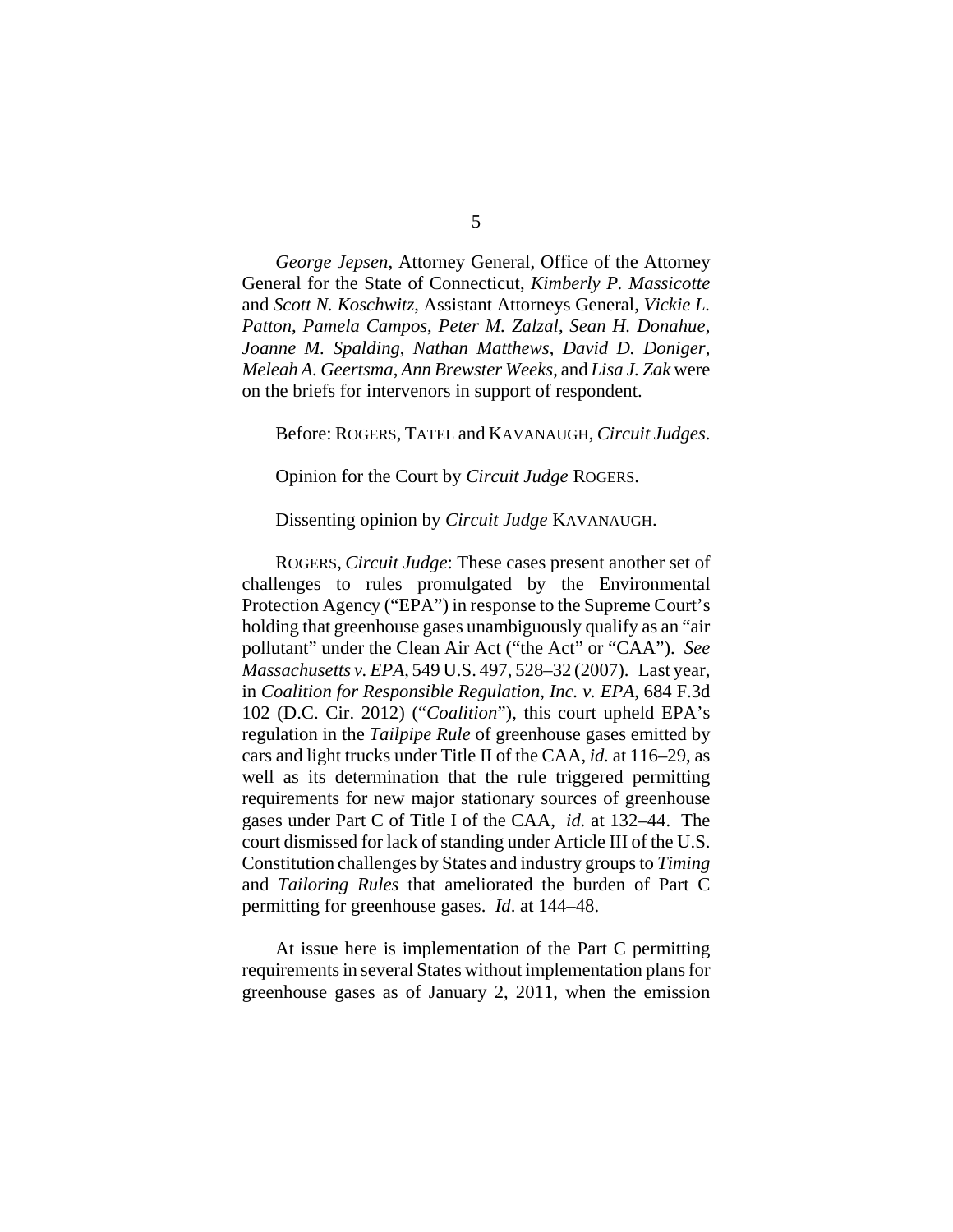standards in the *Tailpipe Rule* took effect. The States of Texas and Wyoming and industry groups petition for review of five rules designed to ensure that a permitting authority existed to issue the required greenhouse gas permits. Petitioners contend the rules are based on an impermissible interpretation of the Part C Prevention of Significant Deterioration program, CAA §§ 160–169, and violate the Act's "orderly process" for revision of state implementation plans ("SIPs") pursuant to CAA § 110. The court on more than one occasion has interpreted CAA § 165(a) unambiguously to prohibit construction or modification of a major emitting facility without a Part C permit that meets the statutory requirements with regard to each pollutant subject to regulation under the Act. Because we now hold that under the plain text of CAA § 165(a) and § 167 the permitting requirements are self-executing without regard to previously approved SIPs, industry petitioners fail to show how they have been injured in fact by rules enabling issuance of the necessary permits. State petitioners likewise fail, in the face of Congress's mandate in CAA § 165(a), to show how vacating the rules would redress their purported injuries. Accordingly, because petitioners lack Article III standing to challenge the rules, we dismiss the petitions for lack of jurisdiction.

We begin in Part I with a brief overview of relevant provisions of the Act and the regulatory and procedural background of the challenged rules. In Part II, we address CAA § 165(a), which underlies the rules, and petitioners' interpretation of the Part C permitting requirements. In Part III, we turn to the challenged rules and must initially address whether petitioners have Article III standing to challenge them.

## **I.**

Title I, Part A, of the Act addresses air quality and emissions limitations. It requires EPA to establish National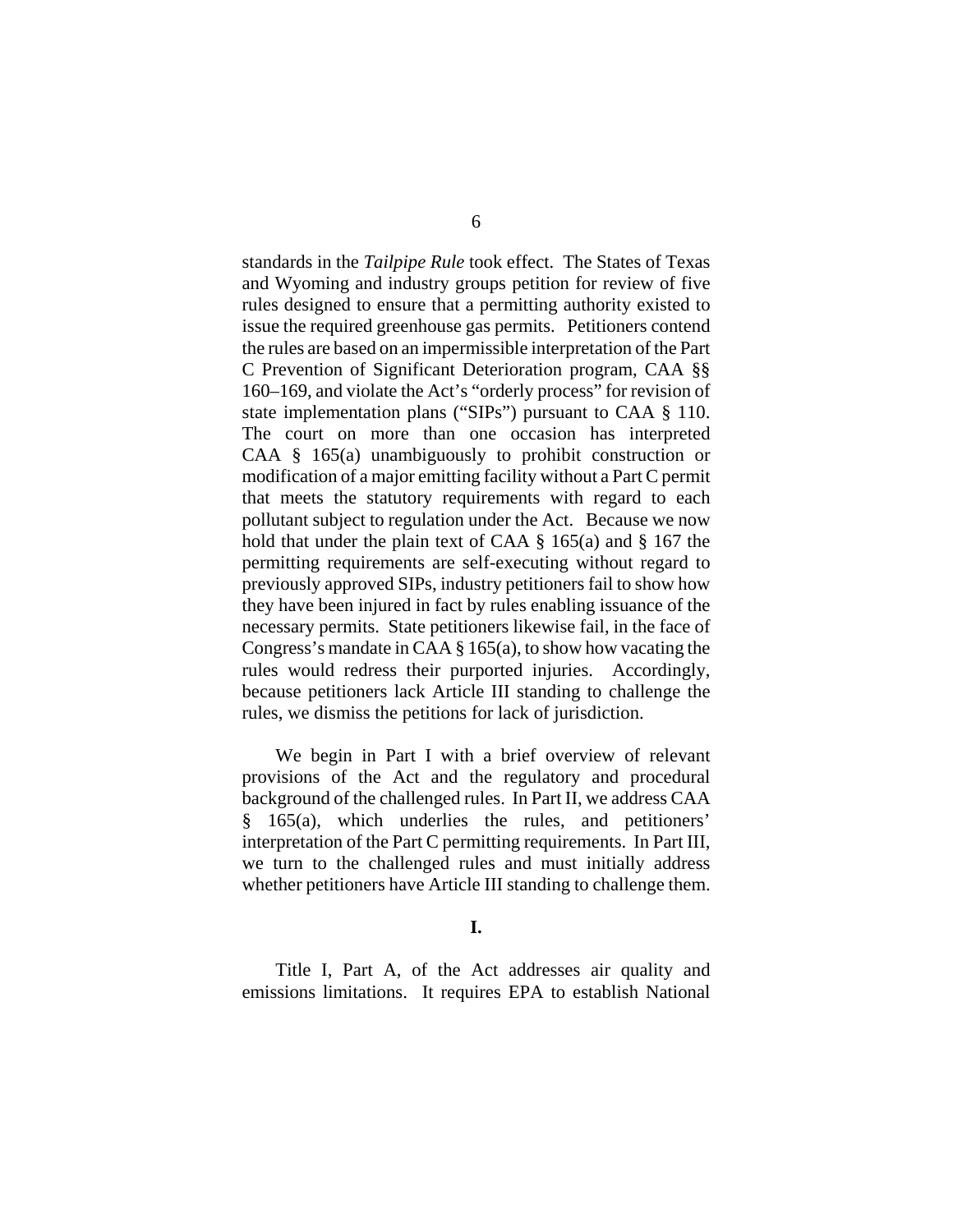Ambient Air Quality Standards ("NAAQS") that set the maximum permissible levels of pollutants for which air quality criteria have been issued. CAA § 109, 42 U.S.C. § 7409. States, in turn, are required to develop SIPs to determine, based on local conditions and needs, how to implement the NAAQS and related requirements. CAA § 110, 42 U.S.C. § 7410. Section 110 provides the framework for SIP development and submission by States to EPA,"within 3 years (or such shorter period as [EPA] may prescribe)" of promulgation of a NAAQS. CAA §  $110(a)(1)$ , 42 U.S.C. § 7410 $(a)(1)$ . Among other things, it requires that a SIP "includ[e] a permit program as required in parts C and D of this subchapter" and "meet the applicable requirements of  $\dots$  Part C." CAA § 110(a)(2)(C), (J), 42 U.S.C. § 7410(a)(2)(C), (J). EPA must approve a SIP "if it meets all of the applicable requirements of this chapter [i.e., Chapter 85 Air Pollution Prevention and Controll." CAA  $\S$  110(k)(3), 42 U.S.C.  $\S$  7410(k)(3). But if EPA determines that a previously approved SIP is "substantially inadequate to attain or maintain the [NAAQS] . . . or to otherwise comply with any requirement of this chapter, [EPA] shall require the State to revise the plan as necessary to correct such inadequacies." CAA  $\S$  110(k)(5), 42 U.S.C. § 7410(k)(5). Likewise, if EPA determines its approval or disapproval of a SIP "was in error, [it] may in the same manner as the approval [or] disapproval . . . revise such action as appropriate without requiring any further submission from the State." CAA  $\S$  110(k)(6), 42 U.S.C.  $\S$  7410(k)(6). When EPA disapproves a SIP "in whole or in part" or "finds that a State has failed to make a required submission," EPA must promulgate a federal implementation plan ("FIP") within two years. CAA § 110(c)(1), 42 U.S.C. § 7410(c)(1).

Parts C and D of Title I address preconstruction review requirements for new major stationary sources of air pollution. Part C, Prevention of Significant Deterioration of Air Quality ("PSD"), applies to areas that have attained the air quality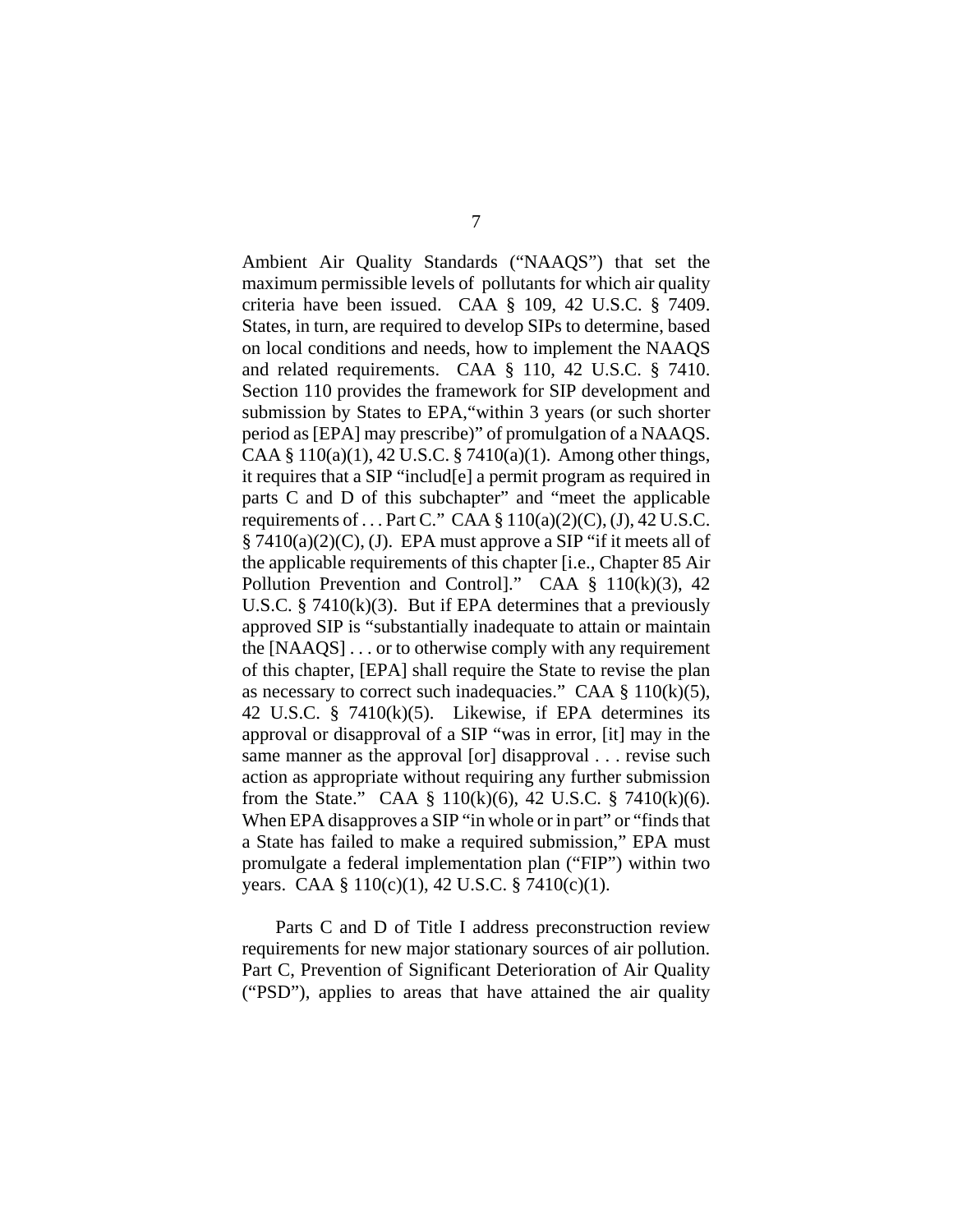standards for any criteria pollutant. CAA §§ 160–169, 42 U.S.C. §§ 7470–79. It bars construction of a "major emitting facility" without a permit that includes emission limitations and requires the proposed facility to use "the best available control technology for each pollutant subject to regulation under this chapter emitted from, or which results from, such facility." CAA § 165(a)(4), 42 U.S.C. § 7475(a)(4). Part C also provides that EPA "shall . . . take such measures . . . as necessary to prevent the construction or modification of a major emitting facility which does not conform to the requirements of this part . . . ." CAA § 167, 42 U.S.C. § 7477. A "major emitting facility" is a stationary source that emits, or has the potential to emit, either 100 tons or 250 tons per year of "any air pollutant." CAA § 169(1), 42 U.S.C. § 7479(1). Part D, Plan Requirements for Nonattainment Areas, applies to areas that exceed the air quality standards for a NAAQS pollutant, CAA §§ 171–193, 42 U.S.C. §§ 7501–15, and requires States to develop and submit plans for attaining NAAQS, CAA § 172, 42 U.S.C. § 7502, including a permitting program for new or modified major stationary sources, CAA §§ 172(c)(5), 173, 42 U.S.C. §§ 7502(c)(5), 7503.

In response to *Massachusetts v. EPA*, 549 U.S. at 528–32, EPA determined that greenhouse gas emissions from motor vehicles may reasonably be anticipated to endanger public health and welfare by contributing to climate change, 74 Fed. Reg. 66,496 (Dec. 15, 2009) ("*Endangerment Finding*"). It then promulgated greenhouse gas emission standards for cars and light trucks pursuant to Title II of the Act, 75 Fed. Reg. 25,324 (May 7, 2010) ("*Tailpipe Rule*"). EPA announced that, under its longstanding interpretation of the Act, the *Tailpipe Rule* automatically triggered regulation of stationary sources of greenhouse gases under both the Part C preconstruction permit and the Title V operating permit requirements because, once the rule's emission standards took effect on January 2, 2011,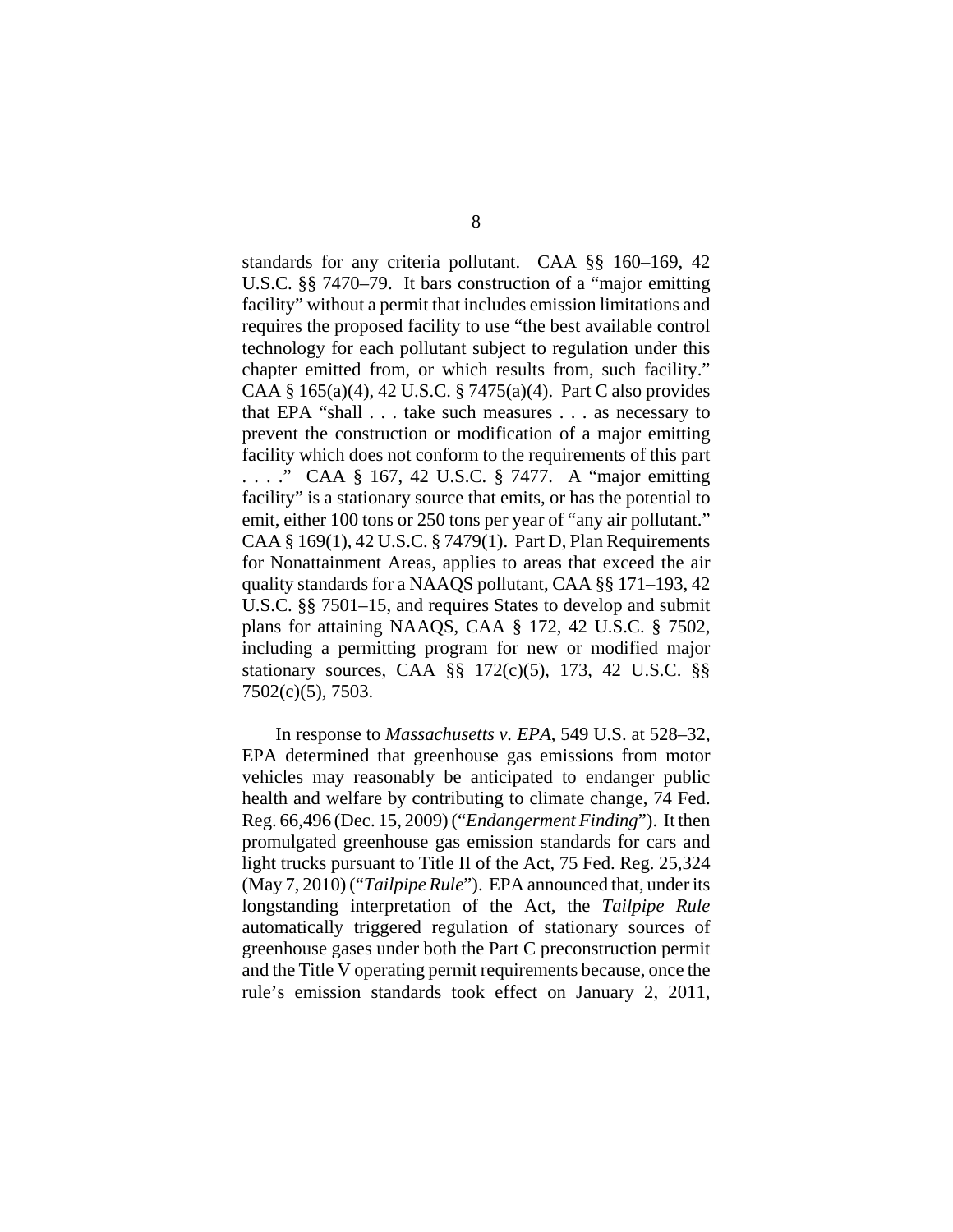greenhouse gases became a regulated pollutant under the Act requiring this permitting. 75 Fed. Reg. 17,004, 17,019 (Apr. 2, 2010) ("*Timing Rule*"). EPA adopted a phased-in approach upon concluding that immediate implementation of Part C permitting for all "major emitting facilit[ies]" of greenhouse gases, CAA §§ 169(1), 302(j), 42 U.S.C. §§ 7479(1), 7602(j), would impose tremendous costs on industry and State permitting authorities; only stationary sources emitting over 75,000 or 100,000 tons of greenhouse gases annually would initially be subject to PSD and Title V requirements. 75 Fed. Reg. 31,514, 31,523 (June 3, 2010) ("*Tailoring Rule*").

On June 26, 2012, this court rejected challenges by States and industry either on the merits or for lack of standing under Article III. *Coalition*, 684 F.3d at 113. The court upheld the *Endangerment Finding* and the *Tailpipe Rule* as consistent with the Act and neither arbitrary nor capricious. *Id.* at 116–29. It also affirmed EPA's interpretation that the *Tailpipe Rule* triggered PSD and Title V permitting requirements for greenhouse gases emitted by major stationary sources. *Id.* at 129–44. The court agreed with EPA that "once the Tailpipe Rule took effect and made greenhouse gases a regulated pollutant under Title II of the Act, the PSD program automatically applied to facilities emitting [specified amounts] of greenhouse gases." *Id.* at 133. The court further noted petitioners had forfeited any challenge to EPA's greenhouse gasinclusive interpretation of Title V. *Id.* at 136. Because PSD and Title V permitting requirements applied by automatic operation of the Act, the court held that State and industry petitioners lacked standing under Article III to challenge the *Timing* and *Tailoring Rules*, which mitigated, rather than caused, their asserted injuries. *Id.* at 146–48.

Meanwhile, in April 2010, EPA had forewarned in the *Timing Rule* that if a State with a previously approved SIP was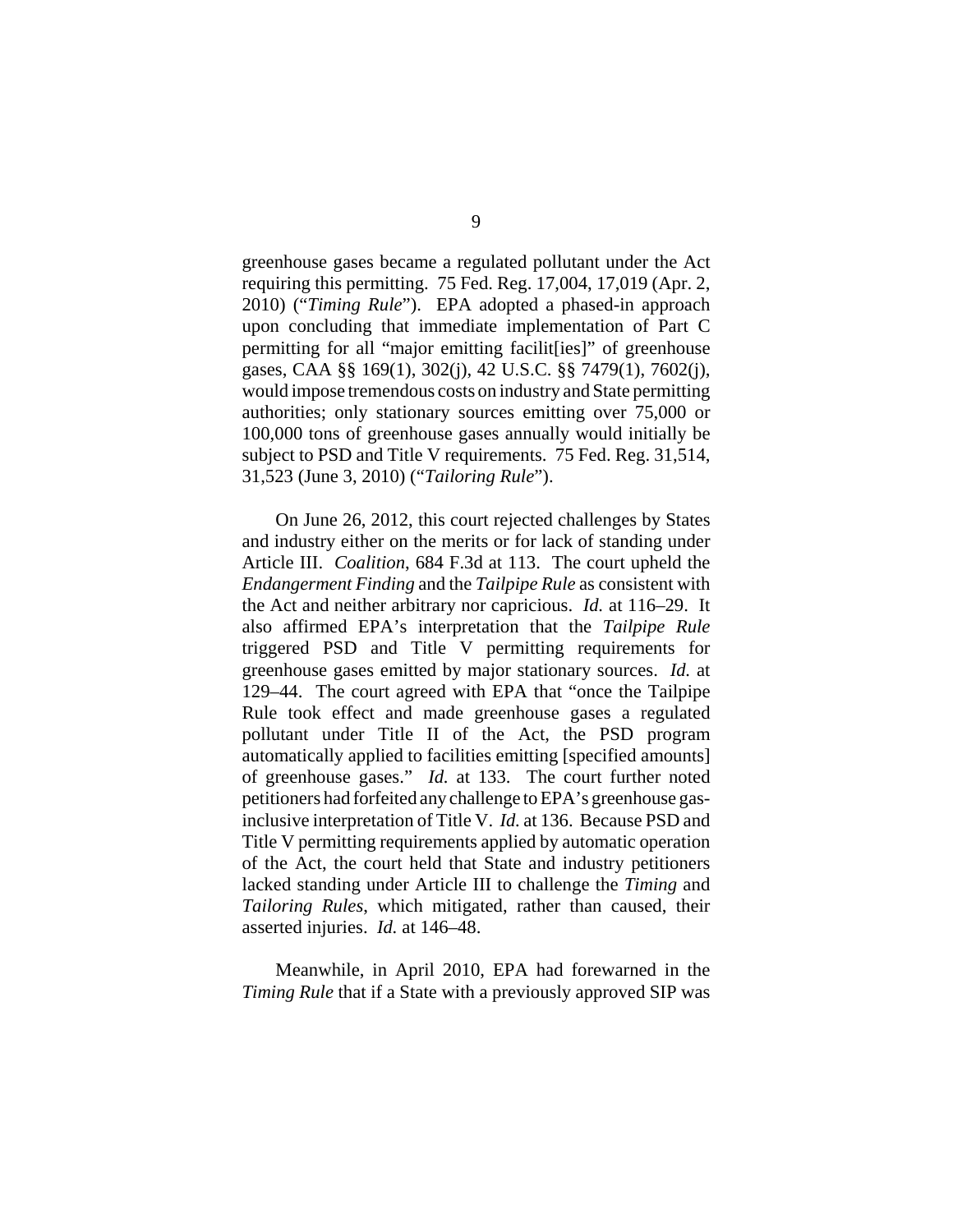unable to apply greenhouse gas PSD permitting requirements by the effective date January 2, 2011, EPA would "exercise its oversight authority as appropriate to call for revisions to SIPs and to otherwise ensure sources do not commence construction without permits that satisfy the minimum requirements of the Federal PSD program." *Timing Rule*, 75 Fed. Reg. at 17,022. In June 2010, EPA requested States to submit letters explaining whether their PSD programs would apply the new greenhouse gas restrictions. *Tailoring Rule*, 75 Fed. Reg. at 31,525–26, 31,582–83. EPA stated its intention to issue a SIP Call pursuant to CAA  $\S$  110(k)(5) to any State that lacked the ability to issue PSD permits for greenhouse gas emissions and, as appropriate, to move quickly in imposing a corresponding FIP. *Id.* at 31,526, 31,583. EPA also stated that, pursuant to CAA  $\S$  110(k)(6), it might revise its prior approval of a SIP for any State that is "unable or unwilling to adopt the [greenhouse gas permitting requirements] by January 2, 2011." *Id.* at 31,582.

On September 2, 2010, EPA gave notice that it was proposing to find that EPA-approved PSD programs of thirteen States were "substantially inadequate" because their SIPs did not appear to apply PSD permitting requirements to greenhouse gas pollutants, and to require that these States revise their SIPs accordingly. 75 Fed. Reg. 53,892, 53,900 (Sept. 2, 2010) ("*Proposed SIP Call Rule*"). EPA solicited comments on whether approved PSD programs in other States applied to greenhouse gas emitting sources and, if not, proposed to require that those States also revise their SIPs. *Id.* at 53,892–93. EPA expected to finalize the rule around December 1, 2010. *Id.* at 53,901. Pursuant to CAA  $\S$  110(k)(5), EPA proposed that corrective SIP revisions be submitted within 12 months of the final rule. *Id.* Because sources would be subject to PSD permitting for greenhouse gas emissions on January 2, 2011, States could choose an earlier deadline of as little as three weeks in order to minimize the period when sources would not have a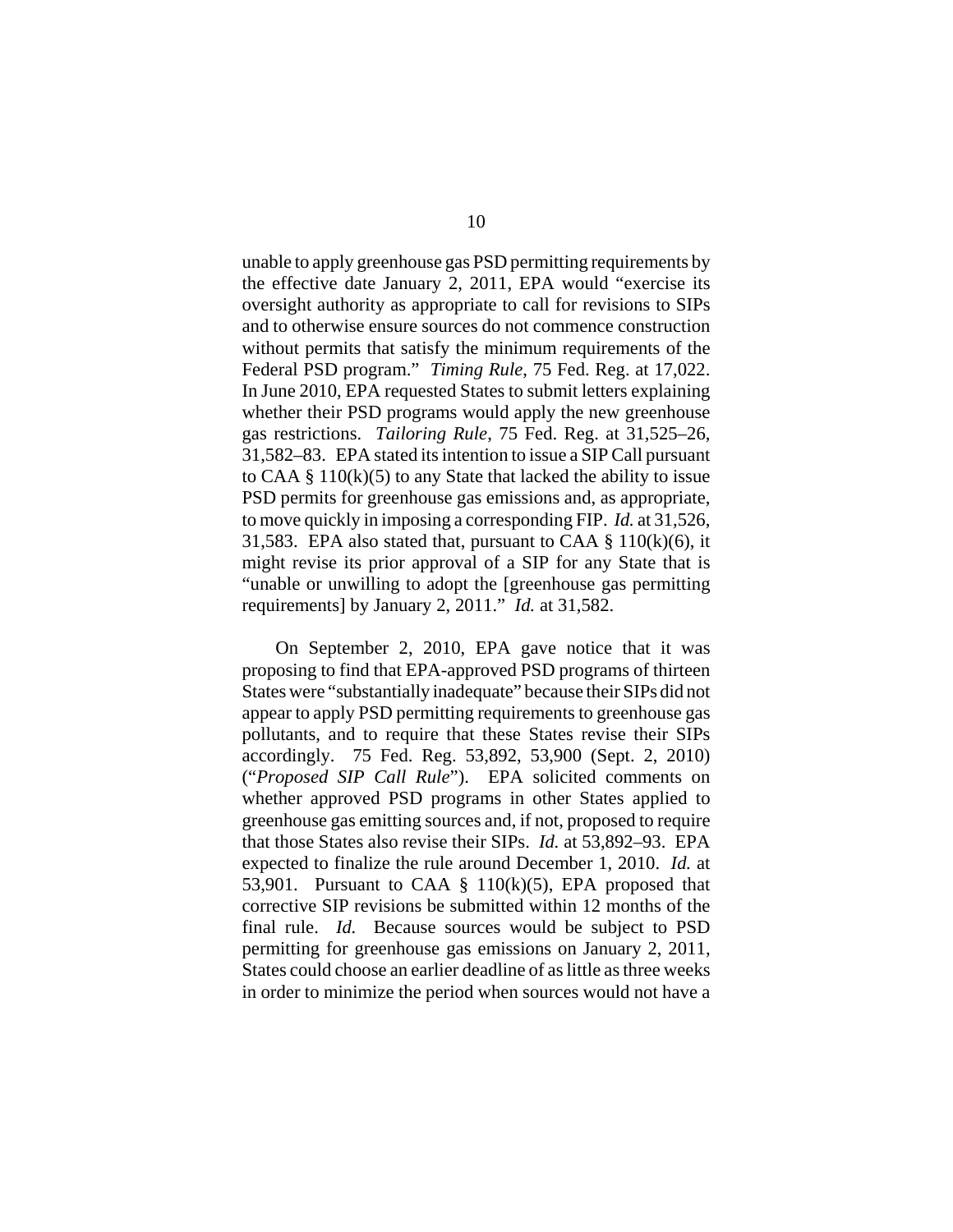permitting authority available to act on their permit applications. *Id.* at 53,896, 53,901–02. If a State failed to submit the required revision by its chosen date, EPA, pursuant to CAA  $\S$  110(c), would "immediately" issue a finding of failure to submit and a FIP allowing EPA to act as a supplemental permitting authority for that State and thereby prevent any gap in PSD permitting. *Id.* at 53,904. EPA separately issued notice of the proposed FIP. 75 Fed. Reg. 53,883 (Sept. 2, 2012) ("*Proposed FIP Rule*").

On December 13, 2010, EPA found that thirteen States (including Texas and Wyoming) did not apply their existing PSD programs to greenhouse gases and thus had "substantially inadequate" SIPs requiring revision. *See* 75 Fed. Reg. 77,698, 77,705 (Dec. 13, 2010) ("*SIP Call Rule*"). Five of the thirteen States chose SIP revision deadlines of between January – July 2011, anticipating completion of SIP revisions within a few months and no need for permits by stationary sources before then. *Id*. at 77,711–13. Seven States (including Wyoming) accepted the early SIP revision deadline of December 22, 2010. *Id.* at 77,710–13. On December 29, 2010, EPA found the seven States had failed to meet that deadline, 75 Fed. Reg. 81,874 (Dec. 29, 2010) ("*Failure Finding Rule*"), and issued a corresponding FIP, 75 Fed. Reg. 82,246 (Dec. 30, 2010) ("*FIP Rule*"). Under the FIP, EPA was authorized to issue only the greenhouse gas portion of the PSD permit and specified the FIP would remain in place "only as long as is necessary for the state to submit and for EPA to approve a SIP revision that includes PSD permitting for [greenhouse gas]-emitting sources." *Id.* at 82,251. States otherwise retained PSD permitting authority. EPA also offered to delegate its greenhouse gas permitting responsibility to the States. *See id.*

Of the thirteen States subject to the *SIP Call Rule*, Texas alone did not identify a preferred SIP revision deadline. *See* 75 Fed. Reg. at 77,711. In August 2010, Texas had set forth its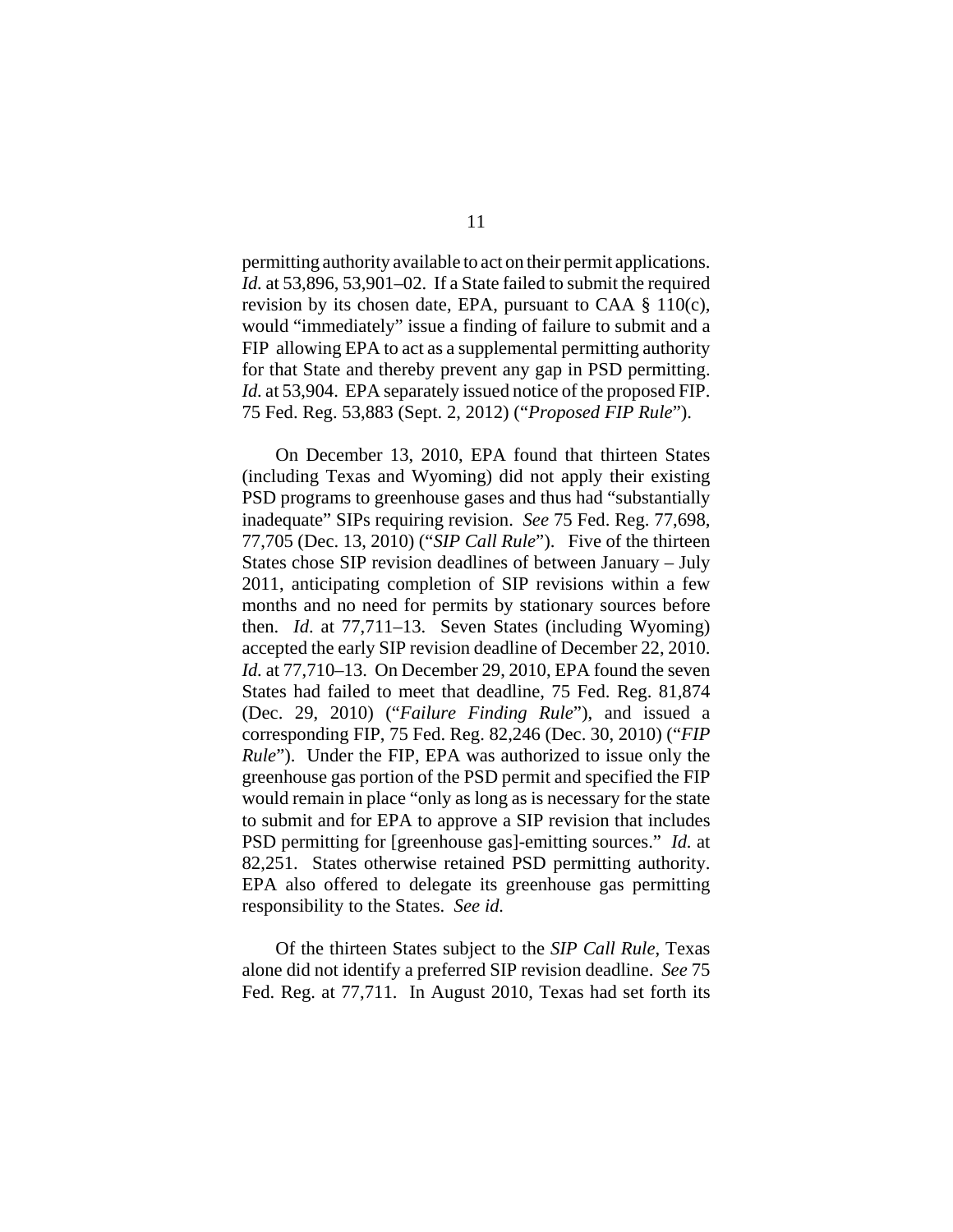legal objections to EPA's greenhouse gas regulations and informed EPA that Texas had "neither the authority nor the intention of interpreting, ignoring, or amending its laws in order to compel the permitting of greenhouse gas emissions." Letter from Bryan Shaw, Chairman, Tex. Comm'n on Envtl. Quality, and Greg Abbott, Tex. Atty. Gen., to Lisa Jackson, Admin., EPA (Aug. 2, 2010) ("Texas August 2010 Letter"). EPA assigned Texas a default twelve-month SIP revision deadline of December 1, 2011 under the *SIP Call Rule*, 75 Fed. Reg. at 77,711. EPA advised it was "planning additional actions to ensure that [greenhouse gas] sources in Texas, as in every other state in the country, have available a permitting authority to process their permit applications as of January 2, 2011 (or, at the state's election, a short period thereafter that the state has said will not impede the ability of sources to obtain permits in a timely way)." *Id.*

Following up, on December 30, 2010, EPA determined, pursuant to CAA  $\S 110(k)(6)$ , that its prior approval of Texas's PSD program "was in error" because the SIP failed to address all pollutants that would become subject to regulation in the future or provide assurances of Texas's legal authority to do so. 75 Fed. Reg. 82,430, 82,431–33 (Dec. 30, 2010) ("*Interim Error Correction Rule*"). EPA revised its approval to be a partial disapproval, *id.* at 82,452–53, and simultaneously issued a supplementary FIP, like those for the seven other States pursuant to the *FIP Rule*, allowing EPA to issue greenhouse gas PSD permits for stationary sources in Texas, *id.* at 82,456–58. EPA issued the interim rule without public notice and comment, invoking the "good cause" exception of 5 U.S.C. § 553(b)(B), *id.* at 82,458, while simultaneously initiating notice and comment procedures on a proposed final version of the rule, *id.* at 82,434. On May 3, 2011, EPA issued the final rule, which tracked the interim rule. 76 Fed. Reg. 25,178 (May 3, 2011) ("*Error Correction Rule*").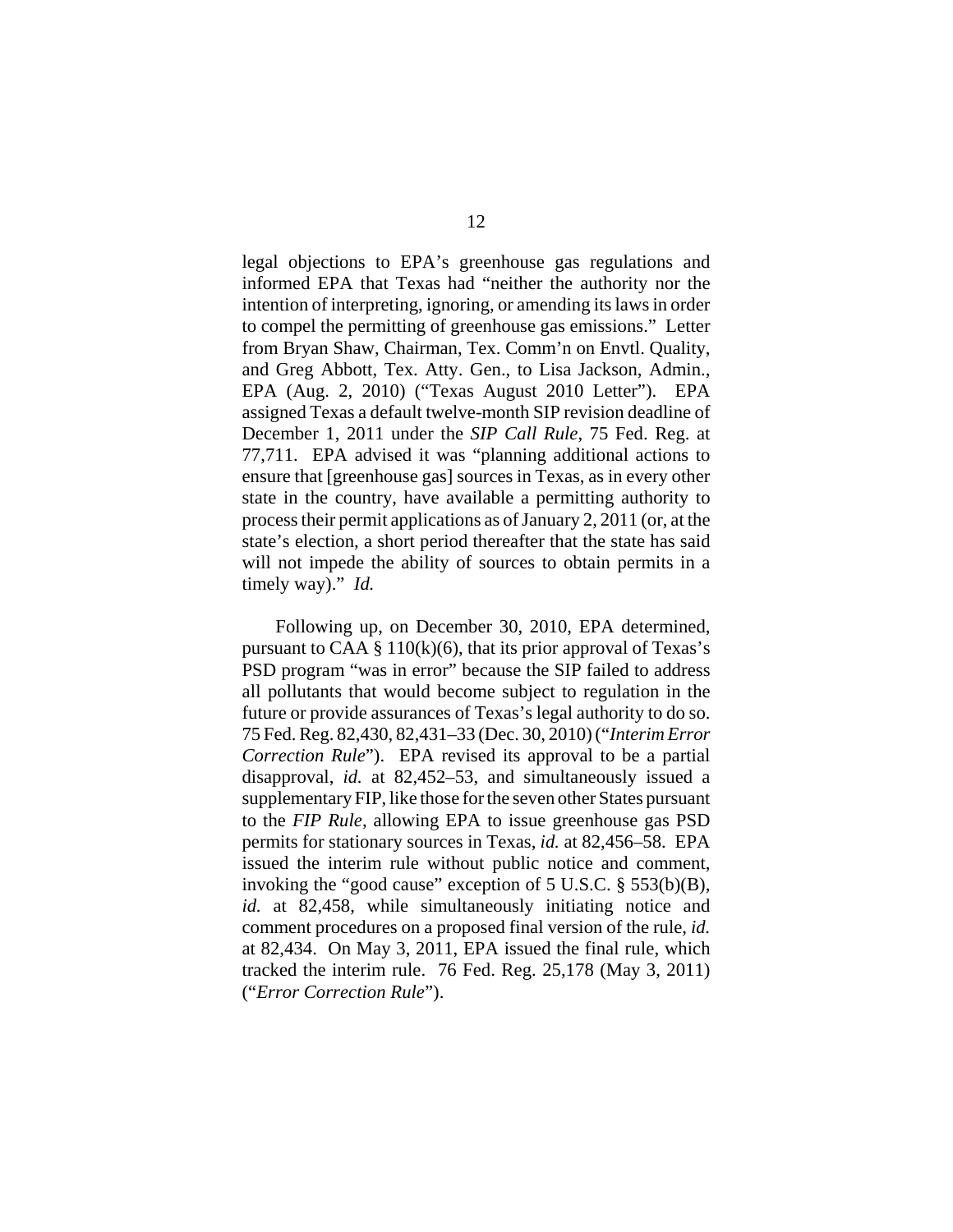# **II.**

Petitioners now challenge five rules: the *SIP Call Rule*, *Failure Finding Rule*, *FIP Rule*, and the *Interim* and *Error Correction Rules*. Consistent with the court's holding that the PSD permitting requirements apply to greenhouse gases emitted by major stationary sources, *see Coalition*, 684 F.3d at 132–44, petitioners do not dispute that States had to update their SIPs to incorporate greenhouse gases into their PSD programs. Instead, they challenge the method and timing by which EPA required SIP revisions, and contend that States could issue lawful PSD permits under CAA § 165(a) in the interim. EPA, in turn, defends its interpretation of CAA § 165(a), as reinforced by CAA § 167, as unambiguously prohibiting construction of any major emitting facility without a PSD permit addressing newly regulated pollutants, regardless of whether the applicable SIP has been updated. Given this, EPA maintains that, pursuant to the analysis in *Coalition*, 684 F.3d at 144–48, petitioners lack Article III standing to challenge the rules, because, far from causing petitioners' injury, the challenged rules inure to petitioners' benefit by ensuring that a permitting authority existed to issue necessary PSD permits. Because the parties' arguments and petitioners' standing turn on the question of whether  $\S$  165(a) is self-executing, that is where we begin.

**A.**

Where Congress has spoken to the precise question at issue, "that is the end of the matter; for the court, as well as the agency, must give effect to the unambiguously expressed intent of Congress." *Chevron, U.S.A. Inc. v. Natural Resources Defense Council, Inc.*, 467 U.S. 837, 842–43 (1984). Based on the plain text of CAA  $\S$  165(a) and  $\S$  167, we agree with EPA that the Part C permitting requirements are self-executing and unambiguously require a PSD permit setting forth emission limitations for each pollutant subject to regulation under the Act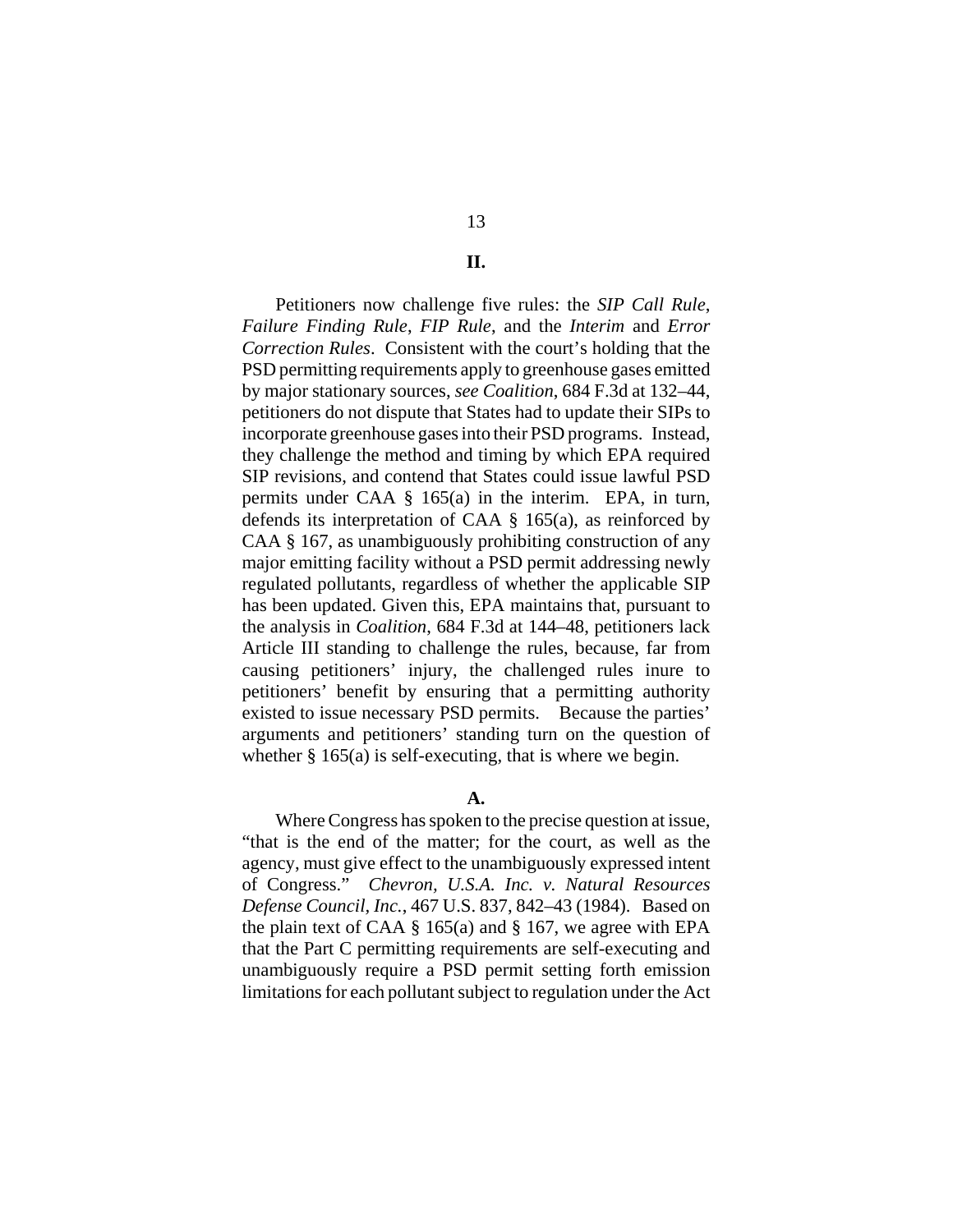before a major emitting facility may be constructed, even when the applicable SIP has not been updated to include requirements for newly regulated pollutants.

CAA 165(a) provides, in relevant part:

No major emitting facility on which construction is commenced after August 7, 1977, may be constructed in any area to which this part applies unless–

(1) a permit has been issued for such proposed facility in accordance with this part setting forth emission limitations for such facility which conform to the requirements of this part; [and]

. . .

(4) the proposed facility is subject to the best available control technology ["BACT"] for each pollutant subject to regulation under this chapter . . . .

42 U.S.C. § 7475(a). CAA § 167 directs that EPA "shall . . . take such measures . . . as necessary to prevent the construction or modification of a major emitting facility which does not conform to the requirements of this part, or which is . . . not subject to an implementation plan which meets the requirements of this part." *Id.* § 7477.

By its plain terms, CAA § 165(a) prohibits construction of a major emitting facility absent a Part C PSD permit that requires, *inter alia*, BACT for each pollutant subject to regulation under the Act. Its prohibition applies directly to stationary sources and requires that the permit "conform *to the requirements of this part*," *id.* § 7475(a)(1) (emphasis added),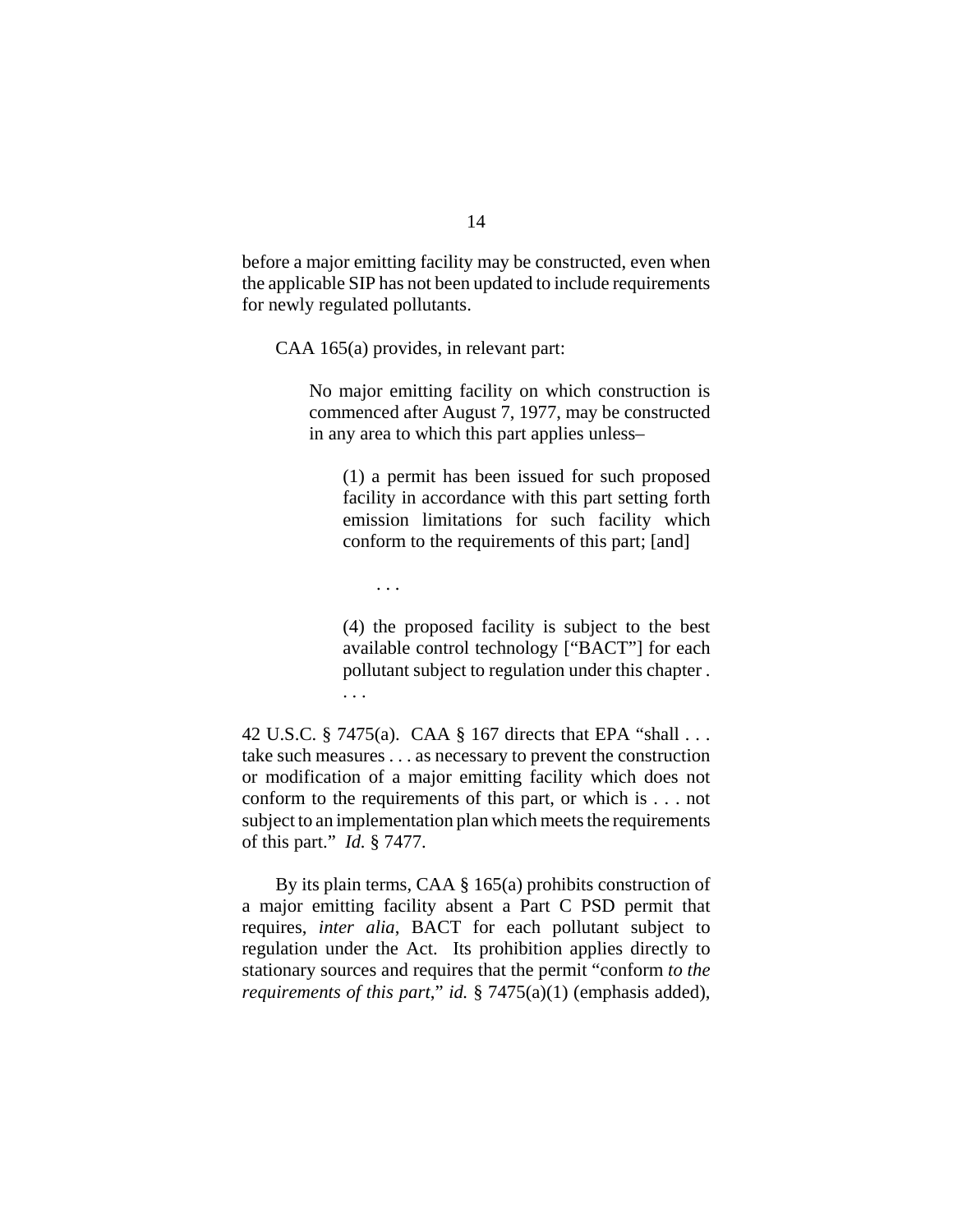rather than the requirements of an applicable implementation plan. As counsel for Texas acknowledged, "Section 165 says nothing about SIPs." Oral Arg. Tape, No. 11-1037, at 3:05–09 (May 7, 2013). And by requiring BACT for "*each* pollutant subject to regulation under this chapter," CAA  $\S$  165(a)(4), § 7475(a)(4) (emphasis added), CAA § 165 neither explicitly nor implicitly includes an exception for newly regulated pollutants.

On three occasions, this court has interpreted CAA  $\S$  165(a) as unambiguously prohibiting construction of major stationary sources without a PSD permit that meets all statutory requirements. In a pair of cases following EPA's initial implementation of the PSD program adopted in the 1977 amendments to the Act, the court stated that "[s]ection 165 by its terms explicitly and without qualification prohibits the construction of any major pollution-emitting facility . . . unless the substantive requirements of that section have been met," *Citizens to Save Spencer Cnty. v. EPA*, 600 F.2d 844, 853 (D.C. Cir. 1979), and that "[s]ection 165, in a litany of repetition, provides without qualification that each of its major substantive provisions shall be effective after 7 August 1977 with regard to each pollutant subject to regulation under the Act," *Alabama Power Co. v. Costle*, 636 F.2d 323, 406 (D.C. Cir. 1979). Most recently, in *Coalition*, 684 F.3d at 134, the court "agree[d] with EPA that its longstanding interpretation of the PSD permitting trigger is statutorily compelled." Because "greenhouse gases are now a 'pollutant subject to regulation under' the Act," § 165(a) itself required that "any 'major emitting facility' covered by the PSD program must install BACT for greenhouse gases." *Id.* at 133 (quoting CAA  $\S$  165(a)(4)). The court held that it "'must" give effect to the unambiguously expressed intent of Congress,' *Chevron*, 467 U.S. at 843, which here requires PSD coverage for major emitters of any regulated pollutant." *Id.* at 134.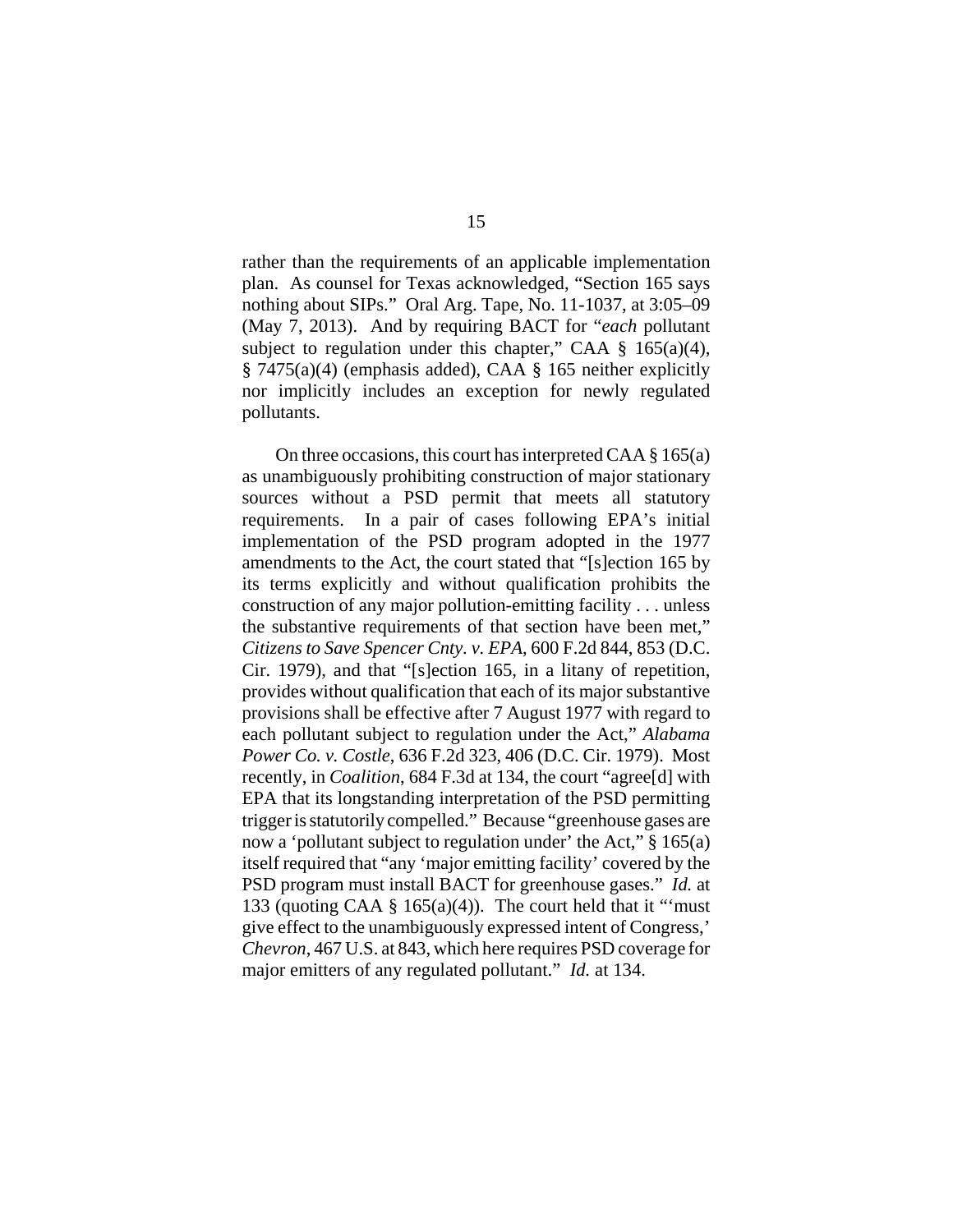Granted, these opinions did not address the precise question here — whether CAA § 165(a) is self-executing and applies automatically to stationary sources with respect to newly regulated pollutants, or whether States with existing PSD programs may continue to issue lawful permits while they incorporate new pollutants into their SIPs. The court's repeated interpretation of the plain text of  $\S$  165(a), however, accords with EPA's interpretation here, *see SIP Call Rule*, 75 Fed. Reg. at 77,705 n.16. In particular, although the court had no occasion to address the SIP-related issues in *Coalition*, 684 F.3d at 149, it agreed with EPA's interpretation that, by "automatic operation" of the Act, *id*. at 144, "once the Tailpipe Rule took effect and made greenhouse gases a regulated pollutant under Title II of the Act, the PSD program automatically applied to facilities emitting over 100/250 tpy of greenhouse gases," *id.* at 133.

Like  $\S$  165(a)(1),  $\S$  167 by its plain terms grounds EPA's PSD enforcement authority in the requirements of Part C, rather than the requirements of an applicable implementation plan. In § 167, Congress mandated that EPA take necessary enforcement action to prevent construction or modification of a major emitting facility that either "does not conform to the [Part C] requirements . . . *or* . . . is not subject to an implementation plan which meets the requirements of this part." *Id.* (emphasis added). In authorizing EPA to take enforcement action in either circumstance, Congress distinguished between construction that itself violates Part C and construction that is unlawful because it occurs in an area that lacks a statutorily compliant SIP. That Congress authorized EPA to enforce the Part C requirements through § 167, independent of an applicable SIP, is further evident from the different text in the general enforcement provision of CAA  $\S$  113(a)(1), under which EPA is to initiate enforcement proceedings for violations of "any requirement or prohibition *of an applicable implementation plan*," 42 U.S.C.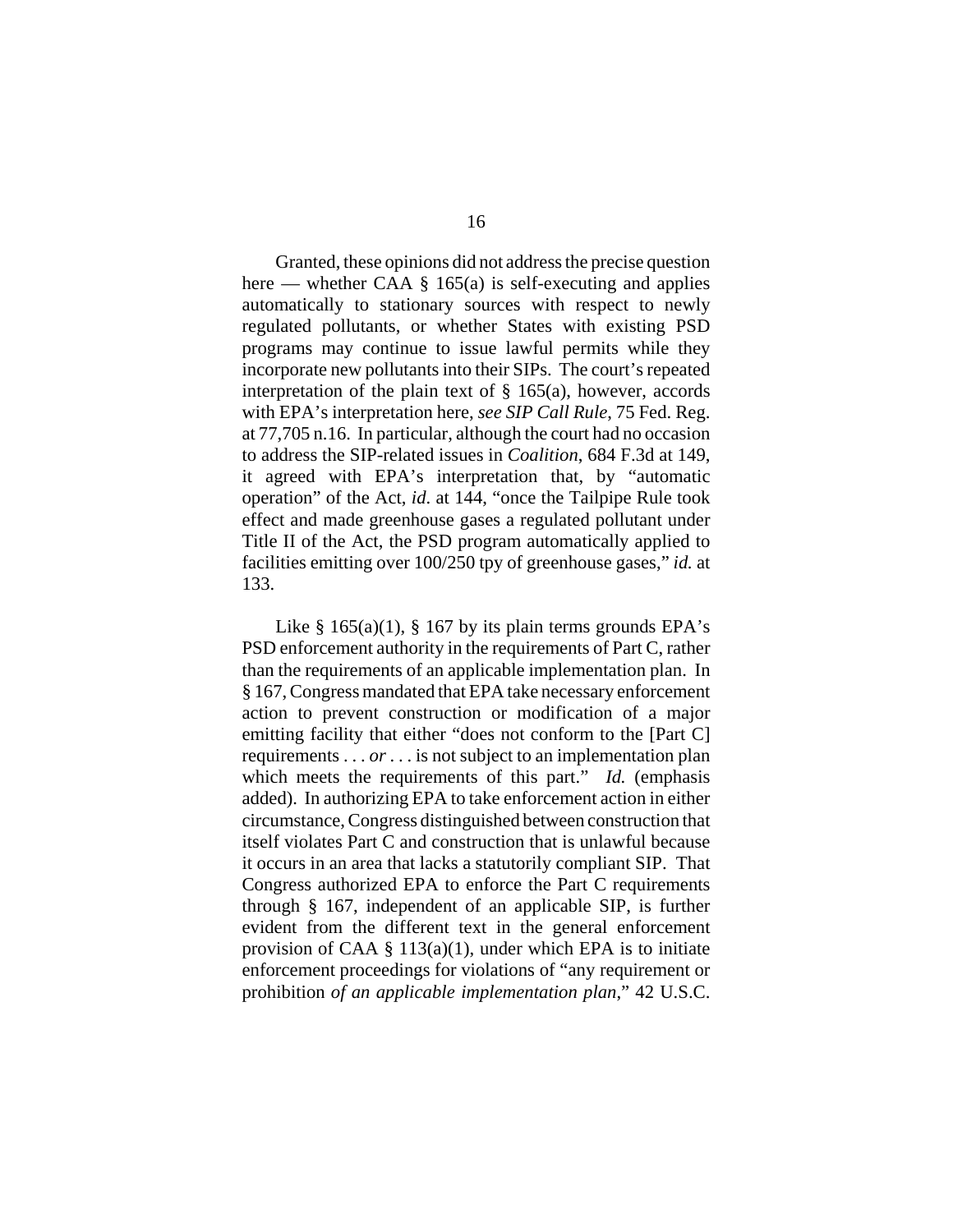§ 7413(a)(1) (emphasis added). "[W]here Congress includes particular language in one section of a statute but omits it in another section of the same Act, it is generally presumed that Congress acts intentionally and purposely in the disparate inclusion or exclusion." *Russello v. United States*, 464 U.S. 16, 24 (1983) (internal quotation marks and alteration omitted).

The Supreme Court has similarly interpreted CAA § 167. In *Alaska Department of Environmental Conservation v. EPA*, 540 U.S. 461, 484–85 (2004), the Court held that even where a State administers a Part C permitting program pursuant to an approved SIP, Congress vested EPA with a "broad oversight role" in § 167 to ensure that PSD permits comply with statutory requirements. The Court described the PSD permitting requirements as applying directly to stationary sources through CAA § 165(a) and, although recognizing that Alaska's SIP imposed analogous requirements, continued to look to Part C, rather than the SIP, for the governing provisions. *See id.* at 472–73, 484–85. Likewise, in *Sierra Club v. Jackson*, 648 F.3d 848, 856 (D.C. Cir. 2011), this court recognized that § 167 gave EPA discretion to take enforcement action where PSD permits issued pursuant to an approved SIP violated the requirements of § 165(a), describing State-issued permits that failed to incorporate subsequent EPA requirements as "not comply[ing] with  $[CAA \S 165(a)]$ , which forbids the construction of such facilities absent a PSD permit meeting the requirements of the Clear Air Act." *Id.* at 851–52.

The self-executing nature of the PSD permitting requirements is further reinforced by comparing Parts C and D. "Where Congress intended air quality programs to apply solely through State-approved SIPs, Congress used explicit language that . . . contrasts with the language of Section 165." Intervenors Br., No. 11-1037, at 20. Part D permits, for new sources of air pollution in non-attainment areas, may be issued only if the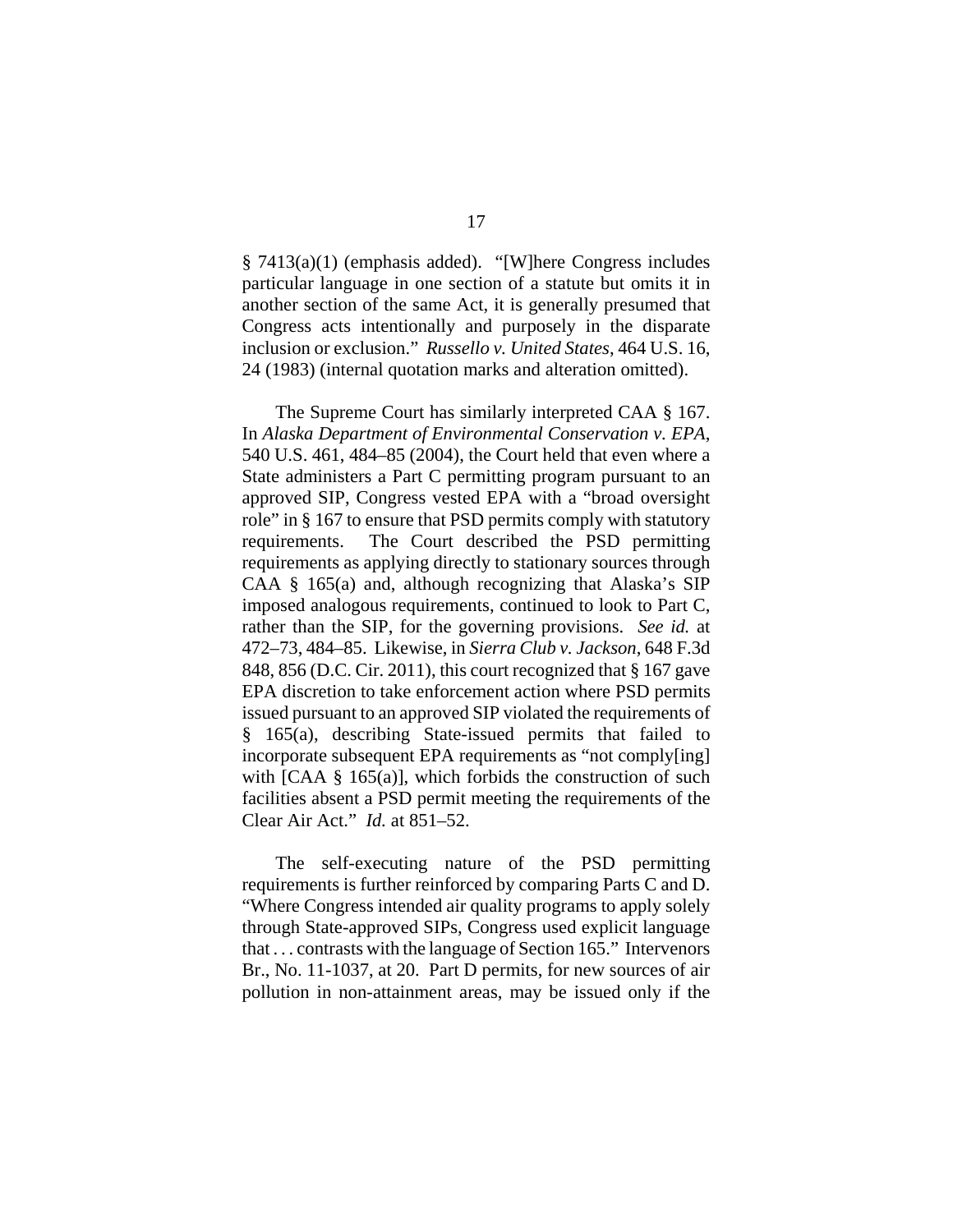permitting agency makes a determination "in accordance with regulations issued by [EPA] . . . consistent with the assumptions underlying *the applicable implementation plan*." CAA § 173(a)(1), 42 U.S.C. § 7503(a)(1) (emphasis added). By contrast, the Part C permitting requirements apply directly to stationary sources and prohibit construction unless "a permit has been issued for such proposed facility . . . setting forth emission limitations . . . which conform *to the requirements of this part*." CAA § 165(a)(1), 42 U.S.C. § 7475(a)(1) (emphasis added). Again, Congress distinguished between permitting requirements that operate through a SIP and those that operate through the Act itself, and in Part C chose the latter. *See Russello*, 464 U.S. at 24.

Texas and Wyoming assert this distinction between Part C and Part D permits is "absurd." States Reply Br., No. 11-1037, at 17. But "a bare assertion of absurdity cannot overcome the plain meaning of a statute: 'there must be evidence that Congress meant something other than what it literally said before a court can depart from plain meaning.'" *New York v. EPA*, 413 F.3d 3, 41 (D.C. Cir. 2002) (quoting *Engine Mfrs. Ass'n v. EPA*, 88 F.3d 1075, 1088 (D.C. Cir. 1996)). In *Coalition*, 684 F.3d at 142, the court concluded that the different text in Parts C and D was a significant indicator of congressional intent. Given the textual distinction between Part C and Part D, petitioners' reliance on *United States v. Cinergy Corp*., 623 F.3d 455 (7th Cir. 2010), as support that CAA  $\S$  165(a) is not selfexecuting, is misplaced. In stating that "[t]he Clean Air Act does not authorize the imposition of sanctions for conduct that complies with a State Implementation Plan that the EPA has approved," *id.* at 458, the Seventh Circuit was addressing Part D permits and the general enforcement provision of CAA § 113(a)(1), not Part C permits and the PSD enforcement provision in CAA § 167. Petitioners also mistakenly rely on *General Motors Corp. v. United States*, 496 U.S. 530 (1990),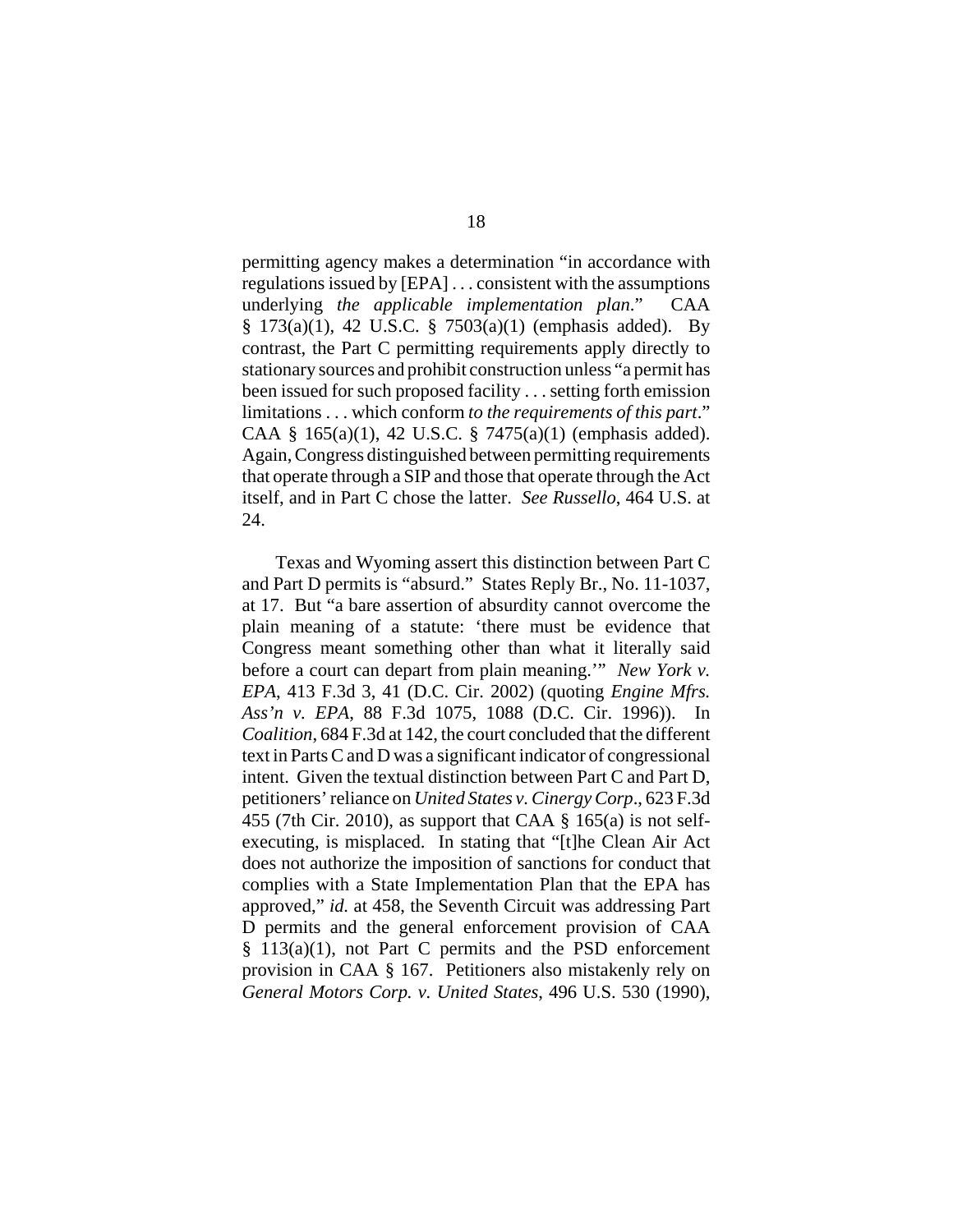which held that EPA can enforce a previously approved SIP under CAA § 113 even where it had unreasonably delayed acting on a proposed SIP revision, *id.* at 540–41, and nowhere suggested that EPA lacked authority pursuant to § 167 to enforce the § 165(a) PSD permitting requirements directly.

Viewed alone and in context of other provisions of the Act, the plain text of CAA  $\S$  165(a) and  $\S$  167 compel the interpretation that the PSD permitting requirements are selfexecuting and prohibit construction of a major emitting facility without, *inter alia*, BACT technology for each pollutant subject to regulation under the Act, irrespective of applicable SIP provisions. Nothing in the text of  $\S 165(a)$  or  $\S 167$ , much less this court's opinions, delays operation of the Part C permitting requirements until a State revises its SIPs to incorporate a newly regulated pollutant. Once the *Tailpipe Rule* took effect and greenhouse gases became a pollutant subject to regulation under the Act, § 165(a) unambiguously prohibited a major emitting facility from commencing construction without a PSD permit restricting greenhouse gas emissions, and § 167 unambiguously authorized EPA to enforce that prohibition irrespective of SIP provisions. This understanding of congressional intent is reinforced by the different text for Part D permits and precedent of the Supreme Court and this court. "If the intent of Congress is clear, that is the end of the matter; for the court, as well as the agency, must give effect to the unambiguously expressed intent of Congress." *Chevron*, 467 U.S. at 842–43.

### **B.**

Petitioners offer no alternative interpretation of the text of CAA  $\S$  165(a) or  $\S$  167. Instead, they point to other provisions in the Act and invoke the "cooperative federalism" underlying the Act to support their position that the PSD permitting requirements do not apply to a facility with respect to a newly regulated pollutant until that pollutant is incorporated into the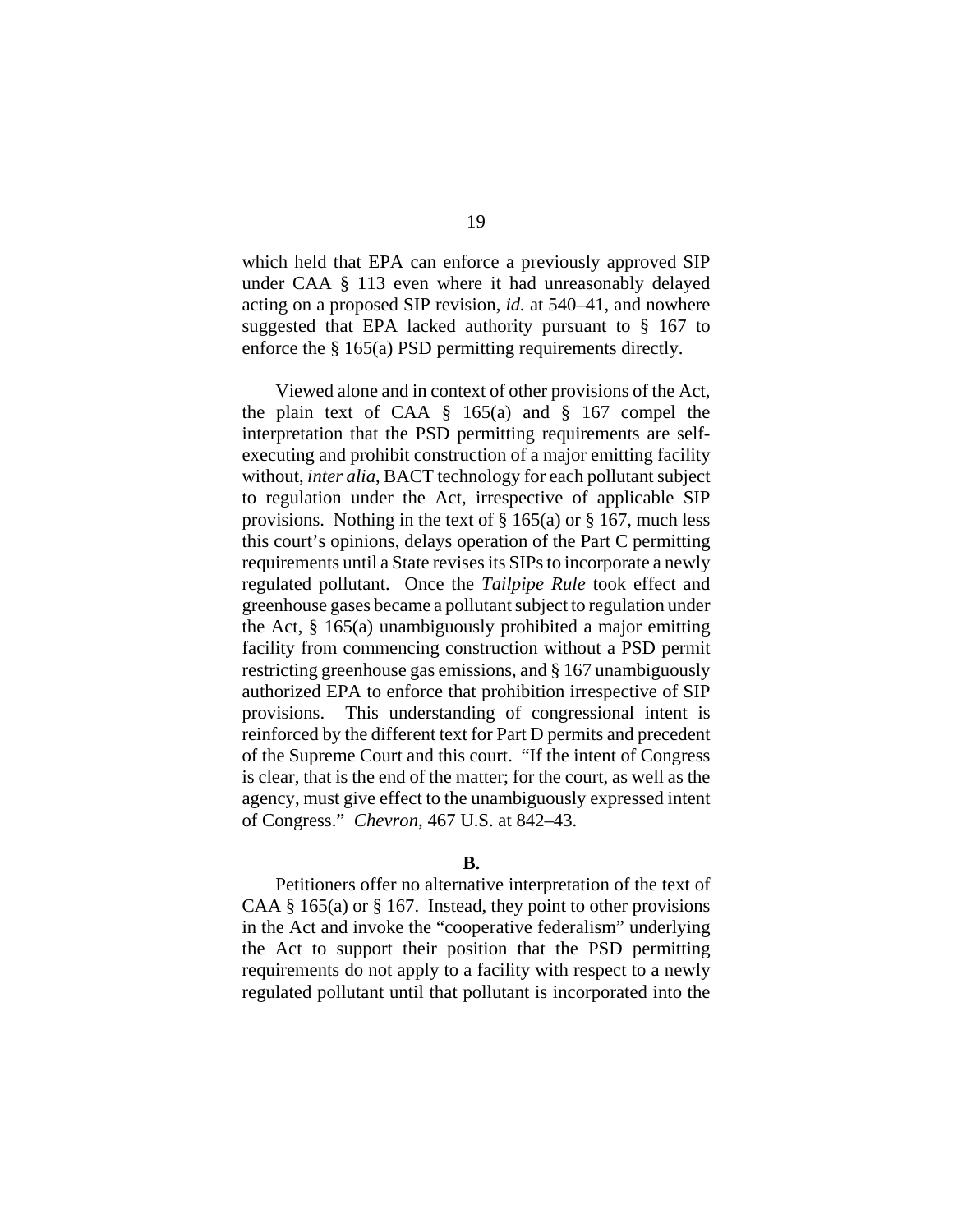applicable SIP. Although statutory design may "shed new light on congressional intent, notwithstanding statutory language that appears 'superficially clear,'" petitioners have "presented no persuasive evidence that Congress intended any meaning other than that suggested by a straightforward reading" of CAA § 165(a) and § 167. *NRDC v. Browner*, 57 F.3d 1122, 1127 (D.C. Cir. 1995). To the extent petitioners (and our dissenting colleague) maintain that EPA was bound to proceed in accordance with its regulation, 40 C.F.R. § 51.166(a)(6), and point to actions by EPA in other circumstances regarding PSD permitting that they claim are inconsistent with EPA's selfexecuting interpretation of CAA § 165(a), their reliance is misplaced. So is the States' invocation of the Tenth Amendment.

**1.** To support their interpretation that States with PSD programs in approved SIPs could continue to issue lawful permits that did not address greenhouse gases after January 2, 2011, petitioners rely on the following provisions of the Act:

• CAA § 110 prescribes the framework for States to implement and enforce the NAAQS and related requirements through SIPs. Among other things, each SIP must include a PSD permitting program and meet the applicable requirements of the Act's PSD program. CAA  $\S$  110(a)(2)(C), (J). On their face these provisions give States a clear role in administering the Part C PSD program, but they incorporate, rather than limit, the permitting requirements of CAA § 165(a). The provisions specify that SIPs must satisfy Part C's requirements; they do not suggest that a previously approved SIP trumps the plain text and self-executing nature of § 165(a) or limits EPA's enforcement authority under § 167. In *Spencer County*, 600 F.2d at 865–66, the court rejected an interpretation of the Act under which implementation of the CAA  $\S$  165(a) permitting requirements must await promulgation and approval of SIPs pursuant to CAA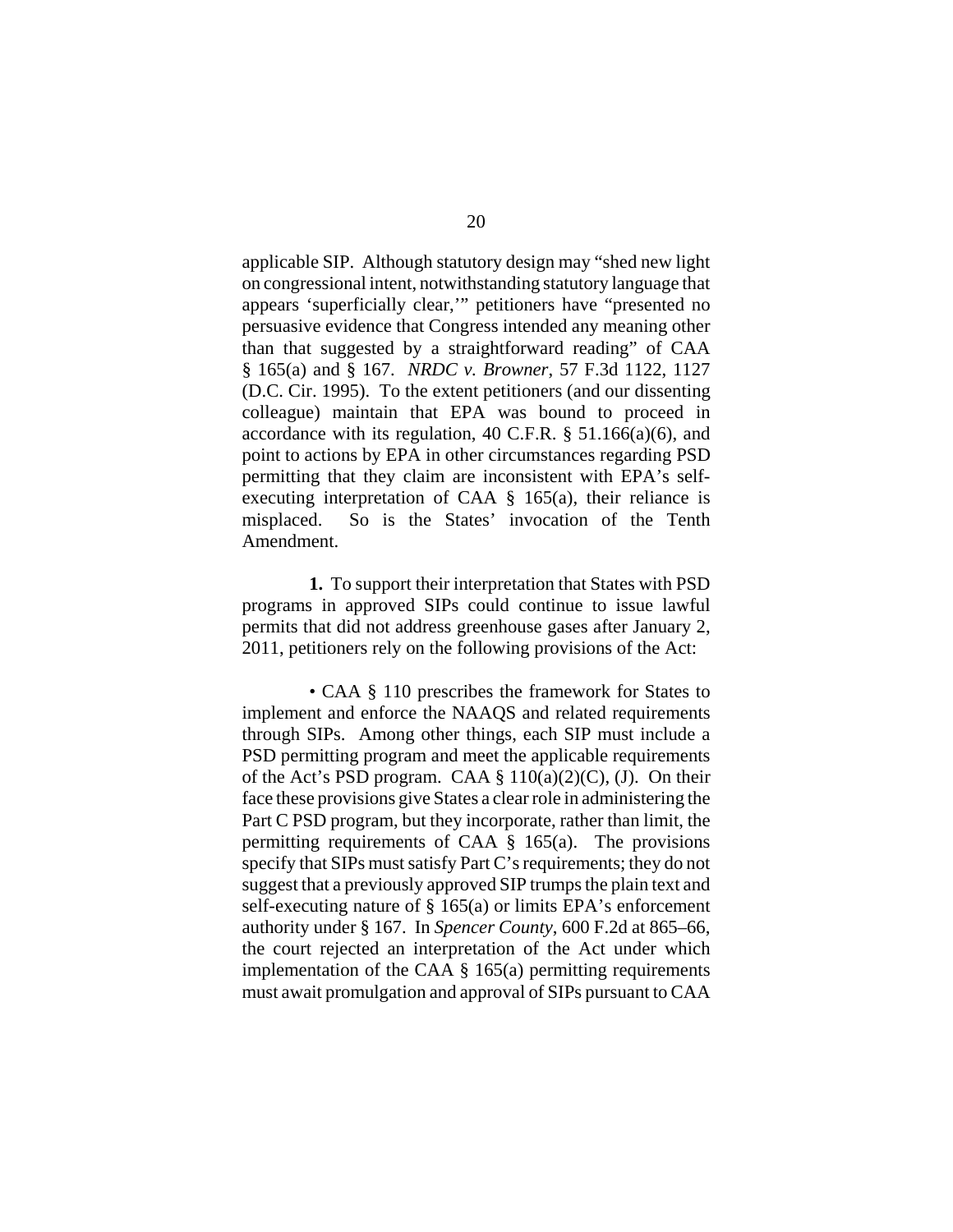§ 110. To the extent petitioners also rely on CAA § 110(i), it provides in relevant part that no action "modifying any requirement of an applicable implementation plan may be taken with respect to any stationary source" except through promulgation of a FIP under CAA § 110(c) or a SIP revision under CAA  $\S$  110(a). By its plain terms, subsection (i) limits EPA's and States' authority to *modify* the terms of a previously approved SIP without following prescribed procedures but does not prevent other self-executing statutory provisions from applying directly to stationary sources, irrespective of the applicable SIP. Petitioners offer no basis on which the court can ignore the plain text of CAA § 165(a) and § 167.

• CAA § 161 provides that "each applicable implementation plan shall contain emission limitations and such other measures as may be necessary, as determined under regulations promulgated under this part, to prevent significant deterioration of air quality." 42 U.S.C. § 7471. Petitioners maintain this provision confirms that the PSD permitting requirements are not self-executing, but rather apply only through SIPs adopted pursuant to EPA regulations. Like CAA § 110(a)(2)(C) and (J), however, CAA § 161 merely specifies the minimum requirements of a SIP PSD program. Nothing in CAA § 161 restricts operation of other statutory PSD provisions, such as the CAA § 165(a) permitting requirements, but instead requires that SIPs contain *additional* regulatory measures that EPA determines are necessary to meet the goals of the PSD program. As this court has recognized, "[n]othing in the plain language of the statute limits the measures in the [SIP] to the preconstruction permit process," rather, § 161 "reflects an understanding that other measures might be required — and are within the authority conveyed by the Act." *Alabama Power*, 636 F.2d at 362. Thus, while CAA § 110(a)(2)(C) and (J) require that SIPs satisfy all applicable Part C PSD provisions,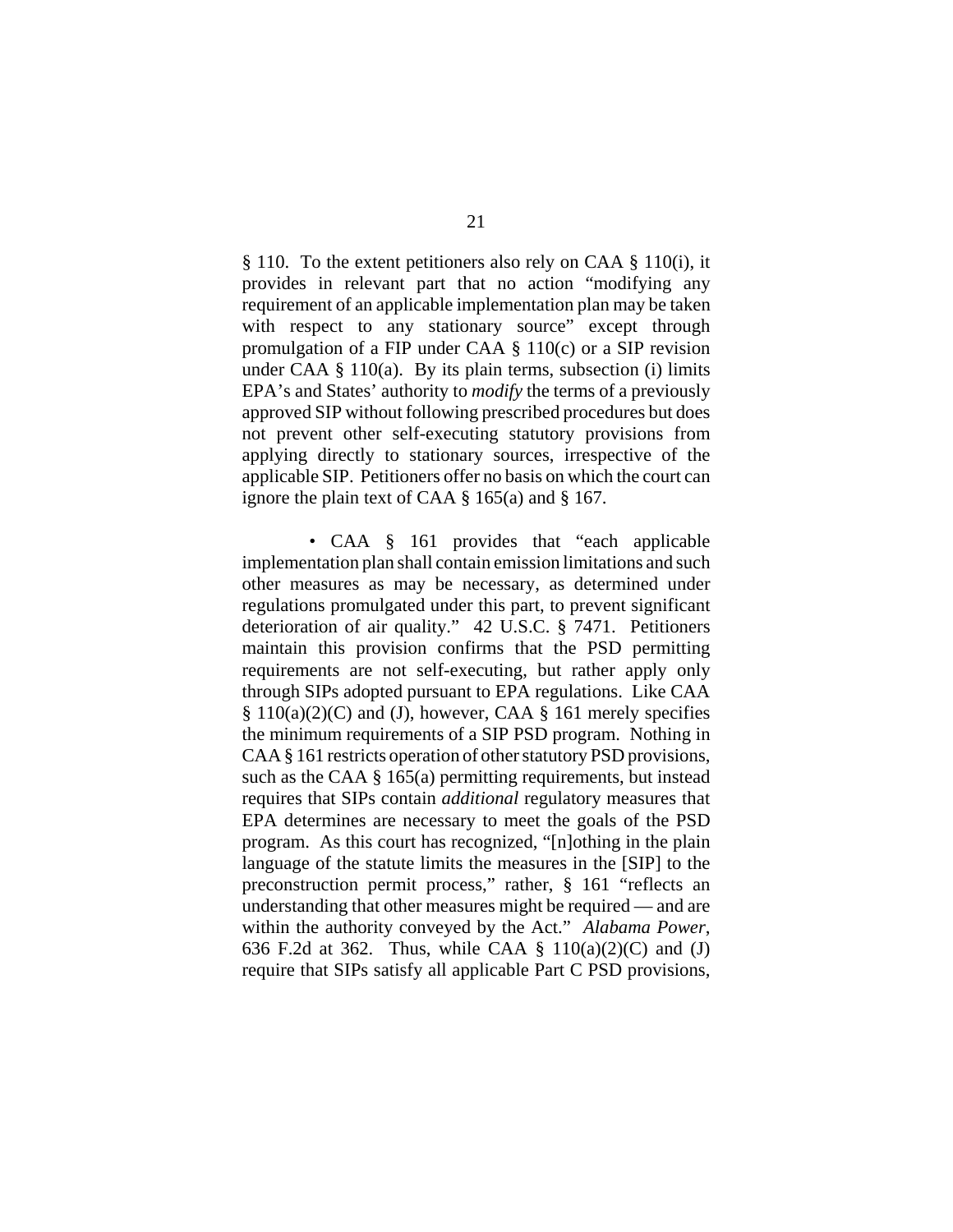CAA § 161 requires that SIPs satisfy any other measures that EPA promulgates in regulations.

• CAA § 166 requires EPA to conduct a study and promulgate PSD regulations for new NAAQS pollutants, and gives States twenty-one months to revise their SIPs accordingly. 42 U.S.C. § 7476(a)–(b). Reliance on this provision is foreclosed by circuit precedent. In *Coalition*, 684 F.3d at 143–44, the court rejected a similar argument — that to regulate new pollutants through the PSD program, EPA must go through the § 166 process — stating that it "fails on its face" because CAA § 166 applies only to new NAAQS pollutants and thus does not apply to non-NAAQS pollutants like greenhouse gases. In *Alabama Power*, 636 F.2d at 405–06, the court rejected as "contradicted by the plain language of section 165," the position that the effective date of the PSD permitting requirements should be delayed for most pollutants until EPA promulgated regulations pursuant to CAA § 166.

• CAA § 168 delayed the effective date of most PSD statutory provisions following enactment of the 1977 CAA amendments, with certain exceptions, "[u]ntil such time as an applicable implementation plan is in effect for any area." 42 U.S.C. § 7478(a). So, petitioners maintain, when Congress intended to impose new PSD requirements and bypass SIP revision procedures, it did so explicitly, as in the exceptions in CAA § 168(b). This contention fails for two reasons. First, the Supreme Court has recognized that CAA § 168 was simply a "temporary measure" governing immediate implementation of the 1977 amendments, *Envtl. Def. v. Duke Energy Corp.*, 549 U.S. 561, 576 n.6 (2007). As such, it does not apply to pollutants newly subject to regulation in the future. Second, even with respect to implementation of the 1977 amendments, this court in *Spencer County*, 600 F.2d at 860–66, rejected an interpretation that CAA § 168 delayed the effective date of the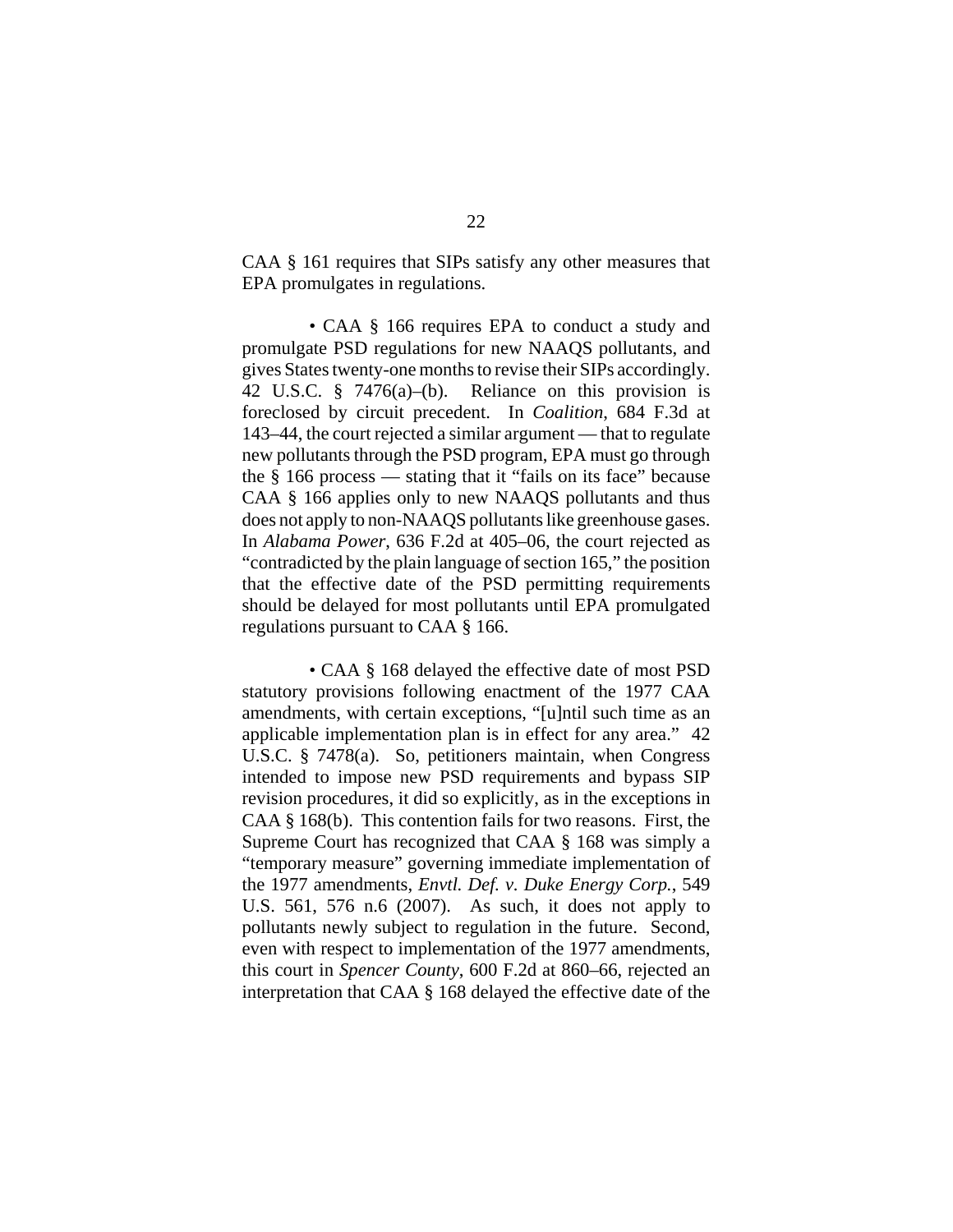CAA § 165(a) permitting requirements until EPA approved SIP revisions. Although recognizing inconsistency in the text of § 165(a) and § 168, *id.* at 860–63, the court upheld EPA's interim regulatory framework in which § 165(a) was to be implemented as quickly as possible, concluding EPA had adopted a reasonable accommodation of the two provisions, *id.* at 890. Importantly, unlike in *Spencer County*, petitioners here identify no statutory provision that conflicts with the plain text and self-executing interpretation of CAA § 165(a) regarding newly regulated pollutants and applicable SIPs. Indeed, *Spencer County* appears to preclude petitioners' interpretation of CAA § 165(a) because if the PSD permitting requirements operated only through an approved SIP, there would have been no conflict between § 165(a) and § 168.

**2**. The States maintain that EPA's interpretation of CAA § 165(a) as self-executing upsets the cooperative federalism embodied in the Act. In enacting the statute Congress found that "air pollution prevention (that is, the reduction or elimination, through measures, of the amount of pollutants produced or created at the source) and air pollution control at its source is the primary responsibility of States and local governments." CAA § 101(a)(3), 42 U.S.C. 7401(a)(3). Congress also found that "Federal . . . leadership is essential for the development of cooperative Federal, State, regional, and local programs to prevent and control air pollution." CAA § 101(a)(4), 42 U.S.C. § 7401(a)(4). Accordingly, States are to determine in the first instance how to implement the federally established NAAQS and related emission limitations based on local conditions and needs, but EPA remains "the ultimate supervisor, responsible for approving [SIPs] and for stepping in, should a state fail to develop or to enforce an acceptable plan." *Duquesne Light Co. v. EPA*, 698 F.2d 456, 471 (D.C. Cir. 1983).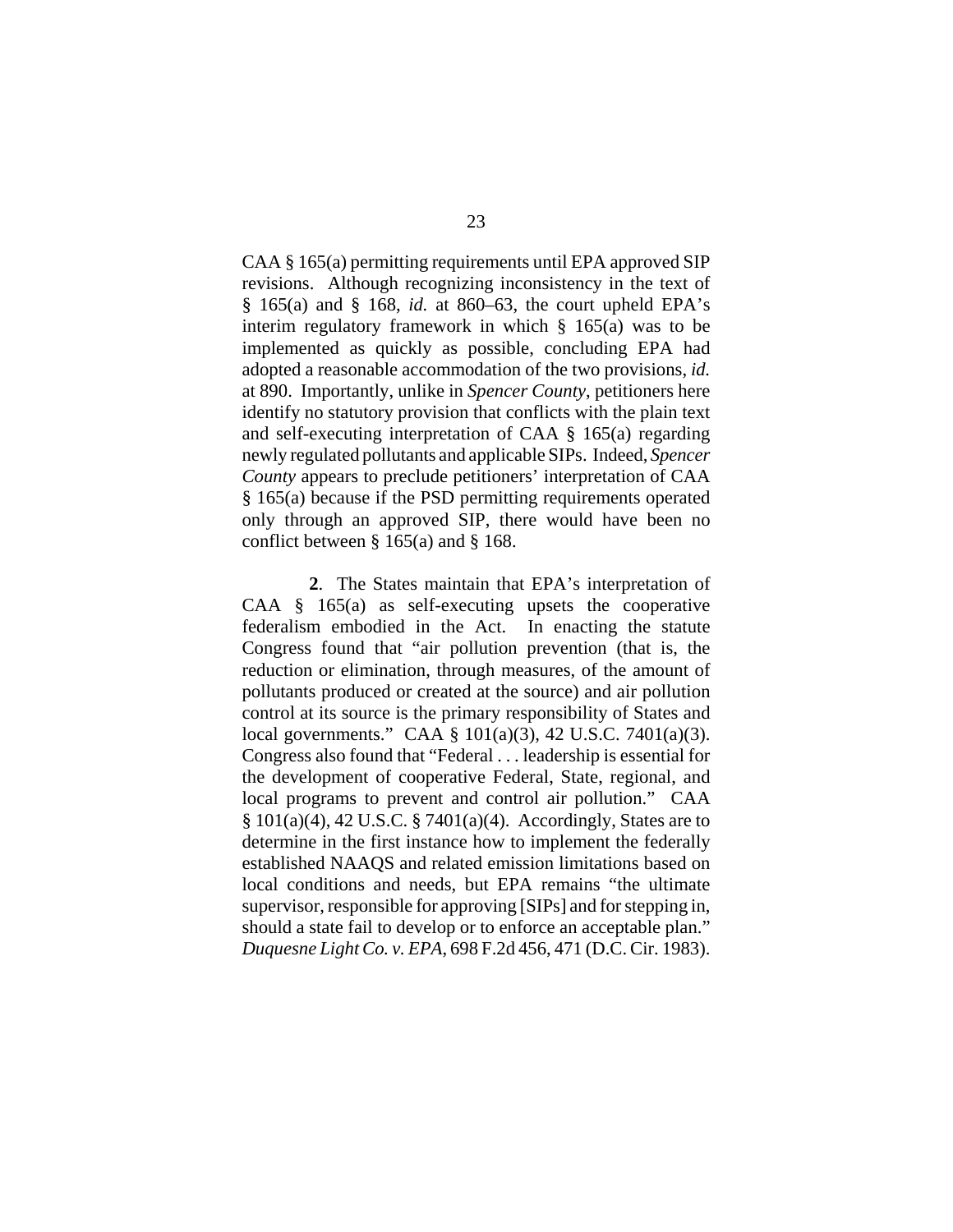Put otherwise, although pollution control may be the primary responsibility of States, Congress required federal regulation and enforcement in specific circumstances. Where a State fails to act or submits a SIP that does not meet minimum requirements of the Act, Congress required EPA to issue a FIP under CAA  $\S$  110(c)(1) to implement emission requirements within that State and maintain federal standards. Similarly, Congress charged EPA with regulating new source performance standards under CAA § 111, Hazardous Air Pollutants under CAA § 112, and motor vehicle emission standards under CAA § 202. *See Train v. NRDC*, 421 U.S. 60, 79 n.16 (1975). Selfexecuting permitting requirements with respect to newly regulated pollutants under CAA § 165(a) are thus not inconsistent with the cooperative federalism scheme enacted by Congress.

In the PSD context, the Supreme Court has acknowledged that "Congress . . . vested EPA with explicit and sweeping authority to enforce CAA 'requirements' relating to the construction and modification of sources under the PSD program," noting that Congress "expressly endorsed an expansive surveillance role for EPA in two independent CAA provisions," referring to enforcement actions pursuant to CAA § 113(a)(5) and § 167. *Alaska Dep't of Envtl. Conservation*, 540 U.S. at 490. This still left, under EPA's interpretation of the ambiguous term BACT, considerable leeway to the permitting authority, which EPA acknowledged. *Id.* But, as EPA pointed out, Congress had determined federal PSD oversight was necessary to prevent States from improperly competing for industry by adopting more permissive pollution controls. *See id.* at 486. One of Congress's stated goals for the PSD program was to ensure that economic growth occurred "in a manner consistent with the preservation of existing clean air resources." CAA § 160(3), 42 U.S.C. § 7470(3). The same rationale explains why Congress made CAA § 165(a) self-executing for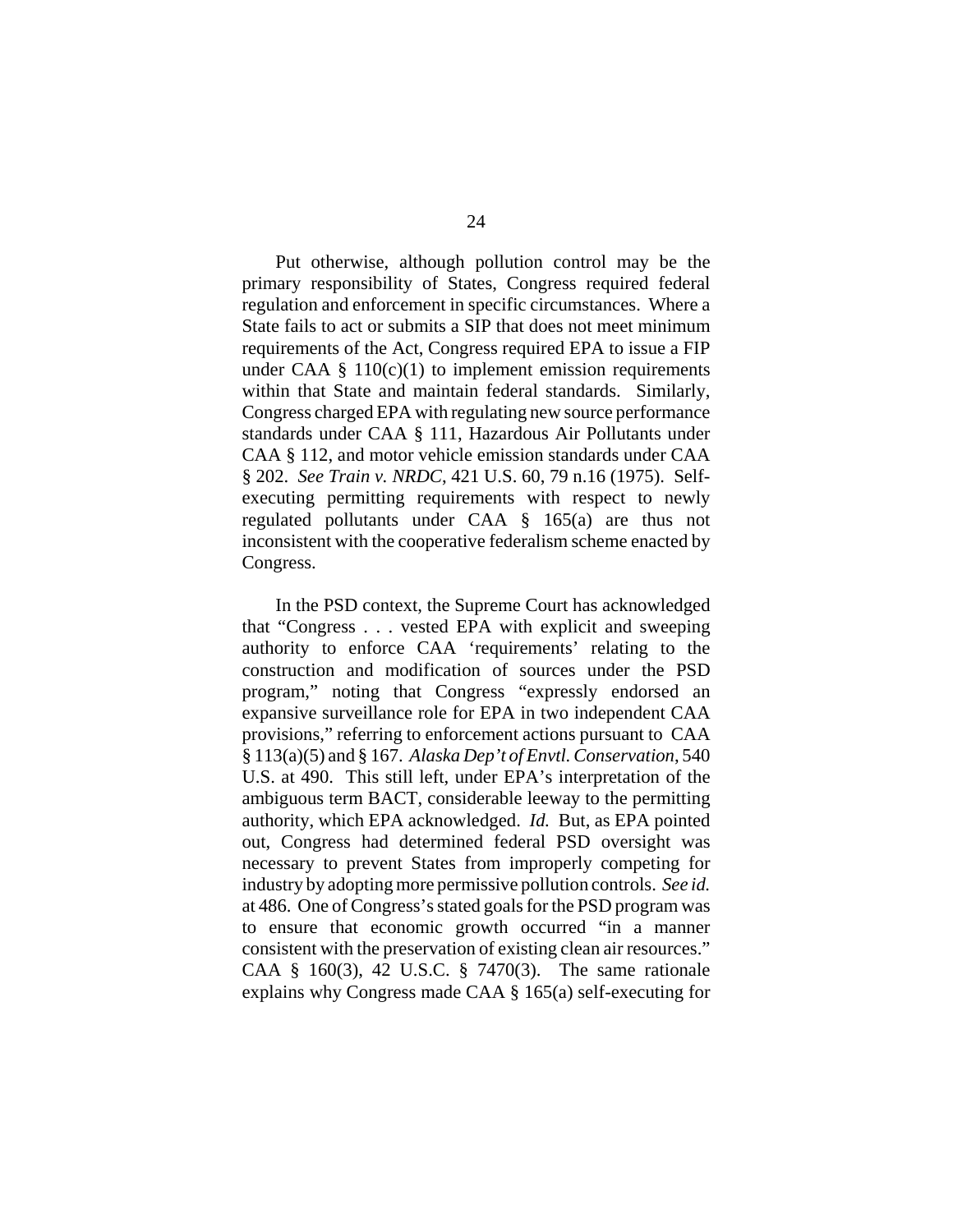newly regulated pollutants: otherwise, States would have a perverse incentive to delay incorporating new pollutants into revised SIPs in order to compete for industry in the interim. "The states, in sum, are to tailor [federally established ambient air] standards to their own conditions, but EPA is to ensure national uniformity where needed, for example, to ensure that states do not compete unfairly for industry . . . ." *Duquesne*, 698 F.2d at 471.

The rulemaking record demonstrates that EPA repeatedly acted to accommodate States within the scope of the statutory scheme enacted by Congress. In the *SIP Call Rule*, EPA emphasized the primacy of SIPs and its preference for States to serve as the PSD permitting authority, acting only when necessary to ensure a permitting authority existed for affected sources and then offering to delegate its FIP authority to the States. *Id.* at 77,717. Neither Texas nor Wyoming has suggested that revising their SIPs to incorporate PSD permitting for greenhouse gases would require independent balancing of local conditions and needs. As EPA observed, a corrective SIP revision could constitute a simple addition of greenhouse gases to the list of pollutants subject to PSD permitting. *See SIP Call Rule*, 75 Fed. Reg. at 77,713. Indeed, most States' PSD programs automatically update to include newly regulated pollutants like greenhouse gases. *See id.* at 77,702. Others subject to the *SIP Call Rule*, including Respondent-Intervenor Connecticut, worked cooperatively with EPA to revise their SIPs and to ensure permitting continuity promptly and as needed. *See, e.g.*, *id.* at 77,710. Texas alone did not, informing EPA that it had "no intention" of revising its SIP because of its disagreement with EPA's regulation of greenhouse gases under the Act. Texas August 2010 Letter. Invoking "cooperative federalism" in these circumstances has a hollow ring.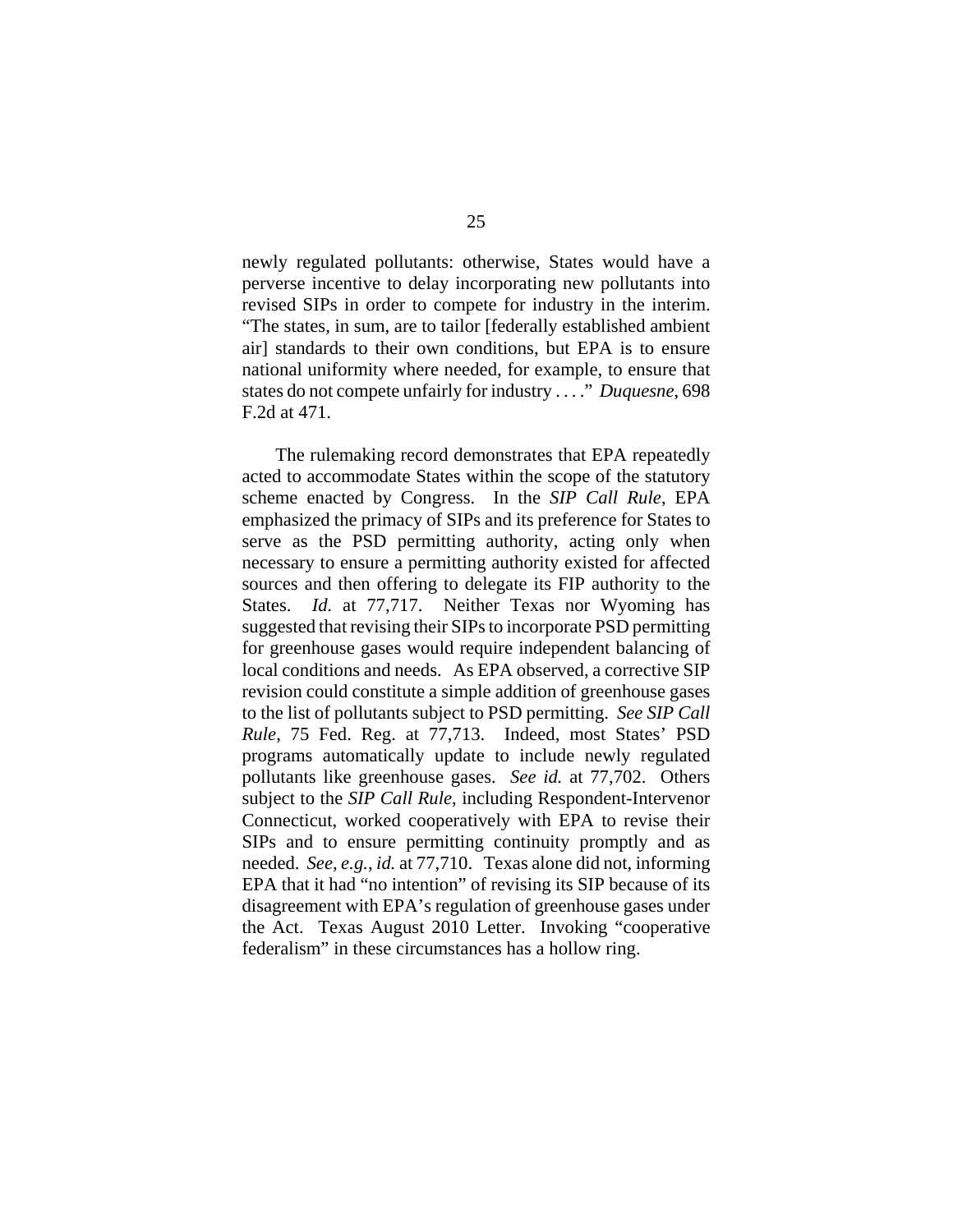**3.** Finding no support in the Act itself for their position that the PSD permitting requirements apply only pursuant to an applicable SIP, petitioners contend that interpreting CAA § 165(a) as self-executing is inconsistent with EPA's regulation on amendments to the PSD requirements for SIPs, 40 C.F.R. § 51.166(a)(6). They maintain that under this regulation, States can continue to issue valid PSD permits pursuant to previously approved SIPs for up to three years without incorporating newly regulated pollutants.

Section 51.166(a)(6), Amendments, provides:

(i) Any State required to revise its implementation plan *by reason of an amendment to this section* . . . shall adopt and submit such plan revision to [EPA] for approval no later than 3 years after such amendment is published in the Federal Register.

. . .

(iii) Any revision to an implementation plan *that an amendment to this section required* shall take effect no later than the date of its approval and may operate prospectively.

40 C.F.R. § 51.166(a)(6)(i), (iii) (emphasis added).

There is no conflict between CAA  $\S$  165(a)'s self-executing nature and EPA's regulation. The SIP revisions at issue were not "required . . . by reason of an amendment to" 40 C.F.R. § 51.166, but rather by automatic operation of the Act itself. *See SIP Call Rule*, 75 Fed. Reg. at 77,707–08. As EPA interprets § 51.166(a)(6), it applies to SIP revisions that would not have been required but for an amendment to § 51.166, such as EPA's revision in 2002 of the Part C and Part D program requirements for SIPs. *See* 67 Fed. Reg. 80,186, 80,240-41 (Dec. 31, 2002)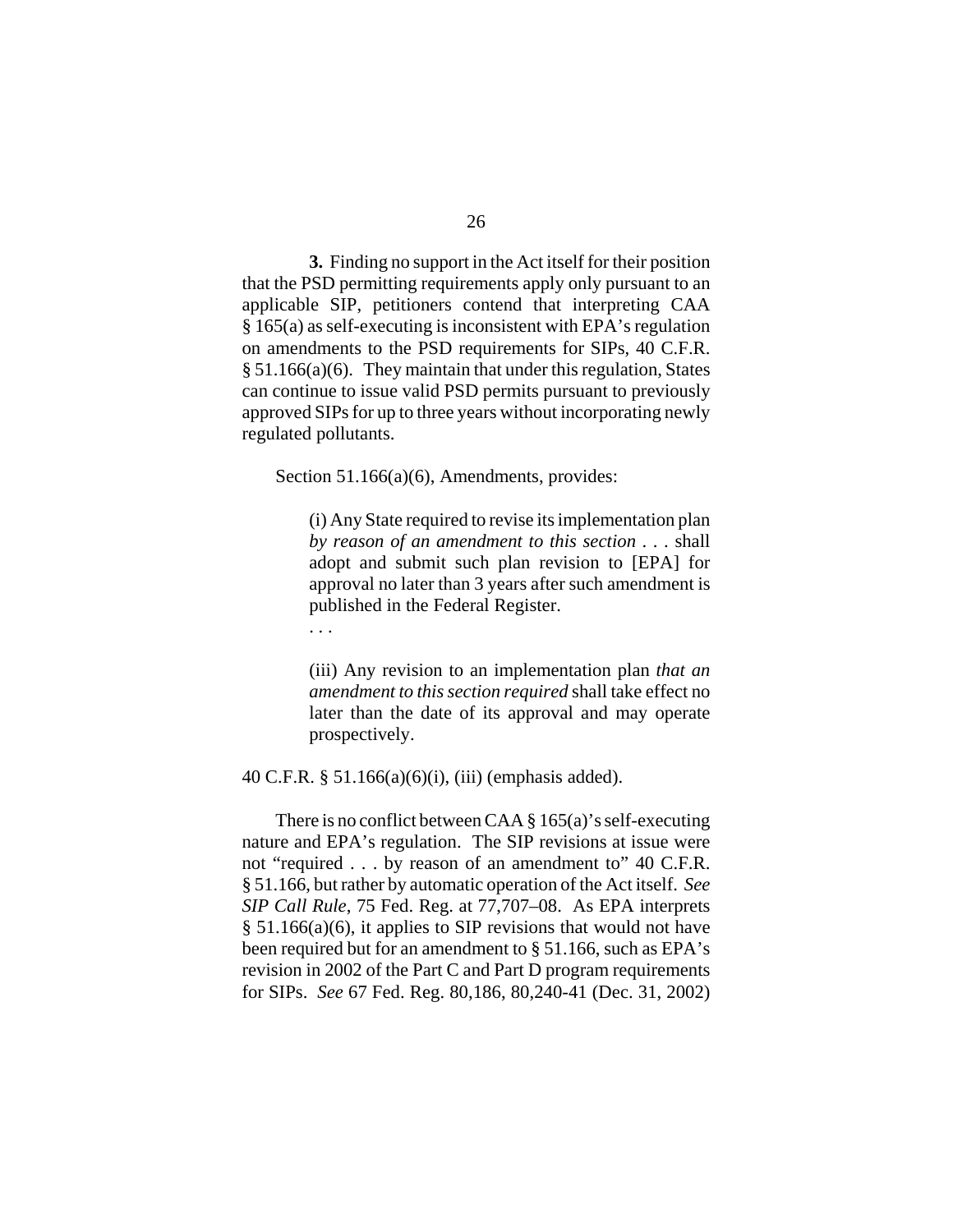("*Prevention of Significant Deterioration and Nonattainment New Source Review Requirements*" ("2002 Rule")). Here, as EPA explained in the *SIP Call Rule*, 75 Fed. Reg. at 77,707–08, States were required to revise their SIPs even absent the amendments to § 51.166 in the *Tailoring Rule*; those amendments merely alleviated States' PSD permitting burdens. *See also Error Correction Rule*, 76 Fed. Reg. at 25,193–94. The court effectively confirmed EPA's explanation in concluding that petitioners lacked Article III standing to challenge the *Tailoring Rule*. *Coalition*, 684 F.3d at 146. EPA's interpretation of its regulation as inapplicable here is therefore "controlling" because the interpretation is neither "plainly erroneous [n]or inconsistent with the regulation," and there is no reason to suspect that it "does not reflect the agency's fair and considered judgment on the matter in question." *Auer v. Robbins*, 519 U.S. 452, 461–62 (1997) (internal quotation marks omitted); *see also Christopher v. SmithKline Beecham Corp.*, 132 S. Ct. 2156, 2166 (2012).

Our dissenting colleague has a different interpretation of the regulation, which he asserts "resolves this case." Dissent at 2. He reaches this conclusion ignoring the plain text of the Act. Consequently his reasoning is flawed. For example, he finds no distinction between SIP revisions triggered by automatic operation of the Act and those required solely by EPA's amendments to its regulations. But Congress itself has codified the distinction. In CAA  $\S$  110(a)(2)(C) and (J), Congress required that SIPs satisfy all applicable statutory PSD provisions; in CAA § 161, Congress separately required that SIPs satisfy "*other measures*" that EPA promulgates in regulations, 42 U.S.C. § 7471 (emphasis added). According to our colleague, in either instance, "the changes to the PSD regulations still ultimately are what require the changes to the SIP." Dissent at 4. This ignores the statutory text as well as the law of the circuit that States were "required to issue permits [for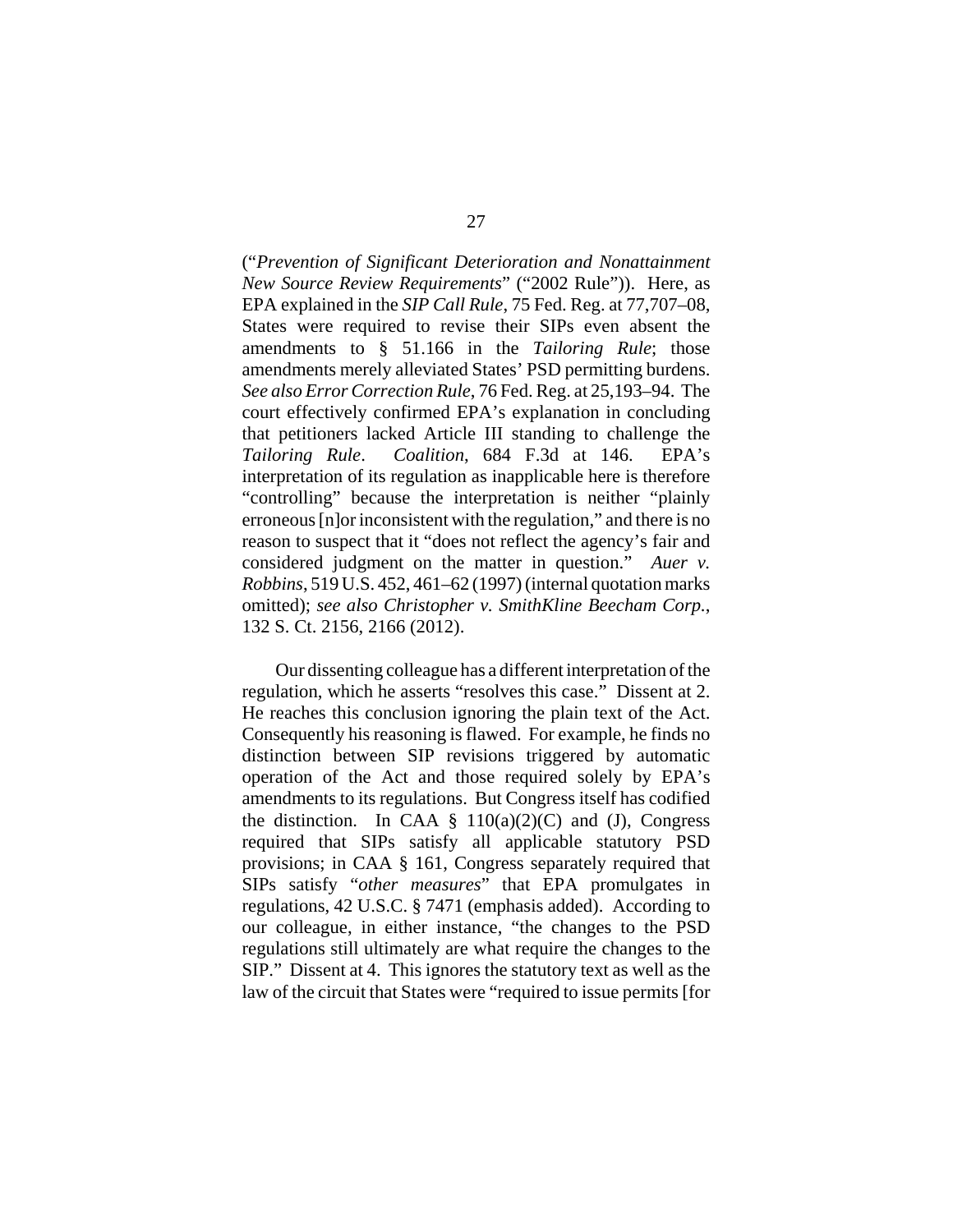greenhouse gas emissions] not because of anything EPA did in the Timing and Tailoring Rules, but by automatic operation of the statute," *Coalition*, 684 F.3d at 146. As this court understood Congress's mandate, even if EPA never amended § 51.166 in the Tailoring Rule, States still would have been obligated to update their SIPs to incorporate greenhouse gases in order to issue valid PSD permits. This holding forecloses our dissenting colleague's assertion. *See LaShawn A. v. Barry*, 87 F.3d 1389, 1395 (D.C. Cir. 1996) (en banc). Indeed, he has acknowledged that "[t]his [c]ourt has ruled that the *statute* requires pre-construction and operating permits for stationary sources that emit or have the potential to emit certain specified amounts of an air pollutant, including carbon dioxide." *Ctr. for Biological Diversity v. EPA*, – F.3d –, 2013 WL 3481511, at \*9 (D.C. Cir. 2013) (Kavanaugh, J., concurring) (emphasis added).

Additionally, the Supreme Court has instructed that courts must defer to an agency's interpretation of its regulation unless it is "plainly erroneous or inconsistent with the regulation." *Auer*, 519 U.S. at 461–62. EPA's interpretation is neither. The dissent cites the preamble to the 2002 Rule, which, in making extensive changes to the regulatory PSD requirements, extended the SIP revision timeline in § 51.166(a)(6)(i) to three years. *See* 67 Fed. Reg. at 80,240-41. The significant SIP revisions required as a result of the 2002 Rule would not have been required but for the regulatory amendments. *See id.* at 80,240. By contrast, on the same page of the preamble to the 2002 Rule, EPA reiterated its longstanding interpretation that "[t]he PSD program applies automatically to newly regulated . . . pollutants." *Id.* Thus, the 2002 Rule is consistent with EPA's interpretation that the three-year timeline in  $\S$  51.166(a)(6)(i) applies to SIP revisions that are required solely "by reason of an amendment" to the regulation, whereas the PSD permitting requirement "applies automatically" to newly regulated pollutants.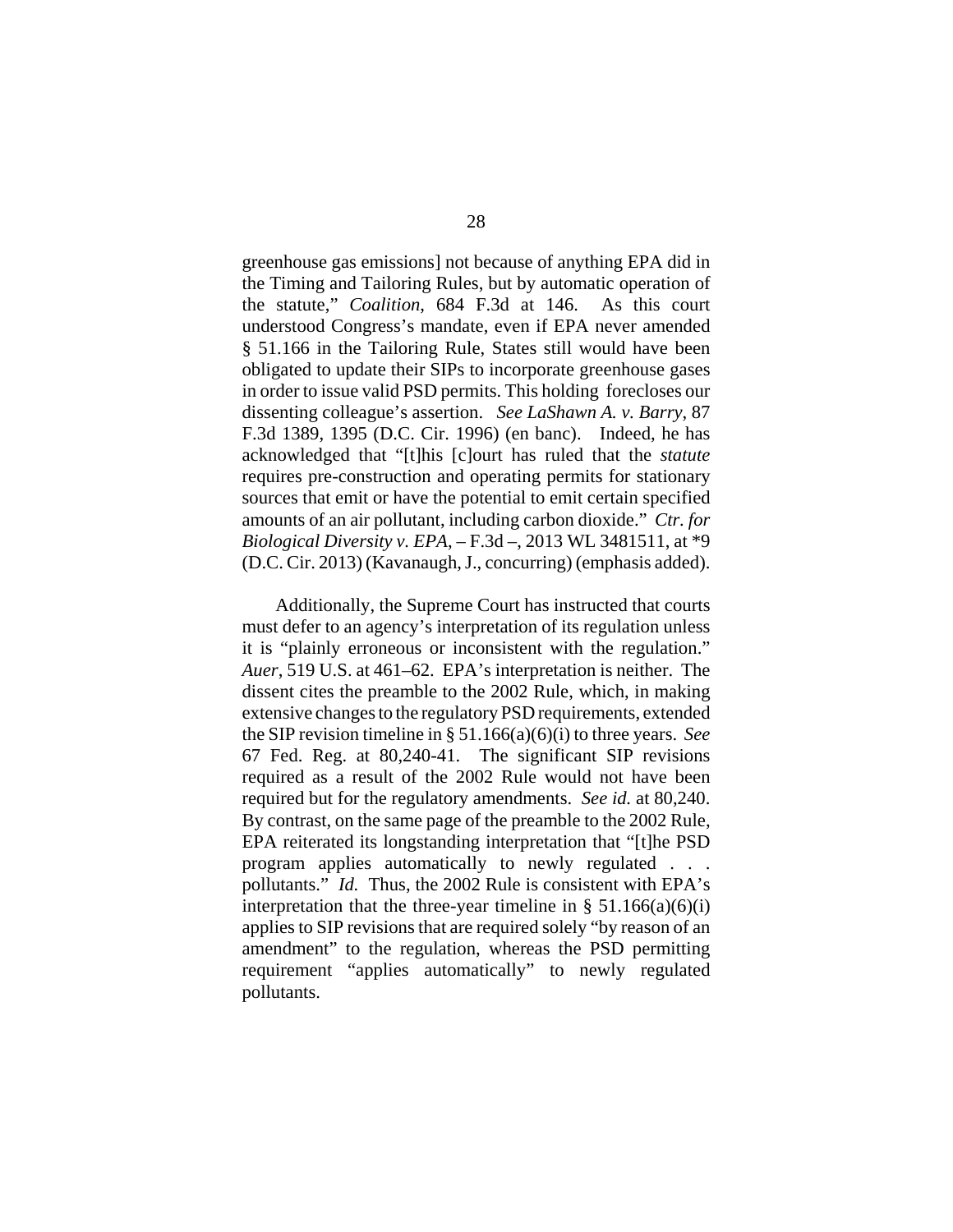Most fundamentally, our dissenting colleague fails to account for the statutory provisions that compel the selfexecuting conclusion in this case. The issue is not whether "*the regulation* contemplates a construction moratorium in the period until the State revises its SIP," Dissent at 6 (emphasis added), but rather whether *the Act itself* requires one with respect to newly regulated pollutants. Our colleague asserts that "Section 165 applies only through the relevant SIP, not directly to sources." Dissent at 8. This assertion is belied the plain text of both CAA § 165 and § 167, as repeatedly interpreted by this court. He further suggests that it would "make no sense" for the Act to create a role for States in implementing the PSD program but also require that newly regulated pollutants be incorporated into PSD permitting as soon as they become subject to regulation. Dissent at 8. This ignores that Congress, in enacting the PSD program as part of the 1977 Amendments, intended to eliminate perverse incentives for States to compete improperly for industry, as highlighted by the Supreme Court in *Alaska Dep't of Envtl. Conservation*, 540 U.S. at 486. Regardless of how our dissenting colleague interprets 40 C.F.R. § 51.166(a)(6)(i), or how EPA may have applied the regulation in the past, the Act itself prohibited the construction of any major emitting facility after January 2, 2011 without a PSD permit limiting greenhouse gas emissions. "[A] valid statute always prevails over a conflicting regulation," *Nat'l Family Planning & Reprod. Health Ass'n, Inc. v. Gonzales*, 468 F.3d 826, 829 (D.C. Cir. 2006), and a regulation can never "trump the plain meaning of a statute," *Atl. City Elec. Co. v. FERC*, 295 F.3d 1, 11 (D.C. Cir. 2002). As EPA explained in the *Error Correction Rule*, 76 Fed. Reg. at 25,193, "because [40 C.F.R. § 51.166(a)(6)] is a regulation, it cannot, no matter how it is interpreted, override the CAA requirements that apply PSD requirements to [greenhouse gas]-emitting sources so that those CAA requirements do not take effect as of January 2, 2011." Given that the self-executing nature of the Part C PSD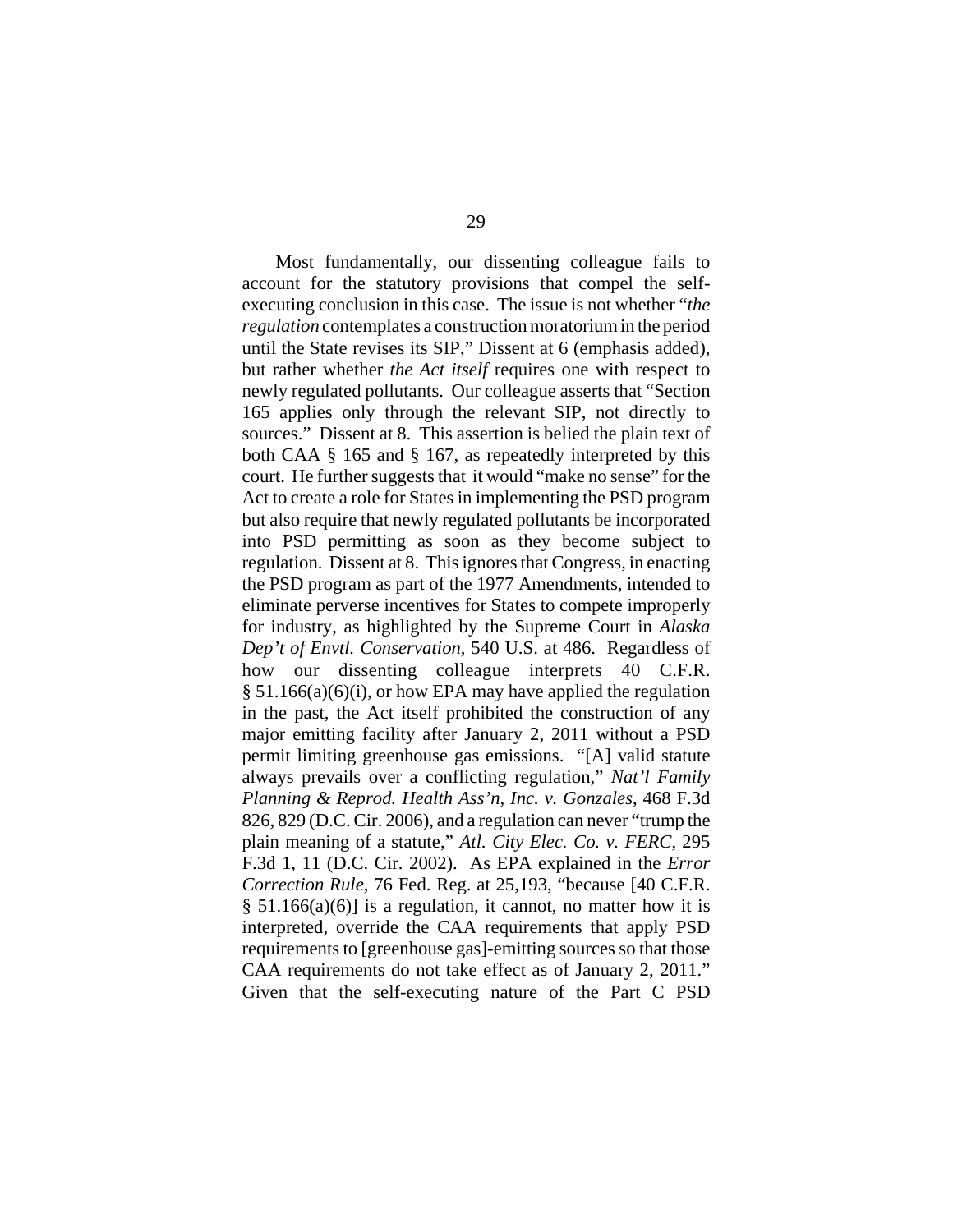permitting requirements is compelled by the plain text of CAA § 165(a) and § 167, reliance on the regulation to undercut Congress's mandate is misplaced.

**4.** The other EPA actions that petitioners (and our dissenting colleague) claim are inconsistent with EPA's selfexecuting interpretation of CAA § 165(a) do not advance their position. Petitioners refer specifically to EPA's implementing new and revised NAAQS for particulate matter; promulgating phased-in PSD permitting through the *Tailoring Rule*; and grandfathering a PSD permit to the Avenal Energy Project in California. To the extent petitioners suggest these actions may be inconsistent with Congress's mandate in CAA § 165(a), the court no less than EPA is bound to adhere to Congress's plain command, *see Chevron*, 467 U.S. at 842–43. Petitioners point to no judicial sanction of EPA's purportedly inconsistent application of the PSD permitting requirements in these other contexts.

Reliance on these actions is misplaced, in any event, for EPA justified each of its other actions on grounds inapplicable here. To the extent EPA allowed States to continue implementing their existing PSD programs while they revised SIPs to incorporate different forms of particulate matter, *see* Dissent at 6-7, it did so on the express basis that the SIPs and PSD permits already regulated particulate matter in some form. *See* 73 Fed. Reg. 28,321, 28,340–41 (May 16, 2008) ("*New Source Review Program for Fine Particulate Matter*"); 52 Fed. Reg. 24,672, 24,682–83 (July 1, 1987) ("*Regulations for Implementing Revised Particulate Matter Standards*"). (By contrast, here, the preexisting SIPs of several states failed to regulate greenhouse gases altogether.) Thus, in promulgating PSD regulations for fine particulate matter, EPA interpreted CAA § 165(a) to be self-executing, 73 Fed. Reg. at 28,324, 28,340, but determined that States could continue to implement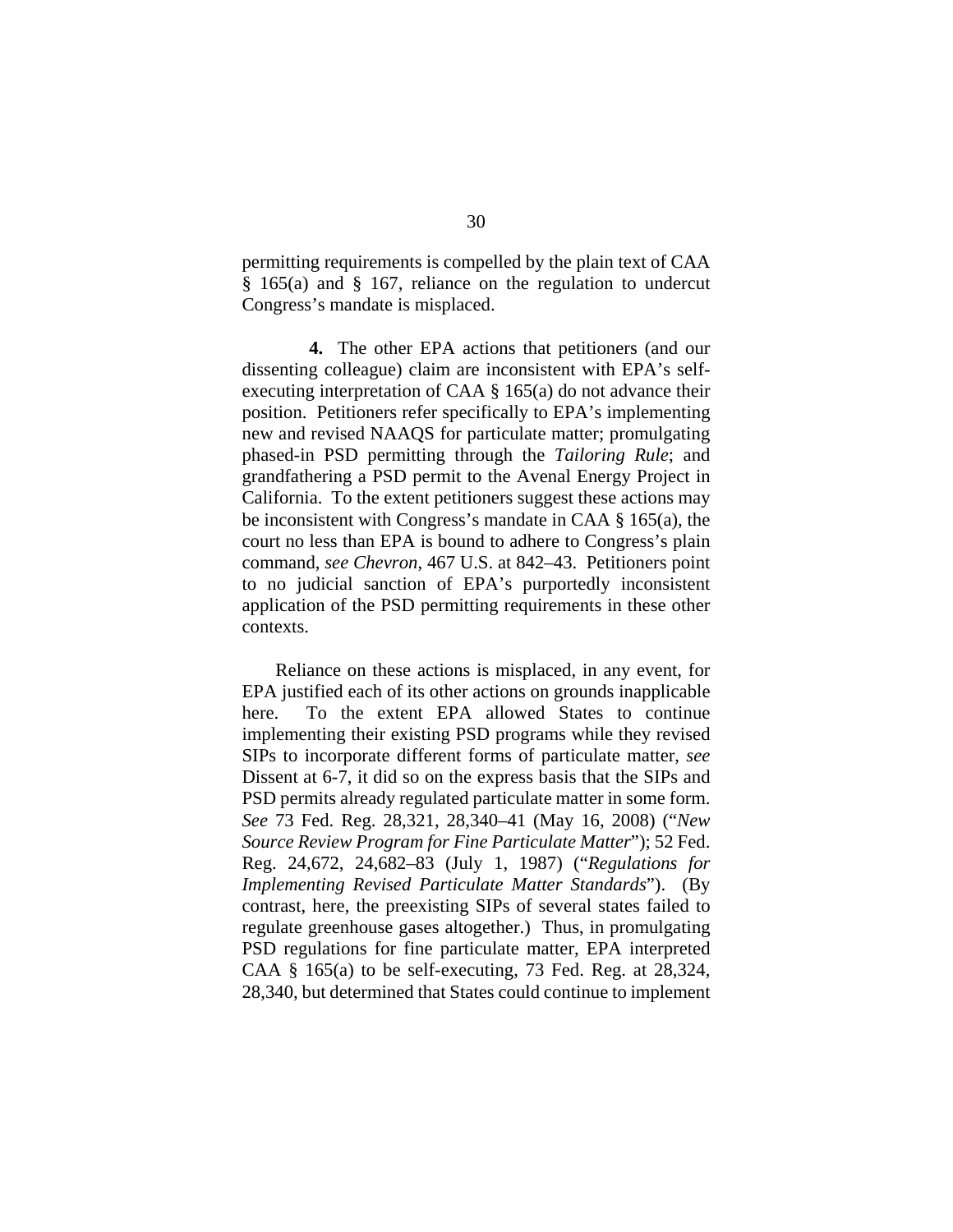their existing PSD programs because emissions limitations for coarse particulate matter served as an adequate surrogate for fine particulate matter, *id.* at 28,341. Petitioners here neither challenged this surrogate approach before EPA, *see* CAA § 307(d)(7)(B), 42 U.S.C. § 7607(d)(7)(B), nor maintain that any similar surrogate exists for greenhouse gases. Similarly, EPA justified the phased-in approach of the *Tailoring Rule* on the administrative law doctrines of "absurd results," "administrative necessity," and "one-step-at-a-time," *see Tailoring Rule*, 75 Fed. Reg. at 31,516, none of which petitioners maintain would support delaying the PSD permitting requirements until the several States revised their inadequate SIPs. Finally, EPA grandfathered the PSD permit for the Avenal Energy Project pursuant to CAA § 165(c), which provides that "[a]ny completed permit application . . . shall be granted or denied not later than one year after the date of filing of such completed application"; Avenal had submitted a completed permit application to EPA more than one year before the new greenhouse gas requirements took effect on January 2, 2011 — circumstances that petitioners do not identify here.

**5**. Finally, State petitioners invoke the Tenth Amendment to the Constitution, which provides: "The powers not delegated to the United States by the Constitution, nor prohibited by it to the States, are reserved to the States respectively, or to the people." U.S. CONST. AMEND X. They contend that EPA's "requirement that States cede their rights and carry out federal policy, or face unprecedented and unlawful sanctions [in the form of a construction moratorium,] constitutes coercion and commandeering of the organs of State government, in violation of the Tenth Amendment." States Br., No. 11-1037, at 37. They urge the court to apply the canon of constitutional avoidance and construe CAA § 165(a) as not self-executing.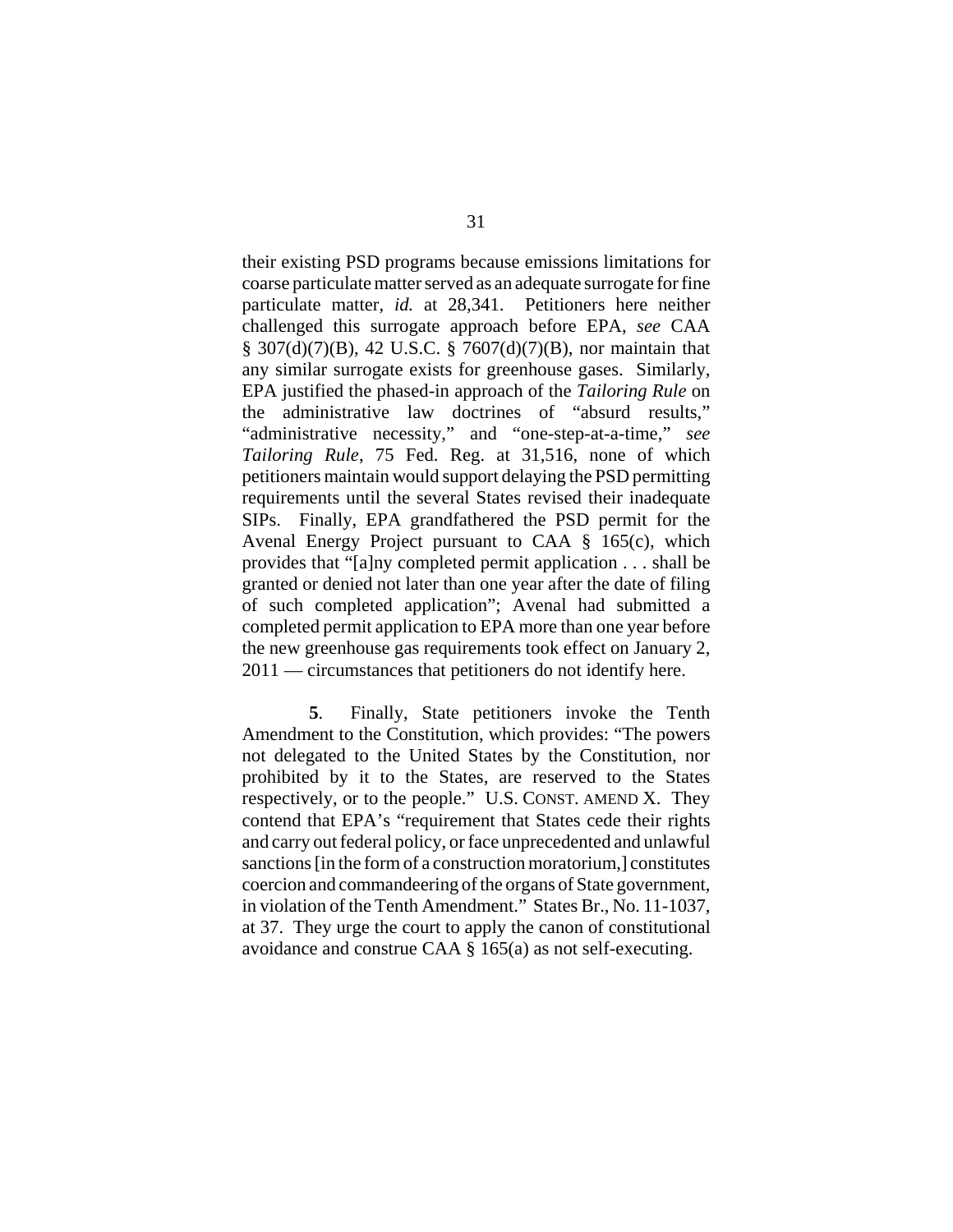The States' reliance on the Tenth Amendment is met by Supreme Court precedent repeatedly affirming the constitutionality of federal statutes that allow States to administer federal programs but provide for direct federal administration if a State chooses not to administer it. *See, e.g.*, *New York v. United States*, 505 U.S. 144, 167–68, 173–74 (1992) (upholding access incentives of the Low-Level Radioactive Waste Policy Act); *Hodel v. Va. Surface Mining & Reclamation Ass'n, Inc.*, 452 U.S. 264, 288 (1981) (upholding the Surface Mining Control and Reclamation Act). Under the challenged rules, the thirteen States found to have "substantially inadequate" SIPS could revise their SIPs to incorporate newly regulated pollutants by January 2, 2011, or allow EPA to regulate those emissions pursuant to a FIP until their revised SIPs were approved by EPA, which EPA pledged to do expeditiously, *SIP Call Rule*, 75 Fed. Reg. at 77,716–17. State petitioners concede that direct federal regulation of greenhouse gas emissions is within Congress's authority under the Commerce Clause. Contrary to their suggestion, the circumstance here are not comparable to Congress's coercive financial threat to withhold all Medicaid funds from States in the Patient Protection and Affordable Care Act provision challenged under the Spending Clause in *National Federation of Independent Business v. Sebelius*, 132 S. Ct. 2566, 2601–06 (2012) (Roberts, C.J., joined by Breyer and Kagan, J.J.); *see also id.* at 2659–66 (joint dissenters Scalia, Kennedy, Thomas, and Alito, J.J.). Even assuming a temporary construction delay of up to twelve months for new major emitting facilities is significant, State petitioners make no effort to demonstrate this delay is of the same magnitude and nature as the Medicaid expansion provision that would strip "over 10 percent of a State's overall budget," *id.* at 2605. Unlike the Medicaid provision, which was held unconstitutional because it threatened to withhold all existing Medicaid funds from States unwilling to carry out the expansion, *id.* at 2603–08, EPA assumed authority over only the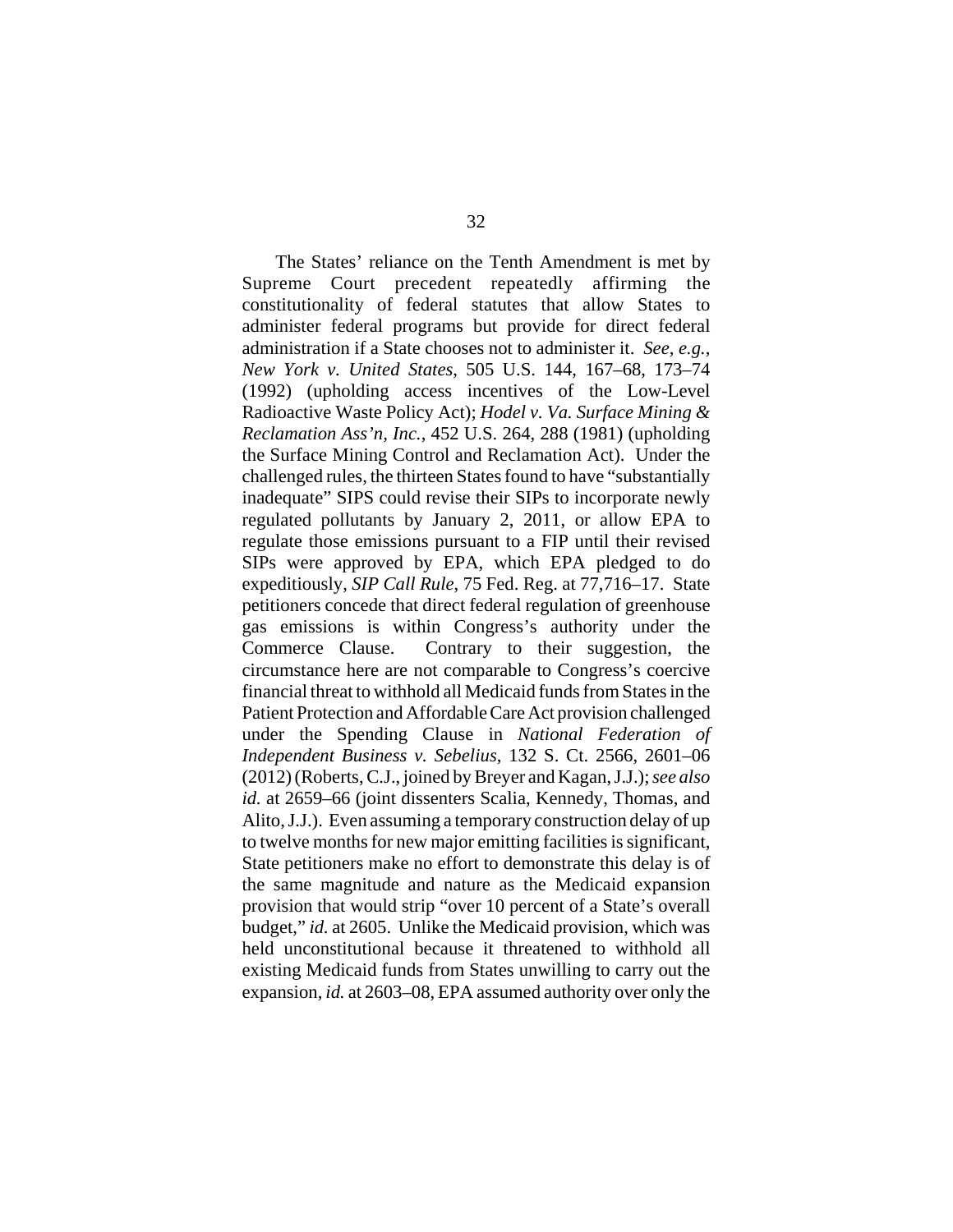greenhouse gas portion of PSD permits and left the rest of the States' SIPs and permitting authority in place. Therefore, the constitutional avoidance canon does not apply, much less require us to alter our interpretation of the plain text of CAA § 165(a) and § 167.

#### **III.**

Having concluded the Part C PSD permitting requirements are unambiguously self-executing with respect to newly regulated pollutants, and apply directly to major stationary sources irrespective of the applicable SIP, we turn to the question of standing.

Petitioners challenge EPA's *SIP Call Rule*, *Failure Finding Rule*, and *FIP Rule* on two primary grounds. They contend, first, that EPA may not find a SIP to be "substantially inadequate" pursuant to CAA  $\S$  110(k)(5) based on a requirement that did not exist at the time the State submitted its SIP to EPA for approval; and second, that pursuant to CAA  $\S$  110(a) and 40 C.F.R.  $\S$  51.166(a)(6)(i), States should have been given at least three years to revise their SIPs to incorporate the new greenhouse gas requirements. State Petitioners further challenge the *SIP Call Rule* as procedurally defective because Wyoming was not included among the States with presumptively inadequate SIPs in the *Proposed SIP Call Rule*. Texas and industry groups also challenge the *Interim* and *Error Correction Rules* on both procedural and substantive grounds, contending that EPA improperly invoked the "good cause" exception to notice and comment procedures in promulgating the *Interim Error Correction Rule*, and exceeded its authority under CAA § 110(k)(6) when it retroactively disapproved Texas's PSD SIP provisions.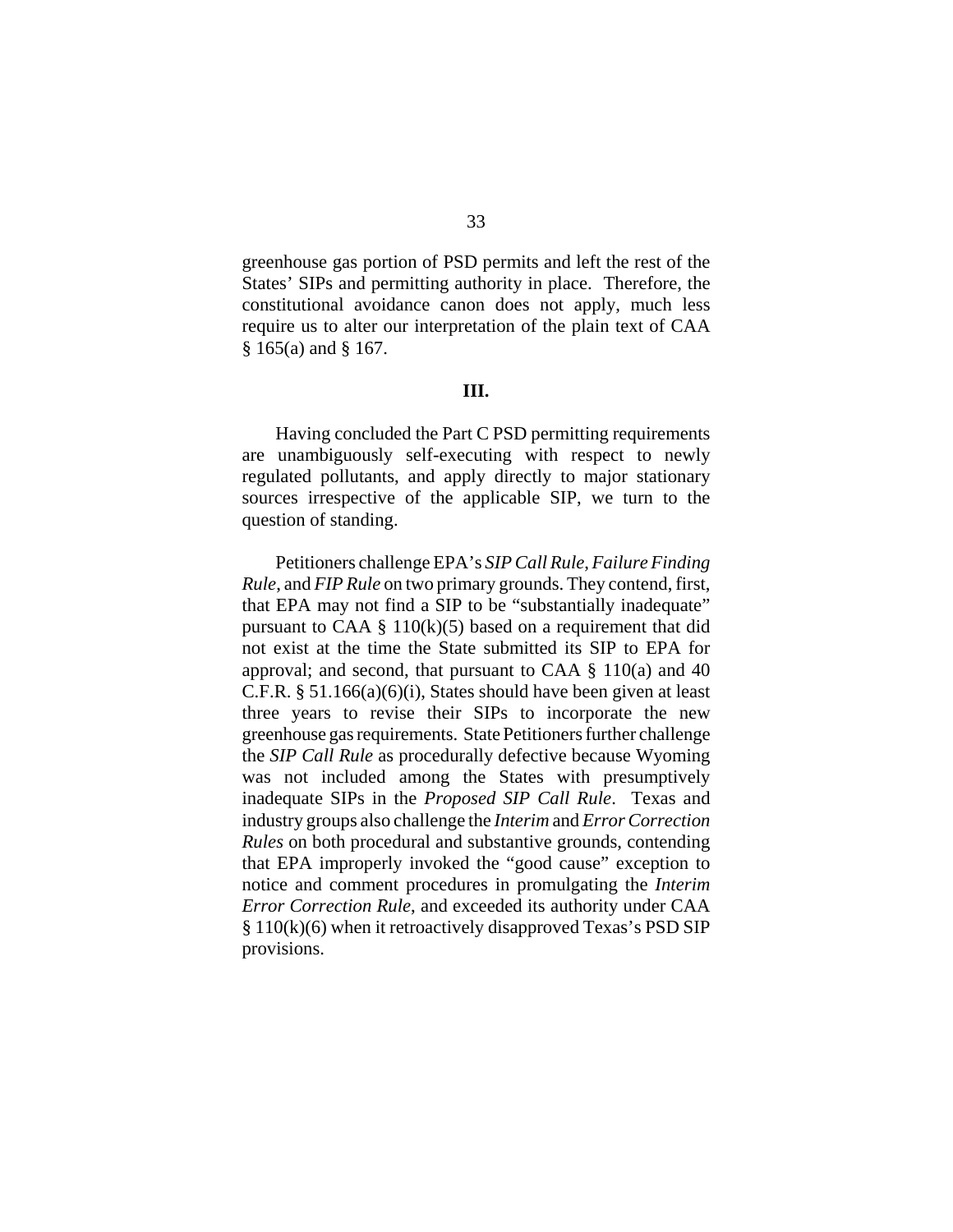To establish Article III standing, a petitioner must demonstrate it has suffered a concrete and particularized injury that is imminent and not conjectural, that was caused by the challenged action, and that is likely to be redressed by a favorable judicial decision. *Lujan v. Defenders of Wildlife*, 504 U.S. 555, 560–61 (1992). The petitioner bears the burden of averring facts in its opening brief establishing these elements. *Sierra Club v. EPA*, 292 F.3d 895, 899–901 (D.C. Cir. 2002). In *Coalition*, 684 F.3d at 146, the court held, after determining the PSD permitting requirements applied to major emitters of greenhouse gases by automatic operation of the Act, that State and industry petitioners lacked Article III standing to challenge the *Timing* and *Tailoring Rules* because those rules "actually mitigate[d] Petitioners' purported injuries." The court observed that "Industry Petitioners were regulated and State Petitioners required to issue permits not because of anything EPA did in the Timing and Tailoring Rules, but by automatic operation of the statute." *Id.* Thus, "[i]f anything, vacature of the [Rules] would significantly exacerbate Petitioners' injuries." *Id.*

The same principle applies here. Because CAA  $\S$  165(a) is self-executing, construction of a major emitting facility could not commence as of January 2, 2011 without a PSD permit limiting greenhouse gas emissions. The challenged rules operated to fill a permitting gap in several States and thereby ensure that a permitting authority existed to issue necessary PSD permits. *See, e.g.*, *SIP Call Rule*, 75 Fed. Reg. at 77,700. Vacating the challenged rules would mean neither those States nor EPA could issue greenhouse gas PSD permits, and construction of a major emitting facility could not proceed in those States.

Industry petitioners premise their standing on the contention that without the challenged rules industry would not have been subject to PSD requirements for greenhouse gases in those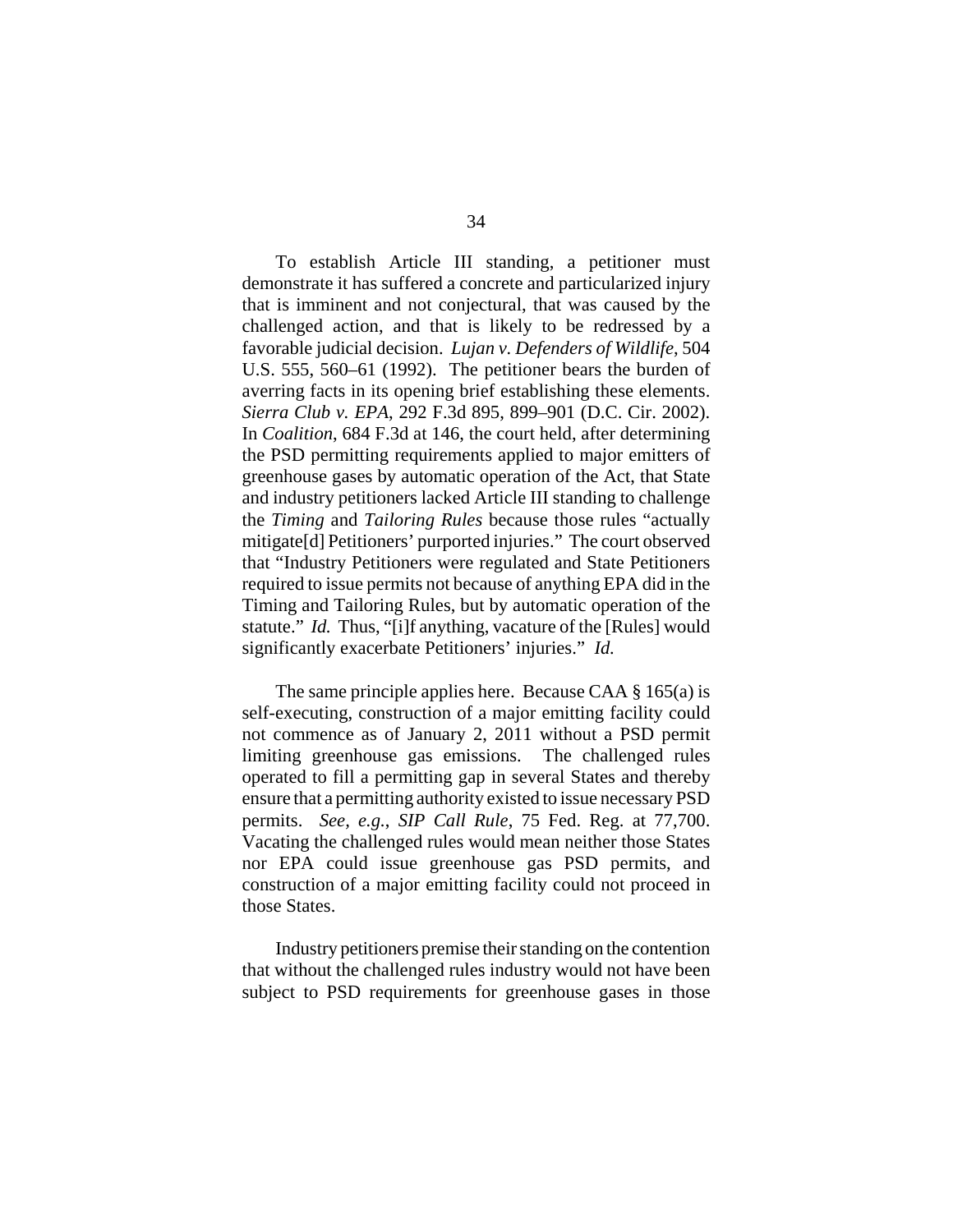several States until they revised their SIPs and EPA approved them. But because by its plain text CAA  $\S$  165(a) is selfexecuting, industry petitioners' purported injury was caused by automatic operation of the Act, not the challenged rules. The challenged rules mitigated the injury that otherwise would have occurred when industry petitioners could not obtain lawful PSD permits in those States. Counsel for industry petitioners conceded at oral argument that, if CAA § 165(a) was selfexecuting, his clients lacked Article III standing to challenge rules that enabled issuance of necessary permits. Oral Arg. Tape, No. 11-1037, at 40:25–41:05 (May 7, 2013).

State petitioners contend the challenged rules injured their quasi-sovereign interests in regulating air quality within their borders. Again, however, the claimed injury was caused by automatic operation of CAA § 165(a), rather than the challenged rules, and thus vacating them would not redress the State petitioners' injury. Although State petitioners maintain the challenged rules "supplanted" their right to issue valid PSD permits while they revised their SIPs, States Br., No. 11-1037, at 15; Texas Br., No. 10-1425, at 19, the rules actually supplemented the States' permitting authority: in issuing FIPs, EPA assumed authority over only the greenhouse gas portions of the PSD permits until affected States revised their SIPs, and EPA offered to delegate this authority to those States. *See FIP Rule*, 75 Fed. Reg. at 82,251; *Interim Error Correction Rule*, 75 Fed. Reg. at 82,457–58. Neither the States' briefs nor their counsel at oral argument identified a concrete redressable injury or explained how the States had Article III standing to challenge the rules if CAA § 165(a) was self-executing, in light of this court's conclusion in *Coalition*, 648 F.3d at 144–46, regarding the lack of standing to challenge the *Timing* and *Tailoring Rules*. By post-argument letter of May 20, 2013 Texas's counsel states the *SIP Call Rule* directly injured the State's sovereign interest in the continued validity of its domestic law and its continued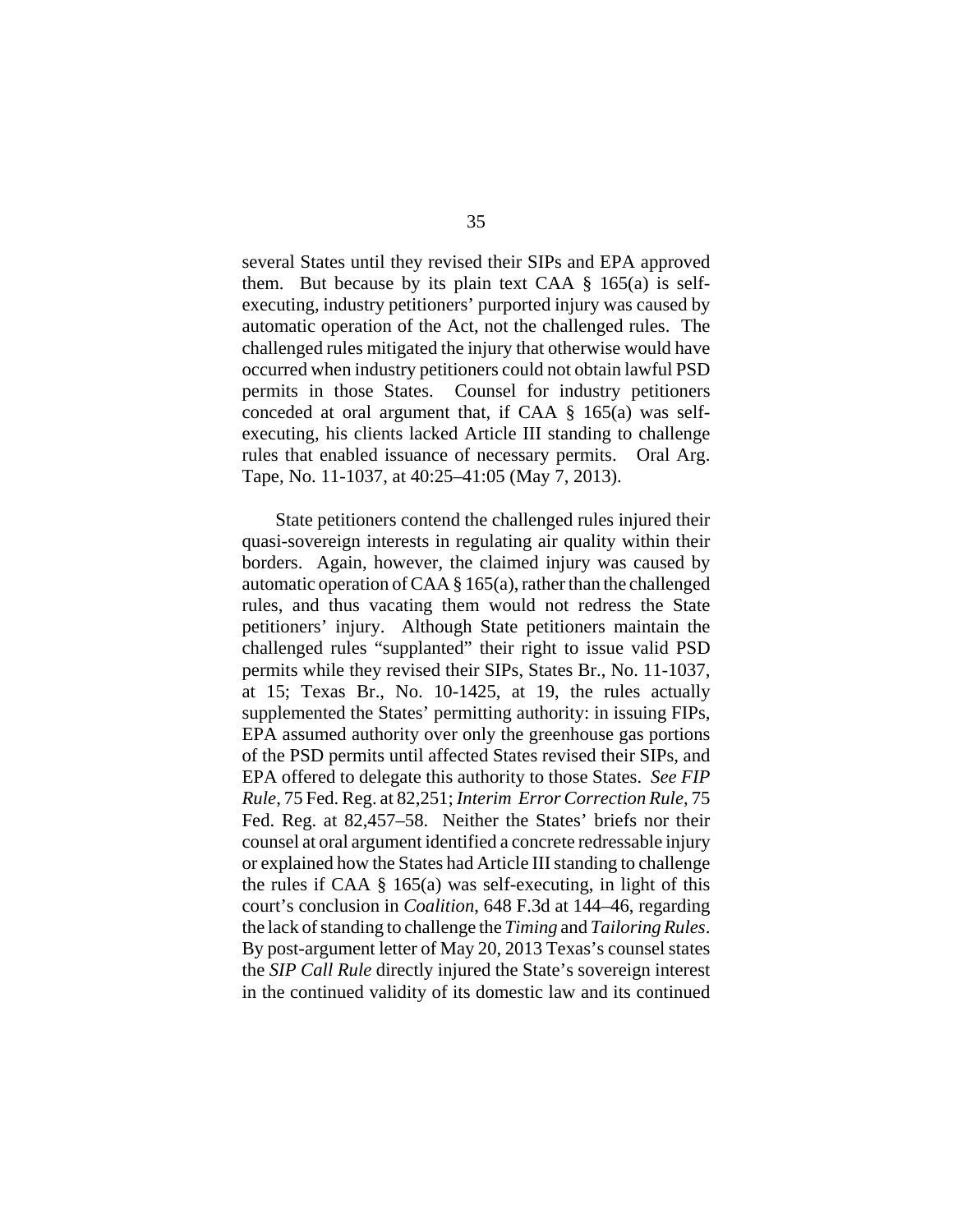authority to regulate emissions from sources within its borders. To the extent these are cognizable injuries, they were caused by the Act, not the challenged rules: vacatur of the rules would not restore either State's ability to issue necessary PSD permits with greenhouse gas requirements for construction of major emitting facilities but would result in a construction moratorium until they submitted revised SIPs that EPA approved. State petitioners have not suggested a moratorium would redress their claimed injuries.

Put otherwise, because CAA  $\S$  165(a) is self-executing, the challenged rules determined the timeline for affected States to submit required SIP revisions and established how soon EPA could promulgate a FIP to enable issuance of necessary greenhouse gas PSD permits. State petitioners do not assert a concrete injury based on EPA's chosen timeline. And State petitioners fail to show how the "special solicitude" due to States in addressing their standing to ensure enforcement of the Act, *Massachusetts v. EPA*, 549 U.S. at 520, applies when they attempt to block operation of the Act, *see id.* at 520 n.17. In any event, "nothing in the Court's opinion [in *Massachusetts v. EPA*] remotely suggests that states are somehow exempt from the burden of establishing a concrete and particularized injury in fact." *Coalition*, 684 F.3d at 148.

Accordingly, because "[p]etitioners have failed to establish that the [challenged] Rules caused them 'injury in fact,' much less injury that could be redressed by the Rules' vacatur," *id.* at 146, we must dismiss the petitions for lack of jurisdiction.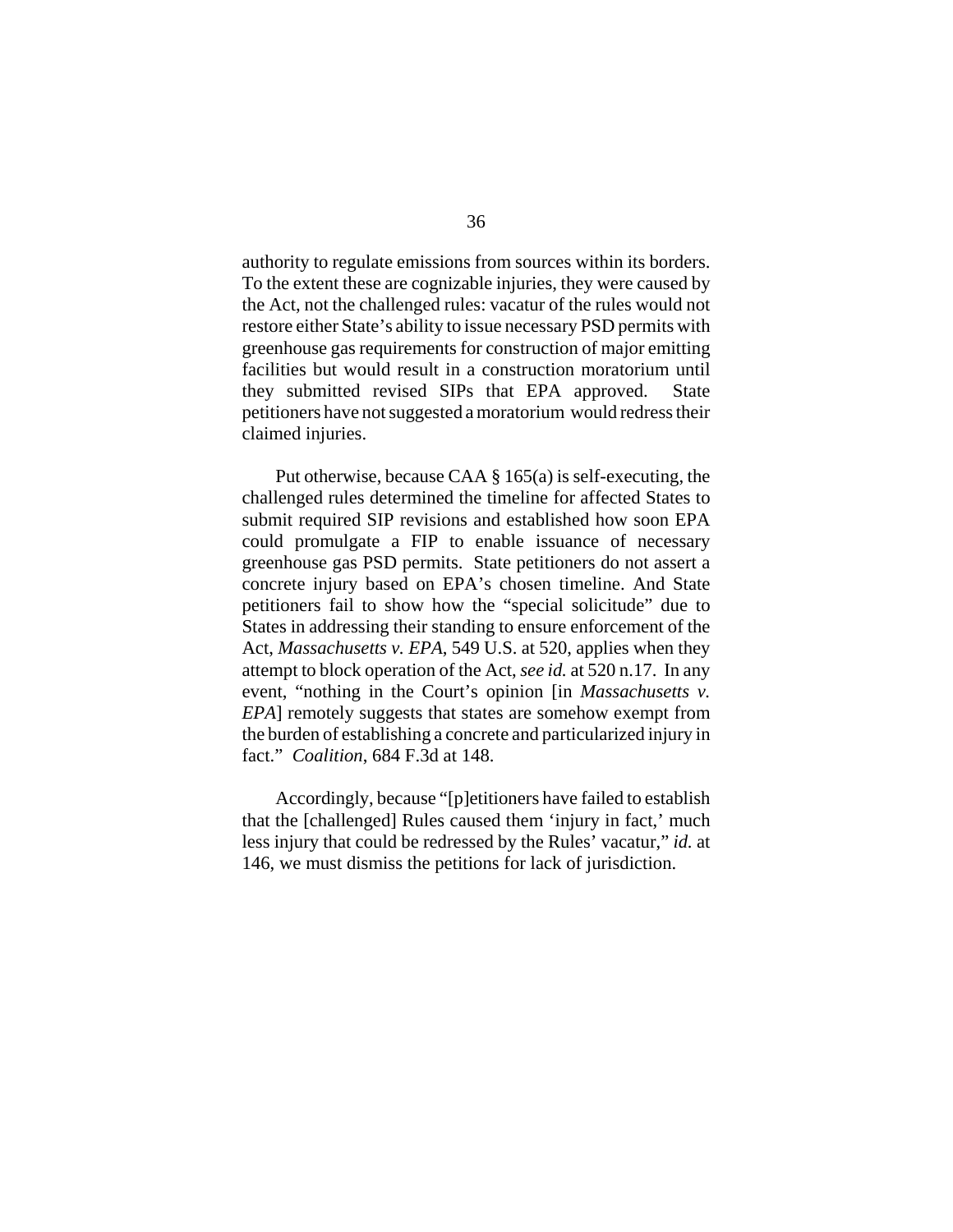KAVANAUGH, *Circuit Judge*, dissenting: Under the federal Clean Air Act, States control air pollution within their borders by adopting State Implementation Plans, known as SIPs. When EPA issues new national air pollution regulations, States are required to update their SIPs accordingly. If a State does not update its SIP in a timely manner, EPA may impose a Federal Implementation Plan, or FIP, for that State.

In this case, EPA issued new regulations governing emissions of greenhouse gases. EPA's action required that States in turn revise the portions of their SIPs incorporating the Prevention of Significant Deterioration (PSD) program, which requires construction permits for large construction projects. EPA set short deadlines for States to update their SIPs. Texas and Wyoming did not meet their deadlines, and EPA imposed FIPs for Texas and Wyoming. Texas, Wyoming, and Industry Petitioners<sup>1</sup> challenge EPA's action.

As a starting point, the parties here all agree that the States must revise their SIPs to incorporate greenhouse gas regulations. Texas, Wyoming, and Industry Petitioners argue, however, that an EPA regulation expressly gives States up to three years to revise their SIPs. Moreover, Texas and Wyoming assert that, during those three years, they have authority to issue valid PSD construction permits under their

 $1$  Industry Petitioners include Utility Air Regulatory Group, National Mining Association, Peabody Energy Company, SIP/FIP Advocacy Group, Coalition for Responsible Regulation, Inc., Industrial Minerals Association – North America, National Cattlemen's Beef Association, Great Northern Project Development, L.P., Rosebud Mining Company, Alpha Natural Resources, Inc., Chase Power Development, LLC, Texas Chemical Council, Texas Association of Business, and Texas Association of Manufacturers.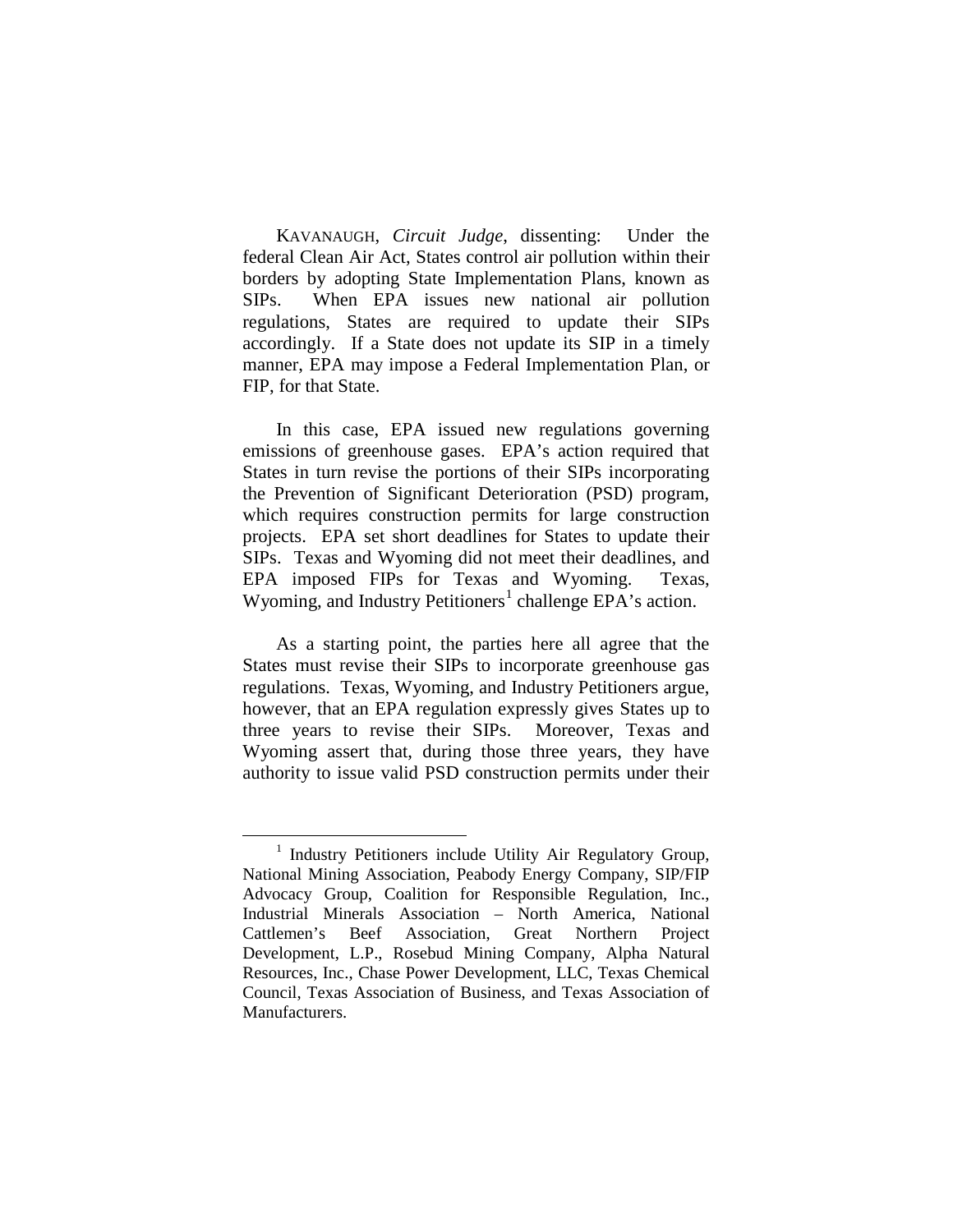old SIPs, which do not consider a source's greenhouse gas emissions.

In my view, this case is straightforward. The relevant EPA regulation plainly gives States three years to revise their SIPs whenever new pollutants, like greenhouse gases, are regulated under EPA's PSD regulations. *See* 40 C.F.R.  $§ 51.166(a)(6)(i)$ . During that time, States may still issue PSD construction permits.

EPA also relied on an alternative ground in imposing a FIP on Texas before Texas's 12-month deadline for revisions had even passed. EPA retroactively disapproved Texas's preexisting SIP because, according to EPA, the SIP was flawed when EPA approved it 18 years earlier. EPA claims that Texas's SIP was flawed because the SIP neither (i) updates automatically to incorporate new federal regulations, such as the greenhouse gas regulations, nor (ii) provides express assurances that the State will update its plan as necessary whenever a new EPA regulation issues. But neither the Act nor EPA regulations require either an automatically updating SIP or assurances that the State will reflexively update its plan. So Texas's SIP was not flawed when EPA approved it 18 years earlier, and it cannot be retroactively disapproved on that basis.

For those reasons, I would vacate the relevant EPA orders.

I

An EPA regulation, 40 C.F.R. § 51.166(a)(6)(i), resolves this case. That regulation gives a State without an automatically updating SIP (that is, without a SIP that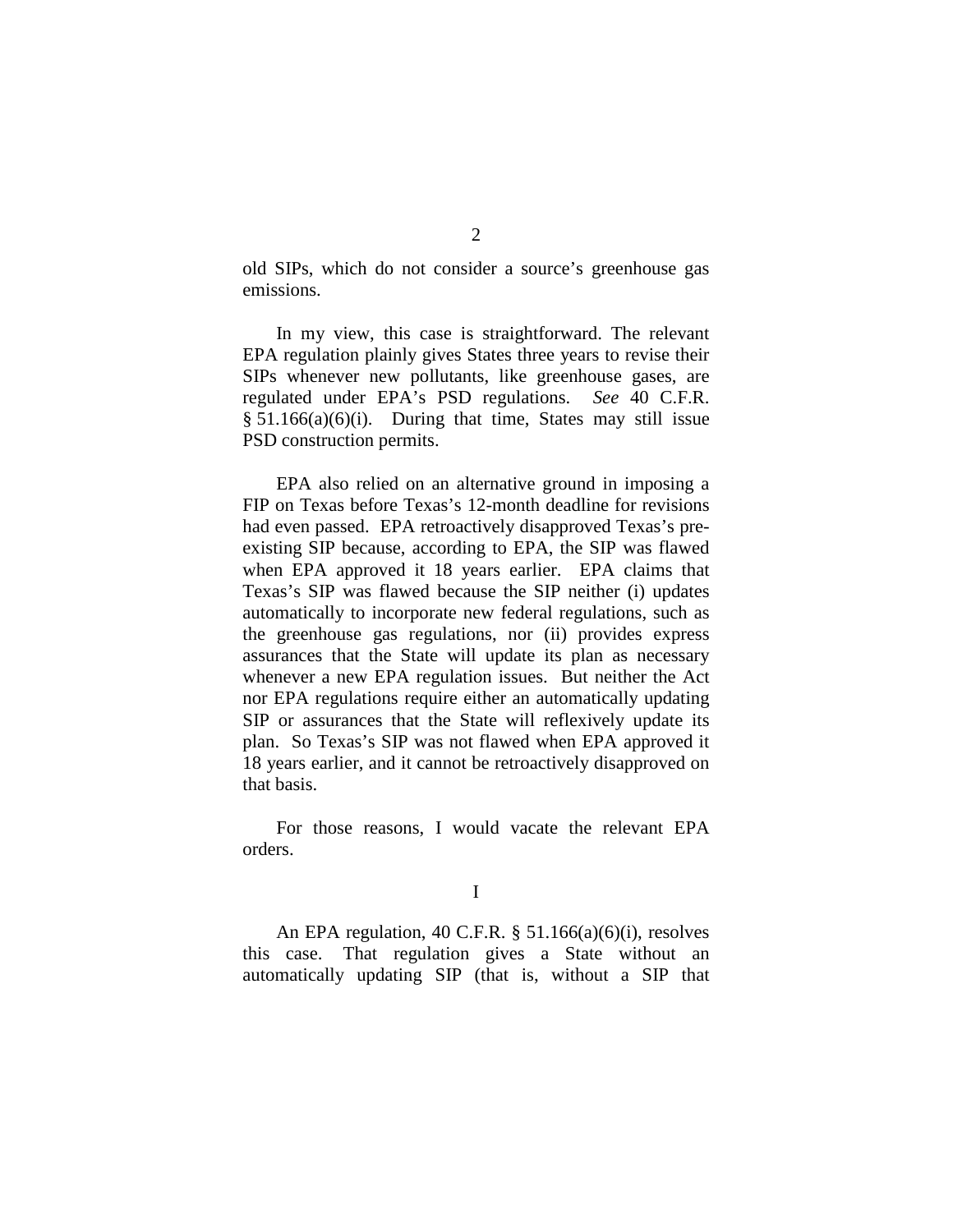automatically incorporates new EPA regulations) three years to revise its SIP when EPA changes the PSD requirements.

The regulation states quite plainly: "Any State required to revise its implementation plan by reason of an amendment to this section [with certain specified exceptions] shall adopt and submit such plan revision to the Administrator for approval no later than 3 years after such amendment is published in the Federal Register." 40 C.F.R.  $\S$  51.166(a)(6)(i). In various forms, this regulation has been in place since 1980, with the relevant time period increased in 2002 from nine months to three years. *See* 67 Fed. Reg. 80,186, 80,241 (Dec. 31, 2002); 45 Fed. Reg. 52,676, 52,687 (Aug. 7, 1980). Under the regulation, States with SIPs that do not automatically incorporate newly covered pollutants – for example, Wyoming and Texas – have three years to submit new SIPs when EPA changes the relevant air pollution regulations. In the interim, those States are able to issue construction permits under their old SIPs.

Here, however, Texas and Wyoming were not given three years to revise their SIPs. And EPA did not allow States to issue valid construction permits under their old SIPs. Put simply, EPA did not follow its own regulation. EPA could of course withdraw or amend the regulation setting forth the three-year revision deadline, but it has not done so. Therefore, the regulation applies. *See, e.g.*, *Transactive Corp. v. United States*, 91 F.3d 232, 238 (D.C. Cir. 1996) (agency cannot "ignore its own regulation"); *Panhandle Eastern Pipe Line Co. v. FERC*, 613 F.2d 1120, 1135 (D.C. Cir. 1979) ("It has become axiomatic that an agency is bound by its own regulations. The fact that a regulation as written does not provide [the agency with] a quick way to reach a desired result does not authorize it to ignore the regulation or label it 'inappropriate.' ") (footnote omitted).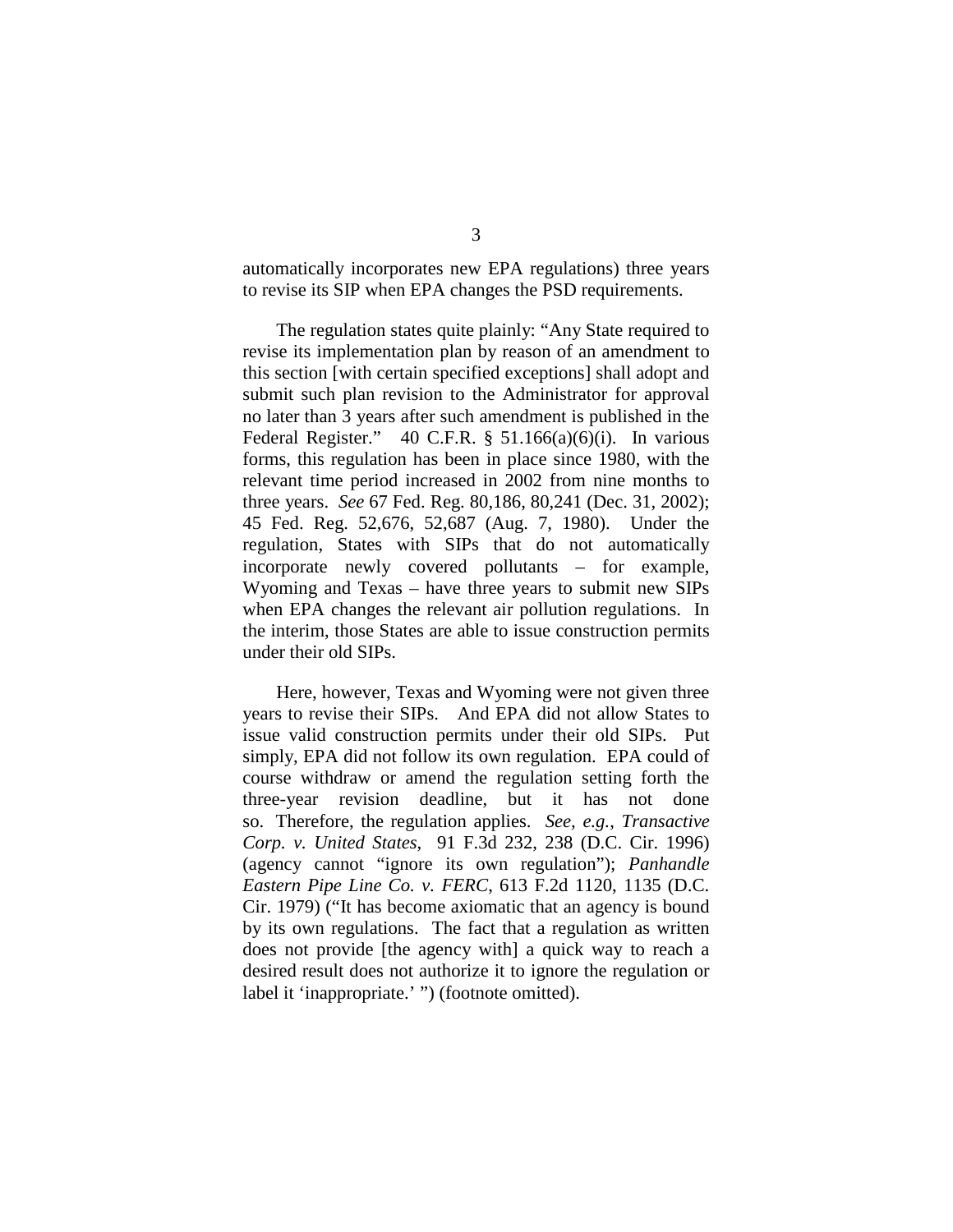EPA has offered three explanations for why the regulation does not bar its actions here. In my view, none suffices to overcome the plain language of Section 51.166(a)(6)(i).

*First*, EPA has said that the changes States had to make to their SIPs in this case were not "by reason of" changes to EPA's PSD regulations, as the language of Section  $51.166(a)(6)(i)$  demands to trigger the three-year revision period. I disagree.

EPA changed its PSD regulations to encompass greenhouse gases. By reason of that change, States' SIPs must be revised. So by its terms, Section  $51.166(a)(6)(i)$ applies. To be sure, EPA changed its PSD regulations in part because the *statute* required EPA to alter its PSD regulations once greenhouse gases were considered a covered pollutant. That is because the statute itself requires the PSD program to cover any pollutant subject to regulation under the Act. *See Coalition for Responsible Regulation, Inc. v. EPA*, 684 F.3d 102, 143 (D.C. Cir. 2012).

But regardless of whether EPA changes its PSD regulations as a matter of statutory *discretion* or as a matter of statutory *dictate*, the resulting SIP revisions are required "by reason of an amendment to" the PSD regulations. Where the change to the PSD regulations is a matter of statutory dictate, the causal chain may begin with the statute, which in turn requires EPA to change the PSD regulations, which in turn requires changes to the SIP. But the changes to the PSD regulations still ultimately are what require the changes to the SIP. I think it's plainly incorrect to say – as EPA does and the majority opinion accepts – that Section  $51.166(a)(6)(i)$ and its "by reason of" requirement apply when EPA makes a discretionary change to the PSD regulations but does not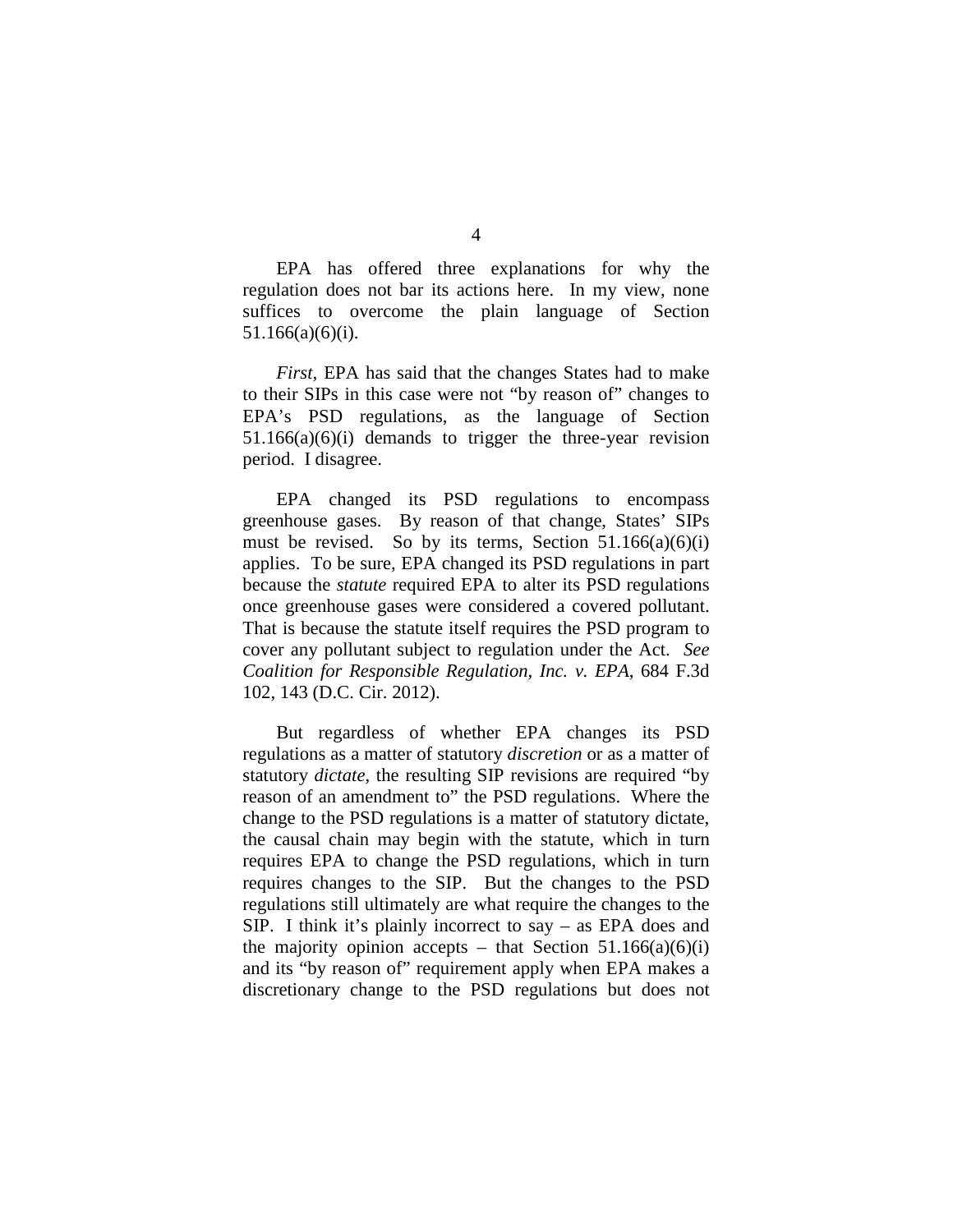apply when EPA makes a statutorily mandated change to the PSD regulations. *See Auer v. Robbins*, 519 U.S. 452, 461 (1997). EPA's position is a bit like saying that a car accident victim wasn't injured by reason of the other driver's negligence but rather by reason of the car's poor design when, in fact, the victim was injured by reason of both causes. So too here.

Moreover, the language in the preamble to EPA's 2002 amendment to Section  $51.166(a)(6)(i)$ , which changed the relevant time for a State to update its SIP from nine months to three years, says simply that Section  $51.166(a)(6)(i)$  applies whenever EPA "revise[s]" the PSD regulations. 67 Fed. Reg. at 80,241. In other words, in 2002 when EPA explained this regulation, EPA itself did not think the "by reason of" language somehow drew a distinction between (i) cases involving *discretionary* changes to the PSD regulations and (ii) cases involving statutorily *mandated* changes to the PSD regulations. Instead, EPA said that Section  $51.166(a)(6)(i)$ applies whenever EPA revises the PSD regulations.

In addition, if EPA were right here, then the three-year time period in Section  $51.166(a)(6)(i)$  for a State to update its SIP should not have applied when EPA changed or revised the National Ambient Air Quality Standards in the past. After all, in those cases, once EPA decided to revise the NAAQS, the required SIP changes were statutorily mandated, not just a matter of EPA discretion. Yet tellingly, in those cases EPA actually cited and applied Section  $51.166(a)(6)(i)$  and gave States the required time to comply, as set forth in the regulation. *See, e.g.*, 73 Fed. Reg. 28,321, 28,341 (May 16, 2008) (applying Section 51.166(a)(6)(i) when the  $PM_{2.5}$ NAAQS were updated); 52 Fed. Reg. 24,672, 24,682 (July 1, 1987) (applying Section 51.166(a)(6)(i) when the  $PM_{10}$ NAAQS were instituted). So EPA's interpretation of the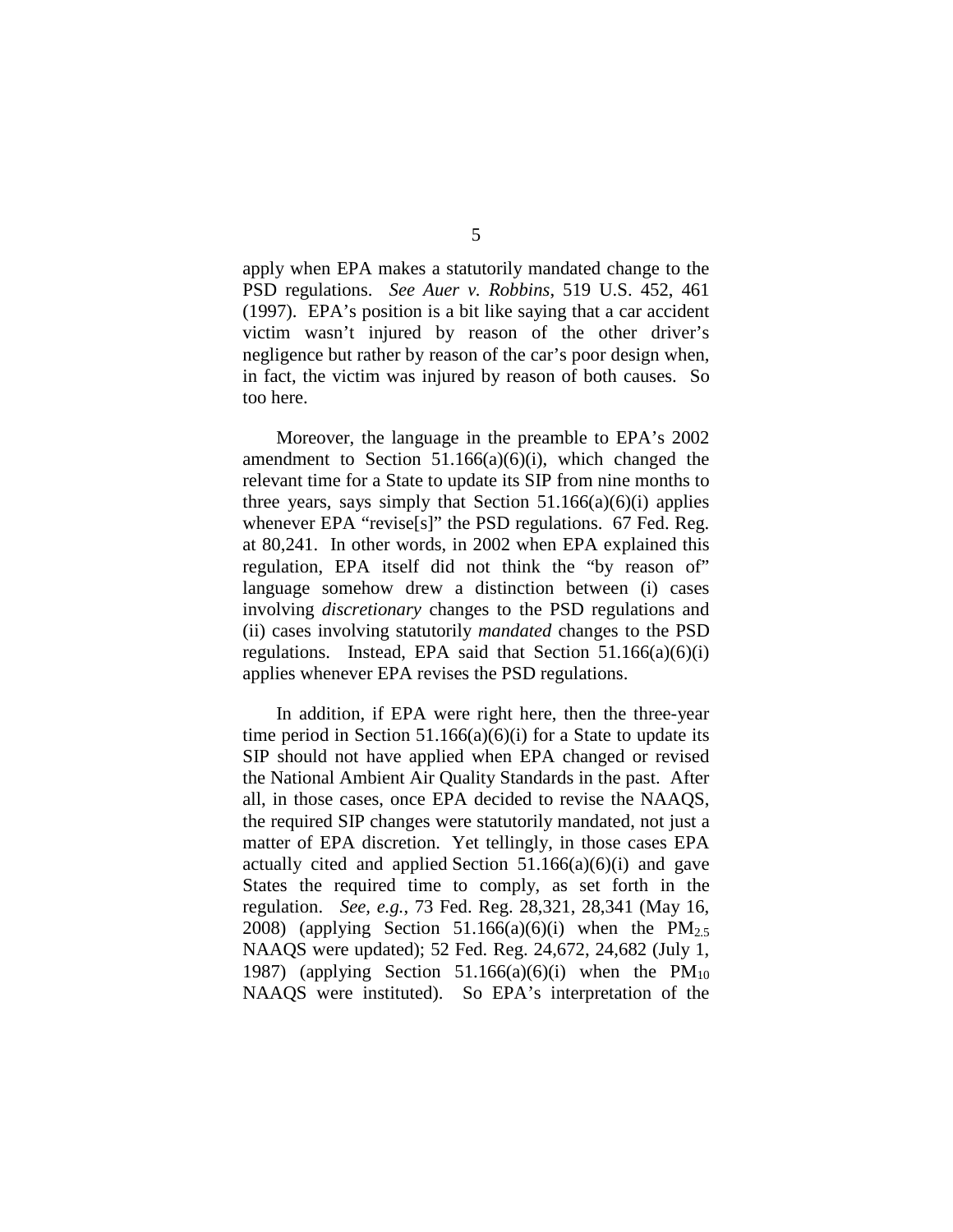regulation here not only is contrary to the regulation's plain terms and EPA's own prior descriptions, but also is flatly inconsistent with how EPA has previously applied the regulation.

*Second*, EPA suggests that, regardless of how much time a State takes to revise its SIP, the regulation contemplates a construction moratorium in the period until the State revises its SIP. That is, the State cannot issue valid permits under its existing SIP in the interim. This is a very weak argument.

Most importantly, the regulation by its terms does not impose a construction moratorium during the period in which a State without an automatically updating SIP is revising its SIP. And it would be borderline nonsensical for the agency to give a State three years to revise its SIP to meet new PSD requirements – as EPA's regulation expressly does – only then to simultaneously tell the State that permits must meet the new PSD requirements during those three years. A State that took advantage of the three-year period would do so at the expense of bringing major construction in the State to a grinding halt. As I see it, it does not make any sense to read the regulation to silently impose such a ridiculous regime.

Moreover, in the past, EPA has not barred States from issuing permits during this interim period. EPA has traditionally allowed States without automatically updating SIPs to issue permits under their existing SIPs during the interim period. *See, e.g.*, 60 Fed. Reg. 55,792, 55,794 (Nov. 3, 1995) ("[T]he implementation date for States with SIPapproved PSD permitting programs . . . will be the date on which EPA approves each revised State PSD program containing the PM-10 increments. In accordance with 40 CFR 51.166(a)(6)(i), each State with SIP-approved PSD programs was required to adopt the PM-10 increment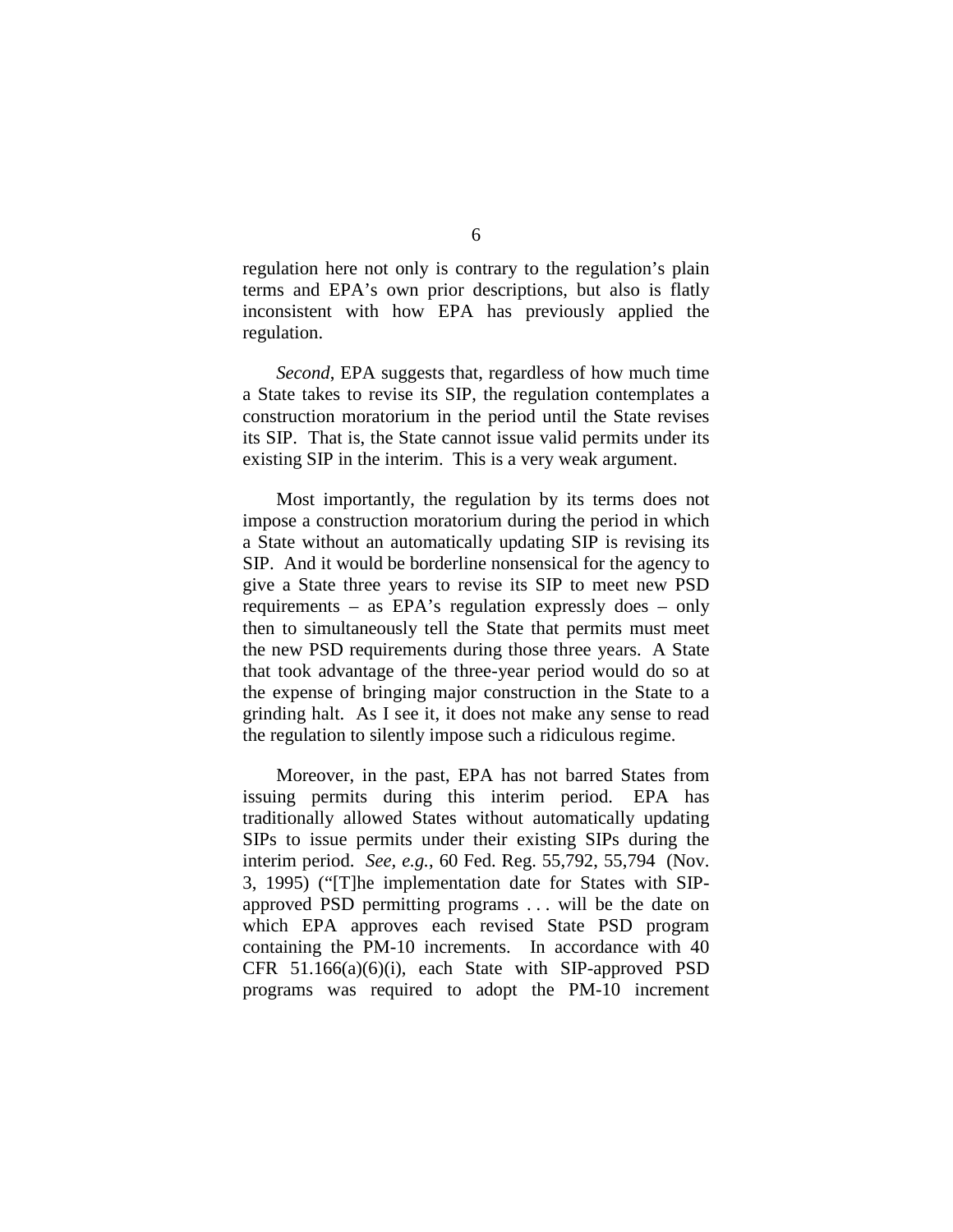requirements within nine months [the period of time the regulation then required] of the effective date . . . ."); 52 Fed. Reg. at 24,682 ("States with approved PSD SIP's will have 9 months" – the period of time the regulation then required – "from the effective date of today's PSD amendments to revise their SIP's for  $PM_{10}$  and submit them to EPA for approval. See revised section 51.166(a)(6) [formerly section 51.24(a)(6)]. *In the meantime, the EPA expects these States to continue implementing their existing programs for particulate matter*.") (emphasis added).

In the past, in other words, EPA has recognized and adhered to the plain language of Section  $51.166(a)(6)(i)$ . But here, EPA has basically re-interpreted the regulation to be meaningless. As a matter of basic administrative law, we cannot countenance the agency's blatant disregard of the text of its own regulations. *See Auer*, 519 U.S. at 461; *Panhandle Eastern Pipe Line Co.*, 613 F.2d at 1135 (agency does not have "authority to play fast and loose with its own regulations").

*Third*, in its brief and at oral argument, EPA's counsel ultimately asserted that the regulation cannot trump the statute, and EPA's counsel actually suggested that EPA's own regulation was invalid. But the regulation remains binding law, and States and Industry have not challenged it in this case – rather, they have invoked and relied on it. In this posture, EPA cannot disclaim the validity of its own regulation. If EPA thinks its own regulation violates the statute, it can of course endeavor to amend or withdraw it. Until then, however, States are entitled to rely on it, and EPA must follow it.

In any event, EPA's regulation is not invalid under the statute. Although I think the statute gives EPA discretion to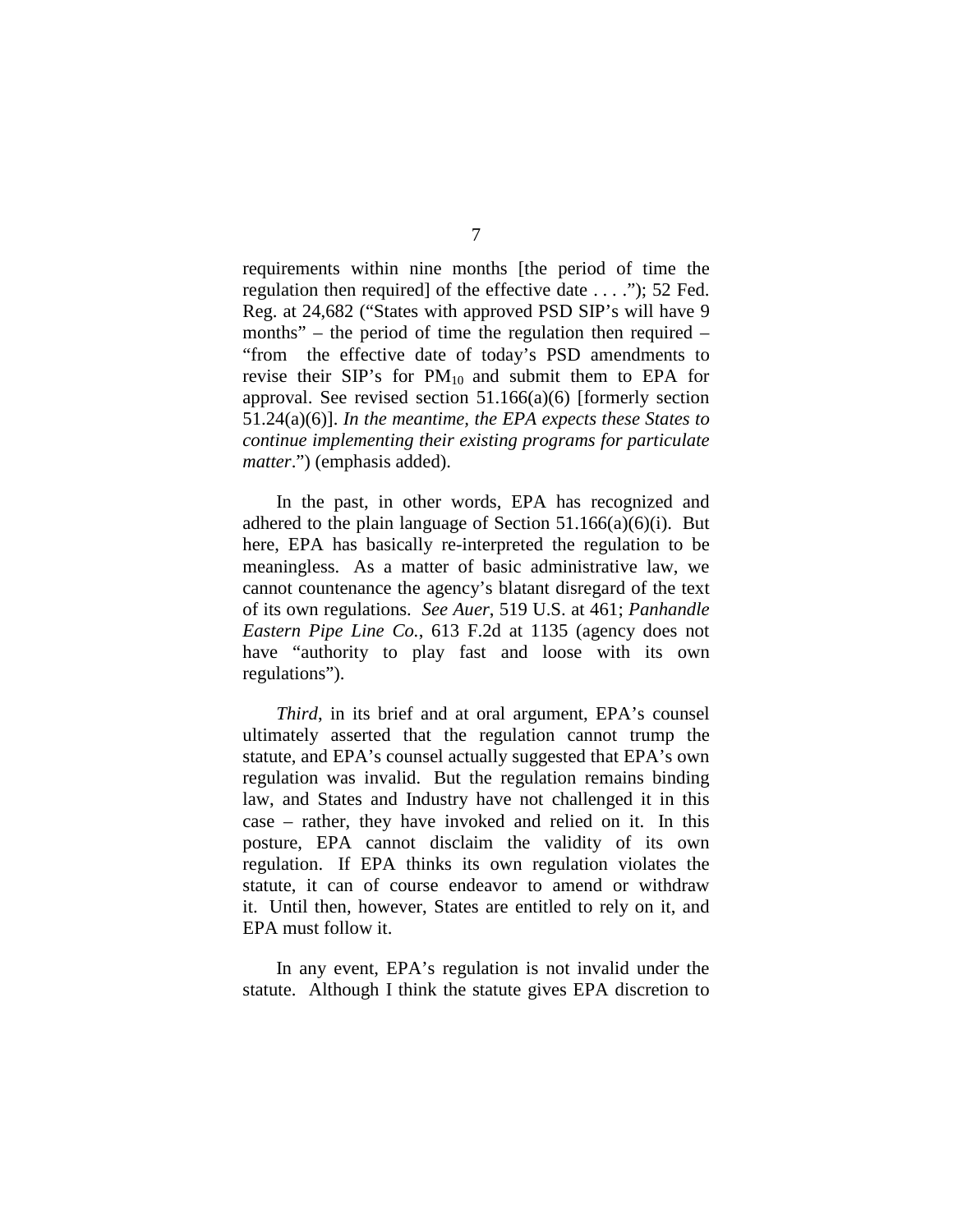amend the regulation so as to shorten the lag time for States to revise their SIPs, the statute certainly does not forbid this current regulation. In one form or another, the regulation has been on the books and applied by EPA for some 30 plus years. And the regulation represents an entirely sensible and reasonable reading of the statute.

EPA's counsel contended, however, that Section 165 of the Clean Air Act unambiguously triggers a construction moratorium in States like Wyoming and Texas whenever new pollutants are regulated under the Act, because Section 165 applies directly to sources and immediately prohibits construction of sources without up-to-date permits. Section 165, as relevant, states: "No major emitting facility on which construction is commenced after August 7, 1977, may be constructed in any area to which this part applies unless," among other things, "a permit has been issued for such proposed facility in accordance with this part" and "the proposed facility is subject to the best available control technology for each pollutant subject to regulation under this chapter." 42 U.S.C. § 7475. But Section 165 applies only through the relevant SIP, not directly to sources. *See id.* § 7471 ("each applicable implementation plan shall contain emission limitations and such other measures as may be necessary, as determined under regulations promulgated under this part, to prevent significant deterioration of air quality in each region"); *EME Homer City Generation, L.P. v. EPA*, 696 F.3d 7, 28 (D.C. Cir. 2012) (Clean Air Act "reserves the first-implementer role for the States"). It would make no sense for the Clean Air Act to set out a role for the States in implementing the PSD program in the first instance but then bypass the States when the PSD program is amended. To be sure, because of Section 165, States are *required* to change their SIPs when EPA changes the PSD requirements. But the statute does not tell us how quickly States must do so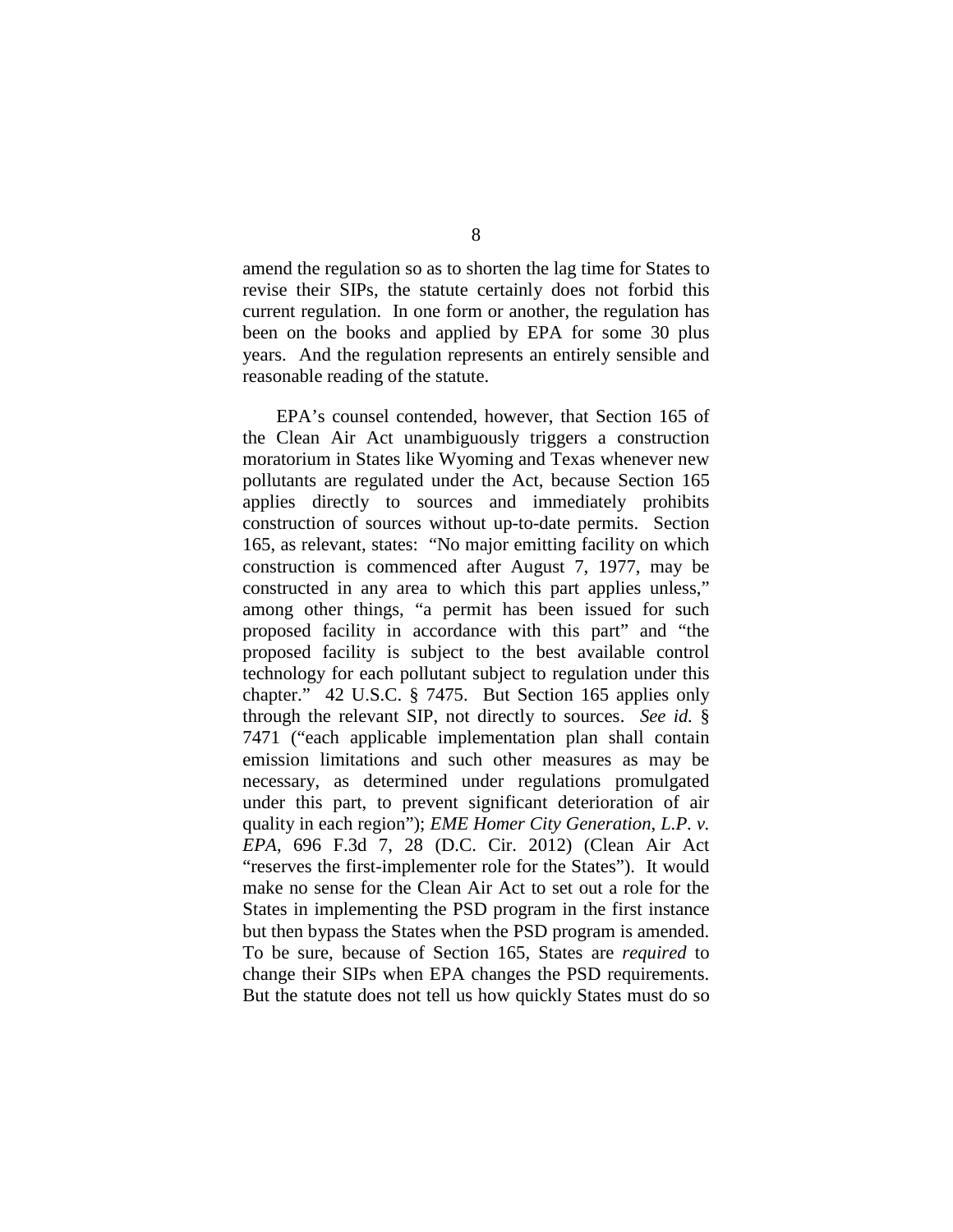or what happens in the interim. For some 30 years, EPA's regulation has filled that statutory gap. It is at least reasonable to read the statutory language – as EPA has done for those 30 years – to allow a facility to begin construction if a permit has been issued in accordance with the existing SIP while the State goes about revising that SIP within a time reasonably set by EPA.

The regulation, then, represents a reasonable way to fill a statutory gap and structure the transition process when EPA has adopted new PSD regulations that require changes to SIPs. Therefore, I would not accept EPA's drive-by effort to neuter the regulation here instead of going through the requisite legal process for amending or repealing it.

\* \* \*

In this case, EPA in effect has required all States – including those without automatically updating SIPs, such as Texas and Wyoming – to immediately update their PSD permitting process when PSD requirements are changed. That approach cannot be squared with EPA's regulation. Section 51.166(a)(6)(i) expressly allows the States without automatically updating SIPs three years to update the PSD programs in their SIPs when PSD requirements are changed. That regulation has been on the books and followed by EPA for some 30 years. EPA may now believe that the regulation is bad policy. If so, EPA should change the regulation. But until then, the regulation remains binding law.

In light of the regulation, I would therefore vacate the relevant EPA orders in this case.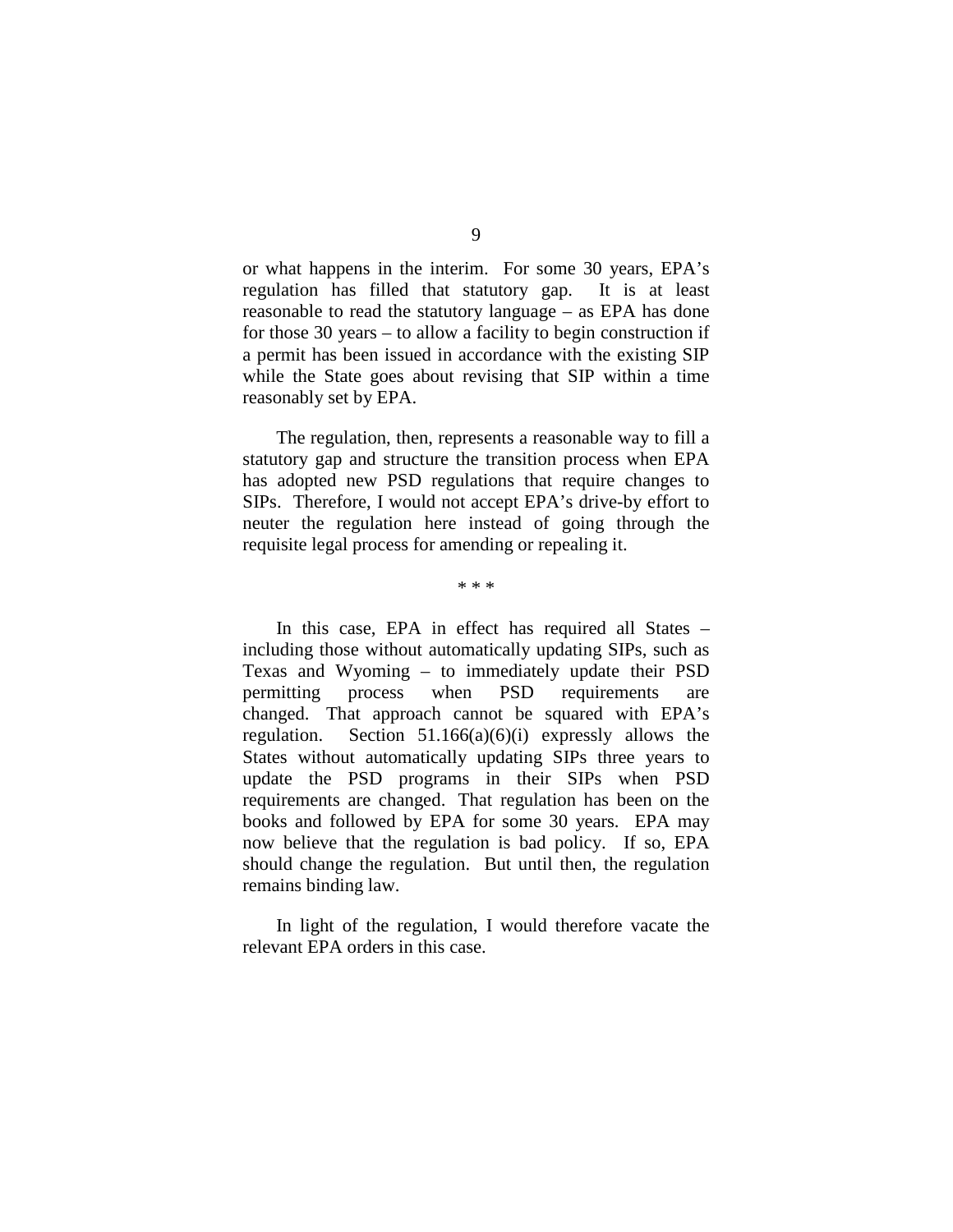EPA also relied on alternative grounds for imposing a Federal Implementation Plan on Texas. EPA retroactively disapproved Texas's SIP *18 years* after the SIP was promulgated, allegedly because the SIP was flawed when EPA first approved it. In my view, EPA's alternative ground for imposing a FIP on Texas is likewise flawed.

EPA disapproved Texas's SIP under the "error correction" provision of the Clean Air Act, Section 110(k)(6). Section  $110(k)(6)$  provides: "Whenever the Administrator" determines that the Administrator's action approving, disapproving, or promulgating any plan or plan revision (or part thereof) ... was in error, the Administrator may ... revise such action as appropriate without requiring any further submission from the State." 42 U.S.C. § 7410(k)(6). Both Texas and EPA agree that the error correction provision allows EPA to revise its action approving or disapproving a SIP only when that action "*was* in error." That is, Section  $110(k)(6)$  can be used to retroactively disapprove a SIP only if the SIP was out of compliance with the Act or EPA regulations when the SIP was originally approved.

EPA claims that Texas's SIP was flawed when it was originally approved because the SIP neither (i) updates automatically to incorporate new federal regulations, like the greenhouse gas regulations, nor (ii) provides assurances that the State will update its plan as necessary whenever a new EPA regulation issues. *See* 76 Fed. Reg. 25,178, 25,179 (May 3, 2011); 75 Fed. Reg. 82,430, 82,431 (Dec. 30, 2010). EPA therefore issued a FIP for Texas.

The problem with EPA's analysis is that nothing in the Clean Air Act or in EPA's regulations requires that SIPs automatically update or that States provide express assurances

10

II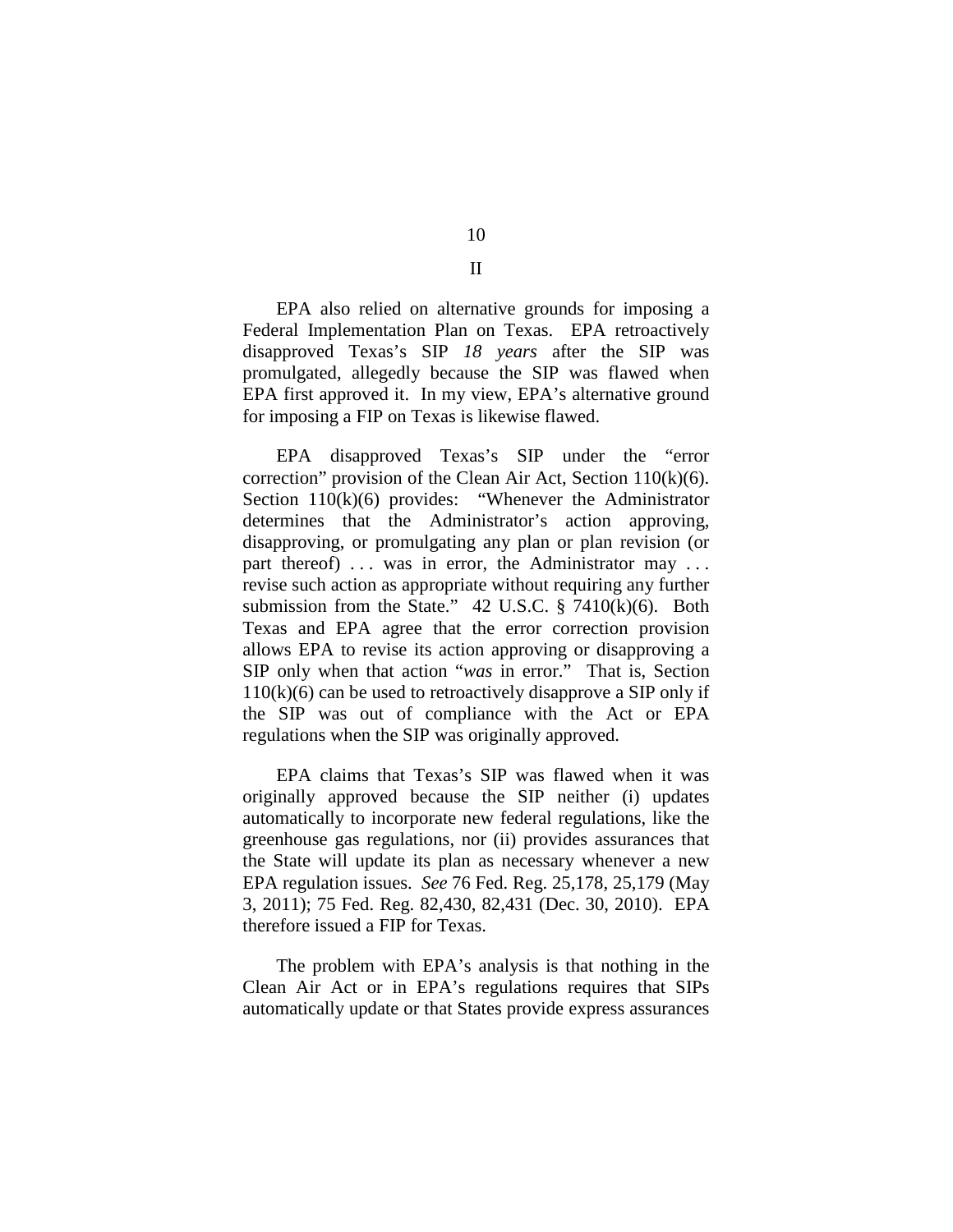that they will revise their plans every time EPA issues a new regulation. To begin with, EPA admits both in its briefs and in its regulations that SIPs are not required to be automatically updating. EPA Br. 55; 76 Fed. Reg. at 25,198. So the fact that Texas's SIP does not automatically incorporate new federal regulations is a red herring. In addition, nothing in the PSD permitting regulations or in the statute requires a State to "address, or provide assurances of the requisite legal authority concerning, the application of PSD to all pollutants newly subject to regulation." 75 Fed. Reg. at 82,433. And EPA cannot disapprove a SIP based on a non-existent requirement. To be sure, the Clean Air Act requires States to provide "assurances that the State . . . will have adequate personnel, funding, and authority under State (and, as appropriate, local) law to carry out such implementation plan." 42 U.S.C. § 7410(a)(2)(E). But providing "assurances that the State" has "authority" to "carry out such implementation plan" just means that the State must be capable of administering the SIP it submits to EPA. That language does not require a State to assure EPA in advance that the State has "authority" to *revise* its plan every time a new pollutant is regulated. So Texas's 1992 SIP was not flawed when EPA originally approved it.

Because Texas's SIP was valid when approved, EPA's action in approving it back in 1992 was not "in error." So EPA was not authorized to disapprove it now under Section  $110(k)(6)$ .

\* \* \*

In sum, EPA did not have authority to disapprove Texas's and Wyoming's SIPs or to issue FIPs to regulate emissions of greenhouse gases in those States until the expiration of the three-year period set forth in EPA's regulation. Under that binding EPA regulation, States without